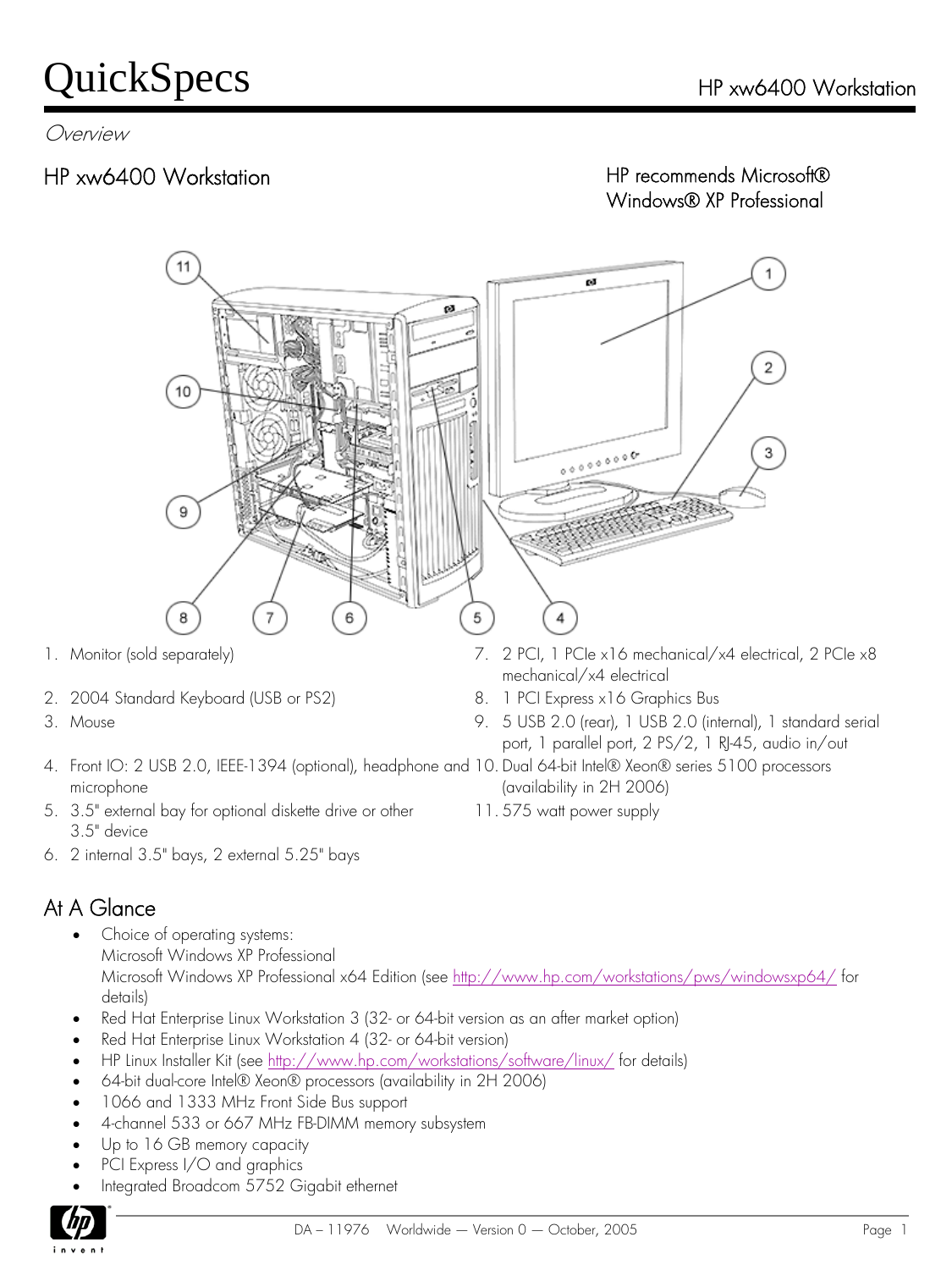#### Overview

- 4 channels of Serial ATA (SATA) 3 Gb/s natively supported internally; RAID level 0, 1 available on motherboard (HW RAID functionality not supported by Linux)
- High Definition integrated audio with internal speaker
- Pre-loaded Manageability tools
- Energy Star compliance with energy-saving features (Not supported by Linux)
- Protected by HP Services, including a 3 years next business day onsite standard warranty. Terms and conditions vary by country. Certain restrictions and exclusions apply.

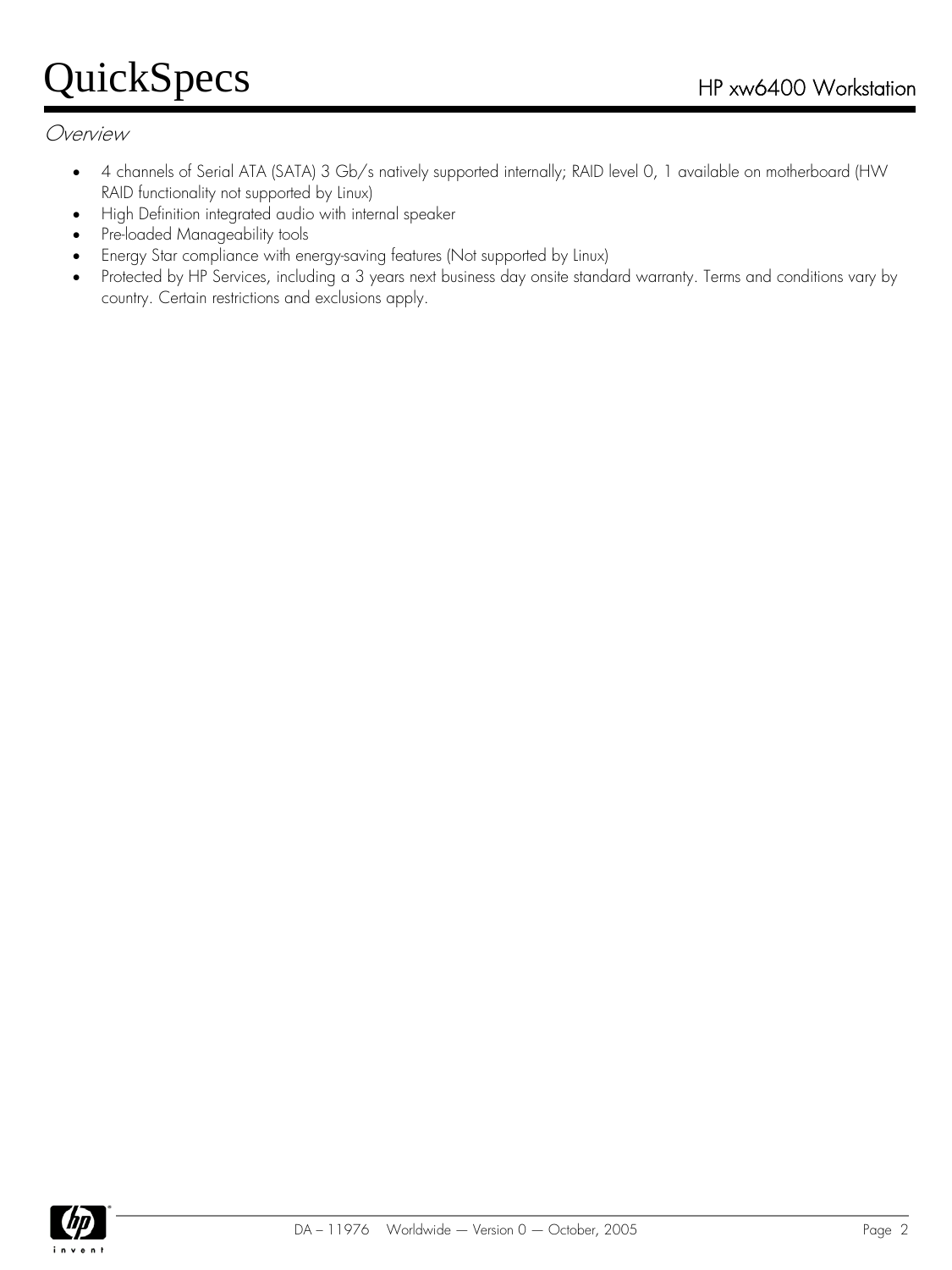#### Standard Features - Custom Components

| Processor and speed -<br>Up to 2 of the following | Dual Core Intel Xeon processor with EM64T<br>One or two Dual Core Intel Xeon Processor 5100 Sequence*, 4 MB shared L2 cache per processor<br>1.60 GHz/1066<br>1.86 GHz/1066<br>2.00 GHz/1333<br>2.33 GHz/1333<br>2.66 GHz/1333<br>3.00 GHz/1333<br>* Dual Core Intel Xeon Processor 5100 Sequence available 2H 2006                                                                                                                                                                                              |                |                                                           |
|---------------------------------------------------|------------------------------------------------------------------------------------------------------------------------------------------------------------------------------------------------------------------------------------------------------------------------------------------------------------------------------------------------------------------------------------------------------------------------------------------------------------------------------------------------------------------|----------------|-----------------------------------------------------------|
| Operating System -<br>One of the following        | Microsoft Windows XP Professional SP2<br>Microsoft Windows XP Professional x64 Edition (expected availability with Intel Xeon processor 5100<br>sequence only in 2H 2006)<br>Red Hat Enterprise Linux Workstation 3 (32 & 64-bit available an After Market Option)<br>Red Hat Enterprise Linux Workstation 4 (32 & 64-bit available as pre-load and as an After Market<br>Option)<br>See http://www.hp.com/workstations/software/linux/<br>Click on "Hardware support matrix" under "Related links" for details. |                |                                                           |
| 1-3 Hard Disk Drives -                            |                                                                                                                                                                                                                                                                                                                                                                                                                                                                                                                  | Windows XP     | <b>Red Hat Linux</b>                                      |
| Up to 3 of the following                          | 80 GB 7200 rpm SATA 3 Gb/s drive                                                                                                                                                                                                                                                                                                                                                                                                                                                                                 | 32-bit, 64-bit | WS3, WS4                                                  |
| SATA drives, or 3 of the                          | 160 GB 7200 rpm SATA 3 Gb/s NCQ drive                                                                                                                                                                                                                                                                                                                                                                                                                                                                            | 32-bit, 64-bit | WS3, WS4                                                  |
| following SAS drives                              | 250 GB 7200 rpm SATA 3 Gb/s NCQ drive                                                                                                                                                                                                                                                                                                                                                                                                                                                                            | 32-bit, 64-bit | WS3, WS4                                                  |
|                                                   | 500 GB 7200 rpm SATA 3 Gb/s NCQ drive                                                                                                                                                                                                                                                                                                                                                                                                                                                                            | 32-bit, 64-bit | WS3, WS4                                                  |
|                                                   | 146 GB 10,000 rpm SAS 3 Gb/s drive                                                                                                                                                                                                                                                                                                                                                                                                                                                                               | 32-bit, 64-bit | WS3, WS4                                                  |
|                                                   | 73 GB 15,000 rpm SAS 3 Gb/s drive                                                                                                                                                                                                                                                                                                                                                                                                                                                                                | 32-bit, 64-bit | WS3, WS4                                                  |
|                                                   | 146 GB 15,000 rpm SAS 3 Gb/s drive                                                                                                                                                                                                                                                                                                                                                                                                                                                                               | 32-bit, 64-bit | WS3, WS4                                                  |
| Factory integrated                                |                                                                                                                                                                                                                                                                                                                                                                                                                                                                                                                  | Windows XP     | Red Hat Linux                                             |
| RAID on motherboard for                           | RAID O Configuration - Striped Array                                                                                                                                                                                                                                                                                                                                                                                                                                                                             | 32-bit, 64-bit | Not supported                                             |
| <b>SATA</b> drives                                | RAID 1 Configuration - Mirrored Array                                                                                                                                                                                                                                                                                                                                                                                                                                                                            | 32-bit, 64-bit | Not supported                                             |
|                                                   | RAID 10 Configuration - Striped/Mirrored Array                                                                                                                                                                                                                                                                                                                                                                                                                                                                   | 32-bit, 64-bit | Not supported                                             |
|                                                   | RAID 5 Configuration - Parity Array                                                                                                                                                                                                                                                                                                                                                                                                                                                                              | 32-bit, 64-bit | Not supported                                             |
|                                                   | NOTE: Requires 2 identical hard drives (speeds, capacity,<br>interface)                                                                                                                                                                                                                                                                                                                                                                                                                                          |                |                                                           |
| Drive controllers                                 |                                                                                                                                                                                                                                                                                                                                                                                                                                                                                                                  | Windows XP     | Red Hat Linux                                             |
|                                                   | Integrated SATA 3 Gb/s controller, RAID level 0, 1, 10, 5<br>supported                                                                                                                                                                                                                                                                                                                                                                                                                                           | 32-bit, 64-bit | WS3, WS4<br>(HW RAID<br>functionality not<br>supported by |



Linux)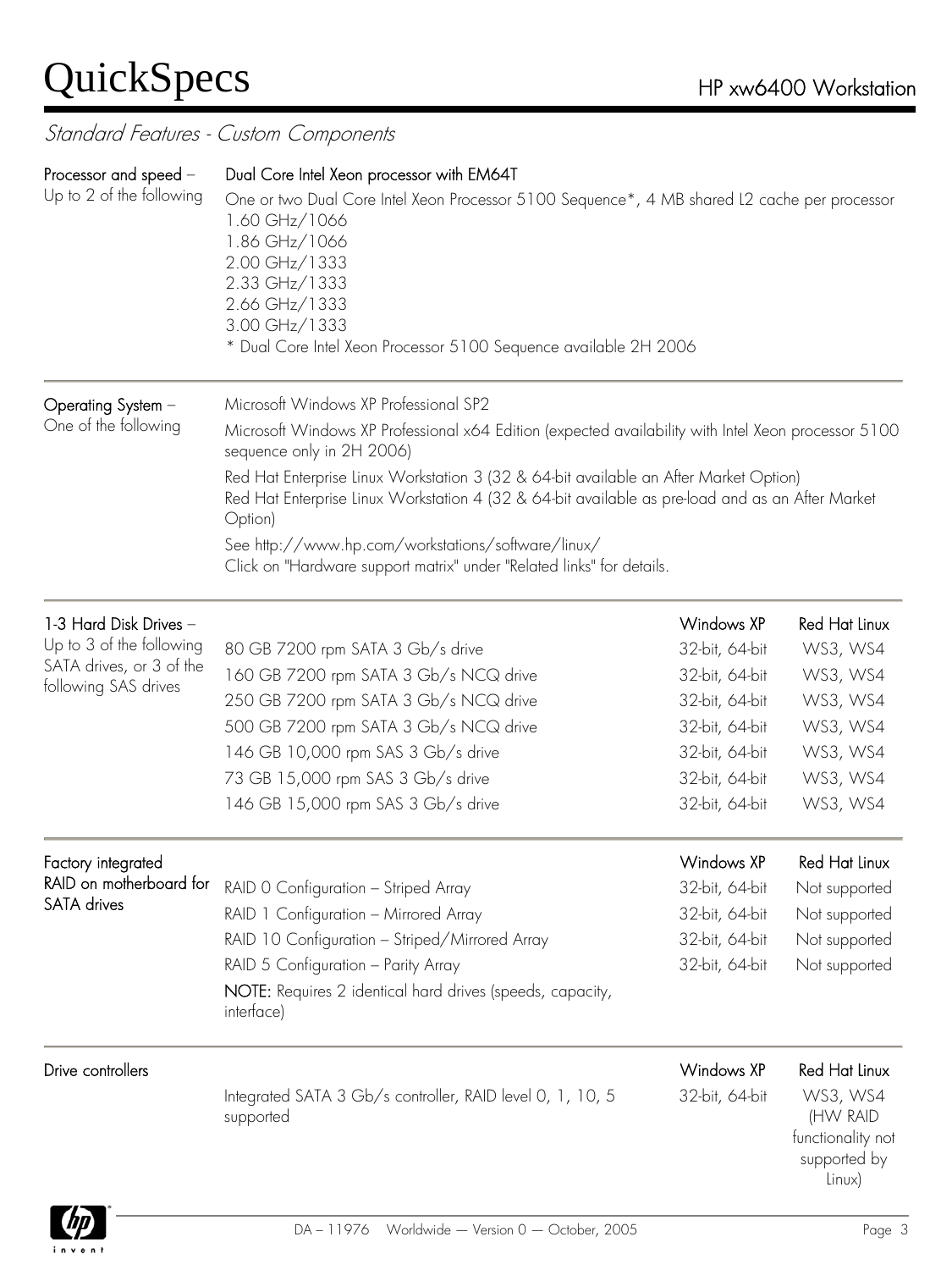|                       | IEEE 1394a FireWire 4-Port PCI Card                                                        | 32-bit, 64-bit    | Not Supported        |
|-----------------------|--------------------------------------------------------------------------------------------|-------------------|----------------------|
|                       | IEEE 1394b FireWire 4-Port PCI Card                                                        | 32-bit, 64-bit    | Not Supported        |
| Memory –              |                                                                                            | <b>Windows XP</b> | Red Hat Linux        |
| One of the following  | 512 MB PC2-5300F ECC registered DDR2 667 MHz FB-DIMM<br>$(1 \times 512 \text{ MB})$        | 32-bit, 64-bit    | WS3, WS4             |
|                       | 1 GB PC2-5300F ECC registered DDR2 667 MHz FB-DIMM (2<br>$\times$ 512 MB)                  | 32-bit, 64-bit    | WS3, WS4             |
|                       | 2 GB PC2-5300F ECC registered DDR2 667 MHz FB-DIMM (4<br>$\times$ 512 MB)                  |                   | WS3, WS4             |
|                       | 2 GB PC2-5300F ECC registered DDR2 667 MHz FB-DIMM (2<br>$\times$ 1 GB)                    | 32-bit, 64-bit    | WS3, WS4             |
|                       | 3 GB PC2-5300F ECC registered DDR2 667 MHz FB-DIMM (2<br>$\times$ 1GB + 2 $\times$ 512 MB) | 32-bit, 64-bit    | WS3, WS4             |
|                       | 4 GB PC2-5300F ECC registered DDR2 667 MHz FB-DIMM (4<br>$\times$ 1 GB)                    | 32-bit, 64-bit    | WS3, WS4             |
| Removable storage     |                                                                                            | <b>Windows XP</b> | <b>Red Hat Linux</b> |
|                       | 1.44-MB Diskette Drive                                                                     | 32-bit, 64-bit    | WS3, WS4             |
|                       | 48X CD-ROM Drive                                                                           | 32-bit, 64-bit    | WS3, WS4             |
|                       | 16X/40X DVD-ROM drive                                                                      | 32-bit, 64-bit    | WS3, WS4             |
|                       | 48X/32X/48X/16X Combo CD-RW/DVD-ROM Drive                                                  | 32-bit, 64-bit    | WS3, WS4             |
|                       | 16X DVD+/-RW, Dual-Layer, LightScribe (Windows)                                            | 32-bit, 64-bit    | WS3, WS4             |
| 2nd Removable storage |                                                                                            | Windows XP        | <b>Red Hat Linux</b> |
|                       | 16X/40X DVD-ROM drive                                                                      | 32-bit, 64-bit    | WS3, WS4             |
|                       | 48X/32X/48X/16X Combo CD-RW/DVD-ROM Drive                                                  | 32-bit, 64-bit    | WS3, WS4             |
|                       | 16X DVD+/-RW, Dual-Layer, LightScribe (Windows)                                            | 32-bit, 64-bit    | WS3, WS4             |
| Keyboard –            |                                                                                            | Windows XP        | <b>Red Hat Linux</b> |
| One of the following  | PS/2 Standard Keyboard                                                                     | 32-bit, 64-bit    | WS3, WS4             |
|                       | USB Standard Keyboard                                                                      | 32-bit, 64-bit    | WS3, WS4             |
| Mouse –               |                                                                                            | Windows XP        | <b>Red Hat Linux</b> |
| One of the following  | PS/2 2-Button Scroll Mouse                                                                 | 32-bit, 64-bit    | WS3, WS4             |
|                       | USB 2-Button Optical Scroll Mouse                                                          | 32-bit, 64-bit    | WS3, WS4             |
|                       | <b>USB 3-Button Optical Mouse</b>                                                          | 32-bit, 64-bit    | WS3, WS4             |
| Audio                 |                                                                                            | Windows XP        | Red Hat Linux        |

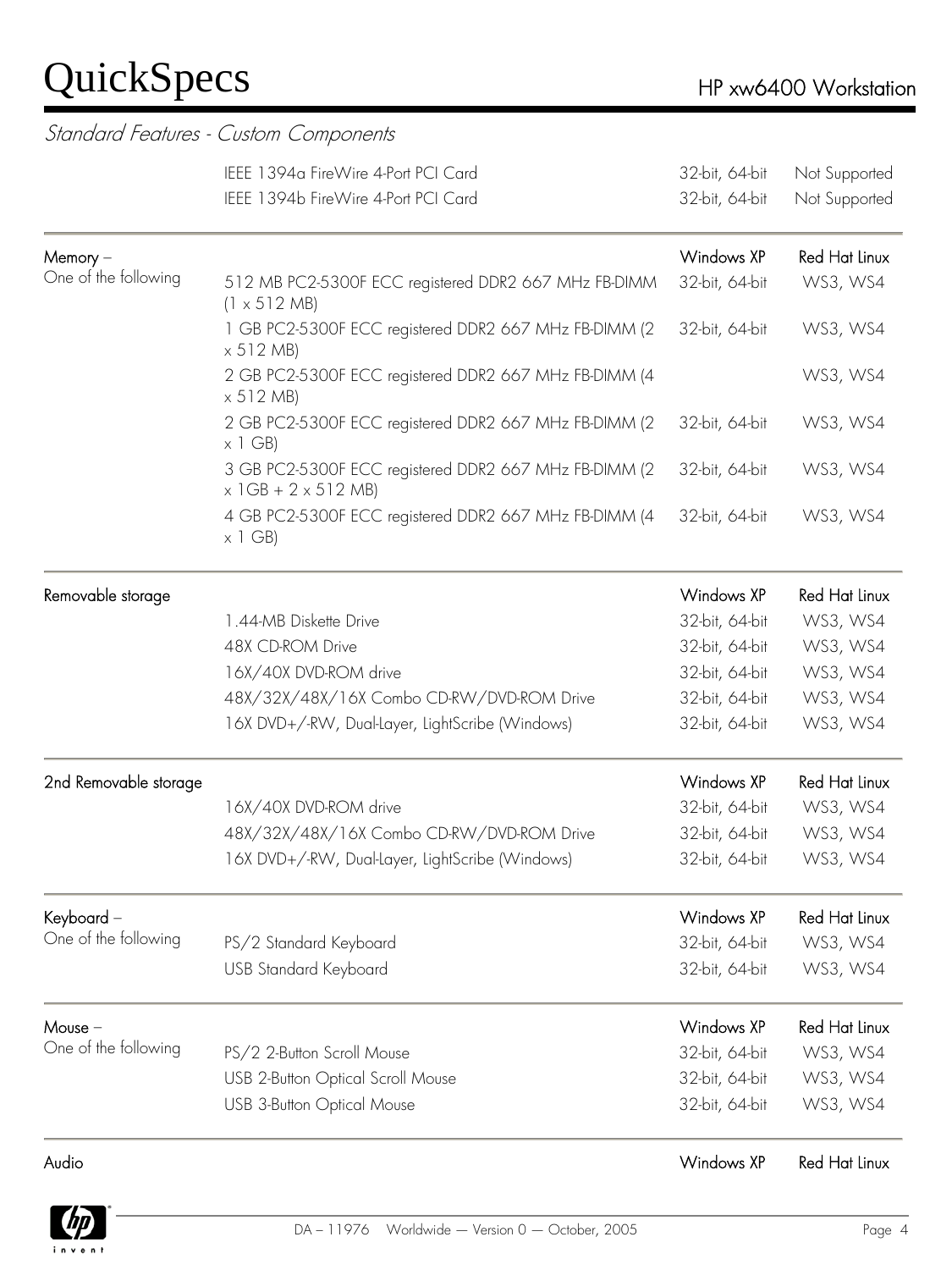|            | Standard Features - Custom Components                                                                                                 |                |                      |  |  |  |
|------------|---------------------------------------------------------------------------------------------------------------------------------------|----------------|----------------------|--|--|--|
|            | Integrated High Definition audio with internal speaker<br>* Via linux drivers on HP support website that are not part of<br>RHEL WS 3 | 32-bit, 64-bit | WS3, WS4             |  |  |  |
|            | SoundBlaster X-Fi XtremeMusic audio card                                                                                              | 32-bit         | Not Supported        |  |  |  |
| <b>NIC</b> |                                                                                                                                       | Windows XP     | Red Hat Linux        |  |  |  |
|            | Integrated Broadcom BCM5752 Gigabit LOM,                                                                                              | 32-bit, 64-bit | WS3, WS4             |  |  |  |
|            | Broadcom BCM5751 NetXtreme Gigabit Ethernet Controller<br>$(PCI-E)$                                                                   | 32-bit, 64-bit | WS3, WS4             |  |  |  |
| Graphics   |                                                                                                                                       | Windows XP     | <b>Red Hat Linux</b> |  |  |  |
|            | NVIDIA Quadro NVS 285 PCI Express with NVIDIA TurboCache<br>Technology                                                                | 32-bit, 64-bit | WS3, WS4             |  |  |  |
|            | NVIDIA Quadro NVS 440 256 MB PCI Express                                                                                              | 32-bit, 64-bit | Not supported        |  |  |  |
|            | NVIDIA Quadro FX 560 128 MB PCI Express                                                                                               | 32-bit, 64-bit | WS3, WS4             |  |  |  |
|            | ATI FireGL V3300 128 MB PCI Express                                                                                                   | 32-bit, 64-bit | WS3, WS4             |  |  |  |
|            | NVIDIA Quadro FX 1500 256 MB PCI Express                                                                                              | 32-bit, 64-bit | WS3, WS4             |  |  |  |
|            | NVIDIA Quadro FX 3500 256 MB PCI Express                                                                                              | 32-bit, 64-bit | WS3, WS4             |  |  |  |
|            | ATI FireGL V7200 256 MB PCI Express                                                                                                   | 32-bit, 64-bit | WS3, WS4             |  |  |  |
| Software   |                                                                                                                                       | Windows XP     | Red Hat Linux        |  |  |  |
|            | Optional Symantec Norton AntiVirus (optional)                                                                                         | 32-bit, 64-bit | Not supported        |  |  |  |
|            | Optional Microsoft Office 2003 Basic                                                                                                  | 32-bit, 64-bit | Not supported        |  |  |  |
|            | Optional Microsoft Office 2003 Pro                                                                                                    | 32-bit, 64-bit | Not supported        |  |  |  |
|            | Optional Microsoft Office 2003 Small Business                                                                                         | 32-bit, 64-bit | Not supported        |  |  |  |
|            | HP Performance Tuning Framework                                                                                                       | 32-bit, 64-bit | Not supported        |  |  |  |
|            | HP Client Manager Software v6.0 (expected availability in 2H<br>2006)                                                                 | 32-bit, 64-bit | Not supported        |  |  |  |
|            | Optional HP Protect Tools Security Solutions                                                                                          | 32-bit, 64-bit | Not supported        |  |  |  |

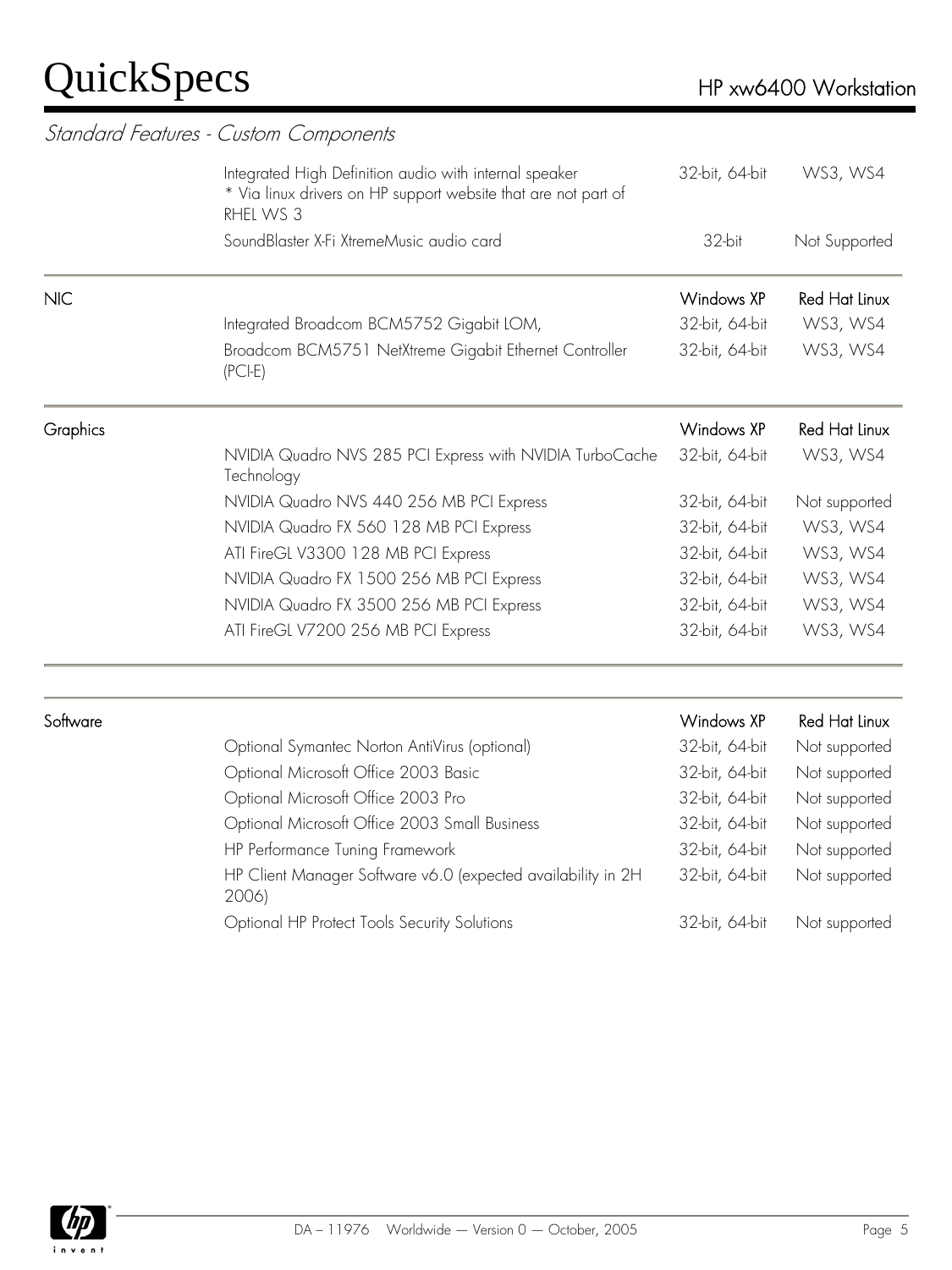#### Standard Features - Specs

|                          | Operating System (choice) Microsoft Windows XP Professional SP2                                                                                                                                                                                                                                                                                                                                                                                                                                |
|--------------------------|------------------------------------------------------------------------------------------------------------------------------------------------------------------------------------------------------------------------------------------------------------------------------------------------------------------------------------------------------------------------------------------------------------------------------------------------------------------------------------------------|
|                          | Microsoft Windows XP Professional x64 Edition (expected availability in 2H 2006)                                                                                                                                                                                                                                                                                                                                                                                                               |
|                          | OR Red Hat Enterprise Linux Workstation 4 64 bit preload (32 bit version included on recovery CD or                                                                                                                                                                                                                                                                                                                                                                                            |
|                          | as after market option)                                                                                                                                                                                                                                                                                                                                                                                                                                                                        |
|                          | OR Red Hat Enterprise Linux Workstation 3 (32 bit and 64 bit) available as an after market option.                                                                                                                                                                                                                                                                                                                                                                                             |
|                          | OR HP Installer Kit for Linux (includes drivers for both 32-bit & 64-bit OS versions of RHEL 3 and RHEL                                                                                                                                                                                                                                                                                                                                                                                        |
|                          |                                                                                                                                                                                                                                                                                                                                                                                                                                                                                                |
| Form factor              | Minitower                                                                                                                                                                                                                                                                                                                                                                                                                                                                                      |
| Color                    | Carbonite/Alloy metallic                                                                                                                                                                                                                                                                                                                                                                                                                                                                       |
| System board form factor | 12"x9.8"                                                                                                                                                                                                                                                                                                                                                                                                                                                                                       |
| Processor                | 1 or 2 Dual-Core Intel® Xeon® Processor 5100 sequence with EM64T (expected availability in 2H<br>2006)                                                                                                                                                                                                                                                                                                                                                                                         |
| <b>CPU FSB</b>           | 667, 1066, 1333 MHz                                                                                                                                                                                                                                                                                                                                                                                                                                                                            |
| Standard L2 cache        | 2 MB L2 inclusive cache (non ECC) per core, 4 MB total shared cache per processor                                                                                                                                                                                                                                                                                                                                                                                                              |
| Chipset                  | Intel® 5000X                                                                                                                                                                                                                                                                                                                                                                                                                                                                                   |
| Memory expansion slots   | 4 DIMMs                                                                                                                                                                                                                                                                                                                                                                                                                                                                                        |
| Memory type supported    | DDR2 registered ECC FB-DIMMs                                                                                                                                                                                                                                                                                                                                                                                                                                                                   |
| Memory speed supported   | 533 MHz                                                                                                                                                                                                                                                                                                                                                                                                                                                                                        |
| Maximum memory           | 16 GB (4 DIMMs slots with 4 GB DIMMS)                                                                                                                                                                                                                                                                                                                                                                                                                                                          |
| Network controller       | Integrated Broadcom 5752 Gigabit Ethernet LAN-On-Motherboard                                                                                                                                                                                                                                                                                                                                                                                                                                   |
| Audio                    | Integrated high definition digital audio with S/PDIF 6-channel pass-through, stereo microphone, and<br>Yamaha XG Lite Softsynth support<br>If using RHEL WS 3, the audio drivers are not included as part of the standard RHEL WS 3 operating<br>system. Use the ALSA audio drivers included on the HP Driver CD or from the HP support website. See<br>http://www.hp.com/support/linux_hardware_matrix_and<br>http://www.hp.com/support/linux user_manual for details.                        |
| PCI slots                | 2 PCI slots (full-length)<br>2 PCI Express (x8 mechanically, x4 electrically)<br>1 PCI Express (x16 mechanically/x4 electrically)<br>1 PCI Express x16 graphics                                                                                                                                                                                                                                                                                                                                |
| Bays                     | Total Bays $= 5$                                                                                                                                                                                                                                                                                                                                                                                                                                                                               |
| Internal bays            | • Two 3.5 inch HDD bays with acoustic dampening rail assemblies                                                                                                                                                                                                                                                                                                                                                                                                                                |
| External bays            | Two 5.25 inch bays - 203 mm maximum device depth (top bay is limited to 198 mm depth<br>when optional smart cover solenoid lock is installed). Bottom bay can be converted to an<br>internal 3.5 inch 3rd Hard Drive bay using optional bracket<br>One 3.5 inch bay for optional floppy drive<br>$\bullet$                                                                                                                                                                                     |
| Front $I/O$              | 2 USB 2.0, Headphone, Microphone, optional IEEE 1394<br>NOTE: Although HP Personal Workstations can be ordered with the HP Installer Kit for Linux and an<br>EEE 1394 card, HP cannot provide customer support for this configuration. Please refer to the Linux<br>Hardware Support Matrix (http://www.hp.com/support/linux_hardware_matrix) for details, and to<br>the Linux User Manual (http://www.hp.com/support/linux_user_manual) for tips on user-enablement<br>of the IEEE 1394 Card. |
| Internal I/O             | 1 USB 2.0 header                                                                                                                                                                                                                                                                                                                                                                                                                                                                               |
| $\text{Rear I/O}$        | 5 USB 2.0, 1 standard serial port, 1 parallel port, PS/2 keyboard and mouse, 1 RJ-45 to integrated<br>Gigabit LAN, Audio In, Audio Out, Microphone In                                                                                                                                                                                                                                                                                                                                          |
| USB keyboard             | Optional                                                                                                                                                                                                                                                                                                                                                                                                                                                                                       |

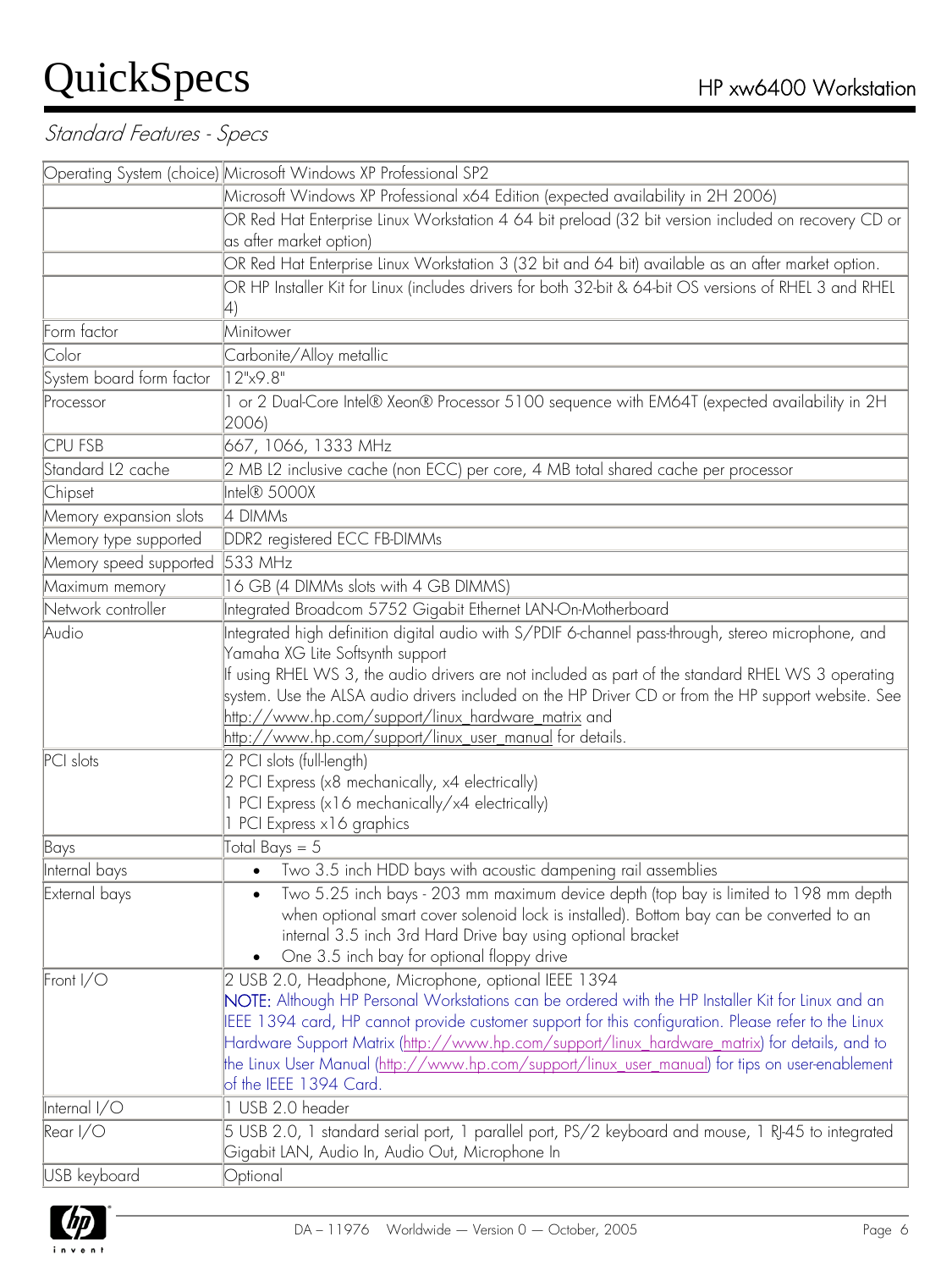#### Standard Features - Specs

| USB mouse               | Optional                                                     |                                                                                               |  |
|-------------------------|--------------------------------------------------------------|-----------------------------------------------------------------------------------------------|--|
| PS/2 keyboard           |                                                              |                                                                                               |  |
| $PS/2$ mouse            |                                                              |                                                                                               |  |
| Chassis dimensions      | $[17.3 \times 6.5 \times 17.3$ in (44.1 x 16.5 x 44.0 cm)    |                                                                                               |  |
| $(H \times W \times D)$ |                                                              |                                                                                               |  |
| System weight           | Minimum config - 14.60 KG (32.30 lbs)                        |                                                                                               |  |
|                         | Maximum config - 18.11 KG (39.94 lbs)                        |                                                                                               |  |
| Temperature             | Operating                                                    | $40^{\circ}$ to 95° F (5° to 35° C)                                                           |  |
|                         | Non-operating                                                | $40^{\circ}$ to 140° F (-40° to 60° C)                                                        |  |
| Humidity                | Operating                                                    | 8% to 85%                                                                                     |  |
|                         | Non-operating                                                | 8% to 90%                                                                                     |  |
| Maximum altitude        | Operating                                                    | 10,000 ft (3,000 m)                                                                           |  |
| (nonpressurized)        | Non-operating                                                | 30,000 ft (9,100 m)                                                                           |  |
| Power supply            | 575W wide-ranging, active Power Factor Correction            |                                                                                               |  |
| Interfaces supported    |                                                              | 4-channel SATA interface (4 serial-ATA connectors each), 2 EIDE interface (2 EIDE connectors) |  |
|                         |                                                              | supported for optical drives, USB 2.0, IEEE 1394 (optional)                                   |  |
|                         | Hard drive controller (PCI) SATA or optional SAS controllers |                                                                                               |  |
| Supported               |                                                              |                                                                                               |  |

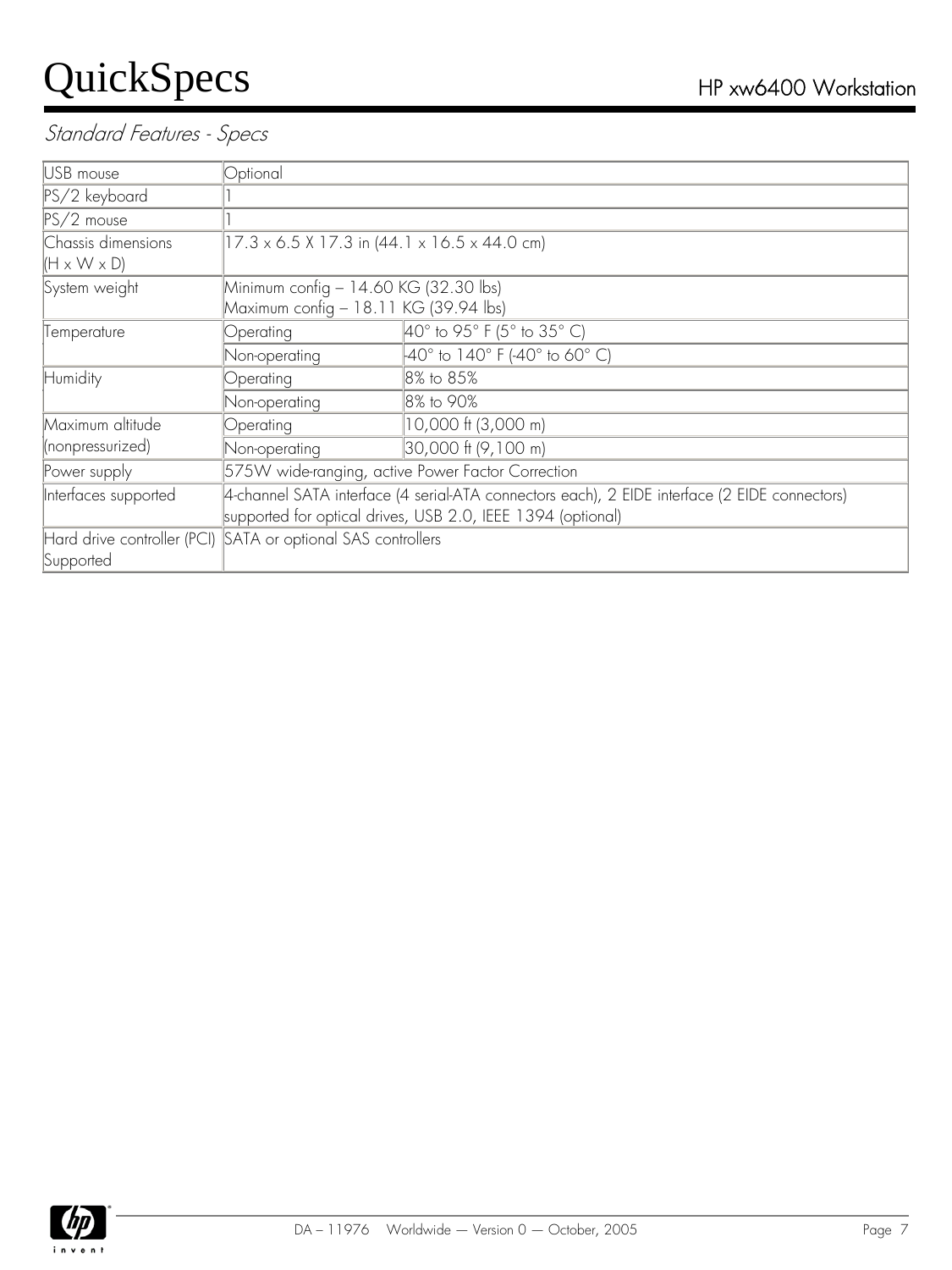#### After-Market Options

| Processors  | 2 <sup>nd</sup> dual core Intel Xeon® processor with Hyper-Threading technology, EM64T, and |                                                    |                   |                              | Part Number        |  |  |
|-------------|---------------------------------------------------------------------------------------------|----------------------------------------------------|-------------------|------------------------------|--------------------|--|--|
|             |                                                                                             | 2 MB of L2 cache per core (4 MB L2 cache in total) |                   |                              |                    |  |  |
|             | 1.60 GHz with 1066 MHz FSB *<br>1.86 GHz with 1066 MHz FSB *                                |                                                    |                   |                              | EYO12AA<br>EYO13AA |  |  |
|             | 2.00 GHz with 1333 MHz FSB *                                                                |                                                    |                   |                              | EYO14AA            |  |  |
|             | 2.33 GHz with 1333 MHz FSB *                                                                |                                                    |                   |                              | EYO15AA            |  |  |
|             | 2.66 GHz with 1333 MHz FSB *                                                                |                                                    |                   |                              | EYO16AA            |  |  |
|             | 3.00 GHz with 1333 MHz FSB *                                                                |                                                    |                   |                              | EYO17AA            |  |  |
|             | * Expected availability in 2H 2006                                                          |                                                    |                   |                              |                    |  |  |
|             |                                                                                             |                                                    |                   |                              |                    |  |  |
| Graphics    | Multi display solutions                                                                     | PCI Express                                        |                   | Windows XP Red Hat Linux     | Part Number        |  |  |
|             | NVIDIA Quadro NVS 285 (64 MB,<br>VGA & DVI)                                                 | $\chi$                                             |                   | 32-bit, 64-bit WS3, WS4      | EE061AA            |  |  |
|             | NVIDIA Quadro NVS 440 (256<br>MB)                                                           | X                                                  |                   | 32-bit, 64-bit Not supported | PT453A             |  |  |
|             | NVIDIA Quadro FX 560 (128 MB)                                                               | $\chi$                                             |                   | 32-bit, 64-bit WS3, WS4      | ES354AA            |  |  |
|             | ATI FireGL V3300 (128 MB)                                                                   | $\chi$                                             | 32-bit, 64-bit    | WS3, WS4                     | ES353AA            |  |  |
|             | NVIDIA Quadro FX 1500 (256 MB)                                                              | Χ                                                  |                   | 32-bit, 64-bit WS3, WS4      | ES355AA            |  |  |
|             | NVIDIA Quadro FX 3500 (256 MB)                                                              | $\chi$                                             | 32-bit, 64-bit    | WS3, WS4                     | ES357AA            |  |  |
|             | ATI FireGL V7200 (256 MB)                                                                   | Χ                                                  |                   | 32-bit, 64-bit WS3, WS4      | ES356AA            |  |  |
| Hard drives | <b>SATA Hard Drives</b>                                                                     |                                                    | <b>Windows XP</b> | Red Hat Linux                | Part Number        |  |  |
|             | 80 GB 7200 rpm SATA 3 Gb/s drive                                                            |                                                    | 32-bit, 64-bit    | WS3, WS4                     | <b>DX760A</b>      |  |  |
|             | 160 GB 7200 rpm SATA 3 Gb/s NCQ drive                                                       |                                                    | 32-bit, 64-bit    | WS3, WS4                     | <b>PV944A</b>      |  |  |
|             | 250 GB 7200 rpm SATA 3 Gb/s NCQ drive                                                       |                                                    | 32-bit, 64-bit    | WS3, WS4                     | EA788AA            |  |  |
|             | 500 GB 7200 rpm SATA 3 Gb/s NCQ drive                                                       |                                                    | 32-bit, 64-bit    | WS3, WS4                     | <b>PV943A</b>      |  |  |
|             | <b>SAS Hard Drives</b>                                                                      |                                                    |                   |                              |                    |  |  |
|             | 146 GB 10,000 rpm SAS 3 Gb/s drive                                                          |                                                    |                   | 32-bit, 64-bit WS3, WS4      | EM173AA            |  |  |
|             | 73 GB 15,000 rpm SAS 3 Gb/s drive                                                           |                                                    | 32-bit, 64-bit    | WS3, WS4                     | EA329AA            |  |  |
|             | 146 GB 15,000 rpm SAS 3 Gb/s drive                                                          |                                                    | 32-bit, 64-bit    | WS3, WS4                     | EA330AA            |  |  |
|             | StorCase SATA removable drive enclosure<br>(1 additional HD in a 5.25 inch bay)             |                                                    | <b>NA</b>         | <b>NA</b>                    | EA332AA            |  |  |
| Controllers |                                                                                             | PCI-<br>PCI<br><b>Express</b>                      | Windows XP        | <b>Red Hat Linux</b>         | Part Number        |  |  |
|             | Controllers                                                                                 |                                                    |                   |                              |                    |  |  |
|             | IEEE 1394a FireWire 4-Port PCI<br>Card                                                      | $\chi$                                             |                   | 32-bit, 64-bit Not supported | <b>PA997A</b>      |  |  |
|             | IEEE 1394b FireWire 4-Port PCI<br>Card                                                      | $\mathsf X$                                        |                   | 32-bit, 64-bit Not supported | EA327AA            |  |  |

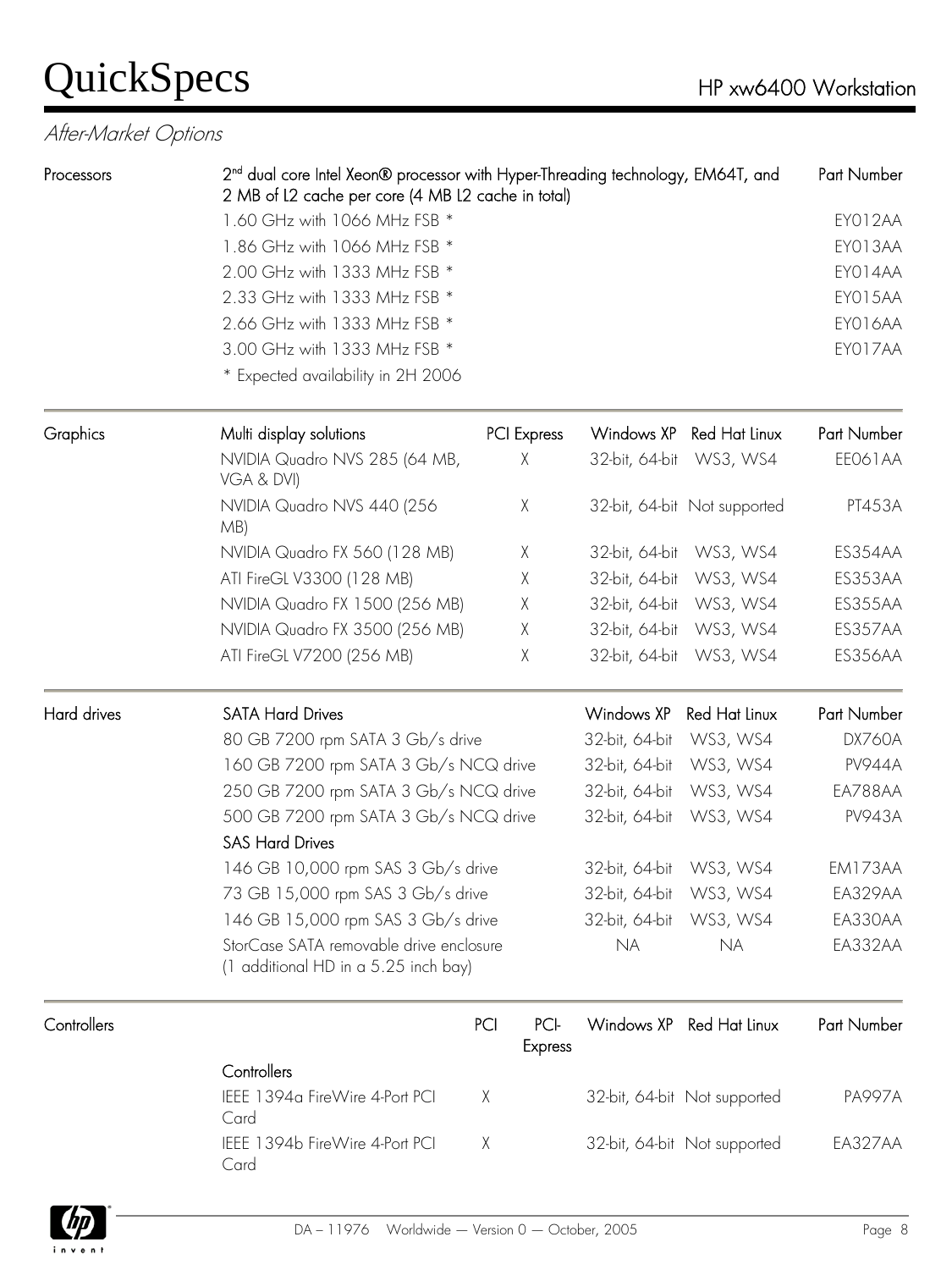After-Market Options

| Input/output devices                   |                                                                               |                        | Windows XP     | <b>Red Hat Linux</b>         | Part Number   |
|----------------------------------------|-------------------------------------------------------------------------------|------------------------|----------------|------------------------------|---------------|
|                                        | Keyboards                                                                     |                        |                |                              |               |
|                                        | HP PS/2 Standard Keyboard (Carbonite/Silver)                                  |                        | 32-bit, 64-bit | WS3, WS4                     | DT527A        |
|                                        | HP USB Standard Keyboard (Carbonite/Silver)                                   |                        |                | 32-bit, 64-bit WS3, WS4      | <b>DT530A</b> |
|                                        | HP USB Smartcard Keyboard                                                     |                        |                | 32-bit, 64-bit Not supported | ED707AA       |
|                                        | <b>Pointing Devices</b>                                                       |                        |                |                              |               |
|                                        | HP PS/2 2-Button Scroll Mouse (Carbonite)                                     |                        | 32-bit, 64-bit | WS3, WS4                     | <b>DD440B</b> |
|                                        | HP USB 2-Button Optical Scroll Mouse<br>(Carbonite/Silver)                    |                        | 32-bit, 64-bit | WS3, WS4                     | <b>DC172B</b> |
|                                        | HP USB Optical 3-button mouse                                                 |                        |                | 32-bit, 64-bit WS3, WS4      | <b>DY651A</b> |
|                                        | USB Spaceball 5000                                                            |                        |                | 32-bit, 64-bit Not supported | <b>DV675A</b> |
|                                        | <b>USB SpaceMouse</b>                                                         |                        |                | 32-bit, 64-bit Not supported | <b>DZ203A</b> |
|                                        | <b>USB SpacePilot</b>                                                         |                        |                | 32-bit, 64-bit Not supported | EF390AA       |
| Networking                             | <b>NICs</b><br>PCI                                                            | PCI-<br><b>Express</b> |                | Windows XP Red Hat Linux     | Part Number   |
|                                        | Broadcom BCM5751 NetXtreme<br>Gigabit Ethernet Controller (PCle)              | X                      |                | 32-bit, 64-bit WS3, WS4      | DZ556A        |
| Memory modules                         |                                                                               |                        | Windows XP     | Red Hat Linux                | Part Number   |
|                                        | 667 MHz                                                                       |                        |                |                              |               |
|                                        | 512 MB PC2-5300F ECC registered DDR2 667<br>MHz FB-DIMM                       |                        |                | 32-bit, 64-bit WS3, WS4      | EM159AA       |
|                                        | 1 GB PC2-5300F ECC registered DDR2 667 MHz 32-bit, 64-bit WS3, WS4<br>FB-DIMM |                        |                |                              | EM160AA       |
| Monitors (Supported by all TFT display |                                                                               |                        |                |                              |               |
| <b>Operating Systems</b>               | HP Flat Panel Monitor TFT LP2465 (24 -inch)                                   |                        |                |                              | EF224A4       |
| available from HP)                     | HP Flat Panel Monitor TFT L2065 (20.1-inch)                                   |                        |                |                              | EF227A4       |
|                                        | HP Flat Panel Monitor TFT L1955 (19.1-inch)                                   |                        |                |                              | PD974A5       |
| Optical drives                         |                                                                               |                        | Windows XP     | Red Hat Linux                | Part Number   |
|                                        | <b>DVD-ROM Drive</b>                                                          |                        |                |                              |               |
|                                        | 16X/40X DVD-ROM w/ +R read                                                    |                        |                | 32-bit, 64-bit WS3, WS4      | AA620B        |
|                                        | <b>CD-ROM Drive</b>                                                           |                        |                |                              |               |
|                                        | 48X Max CD-ROM Drive (only available as first<br>optical drive)               |                        |                | 32-bit, 64-bit WS3, WS4      | <b>DC143B</b> |
|                                        | Combo Drive<br>48X/32X Combo DVD-ROM/CD-RW Drive                              |                        |                | 32-bit, 64-bit WS3, WS4      | <b>DE206A</b> |

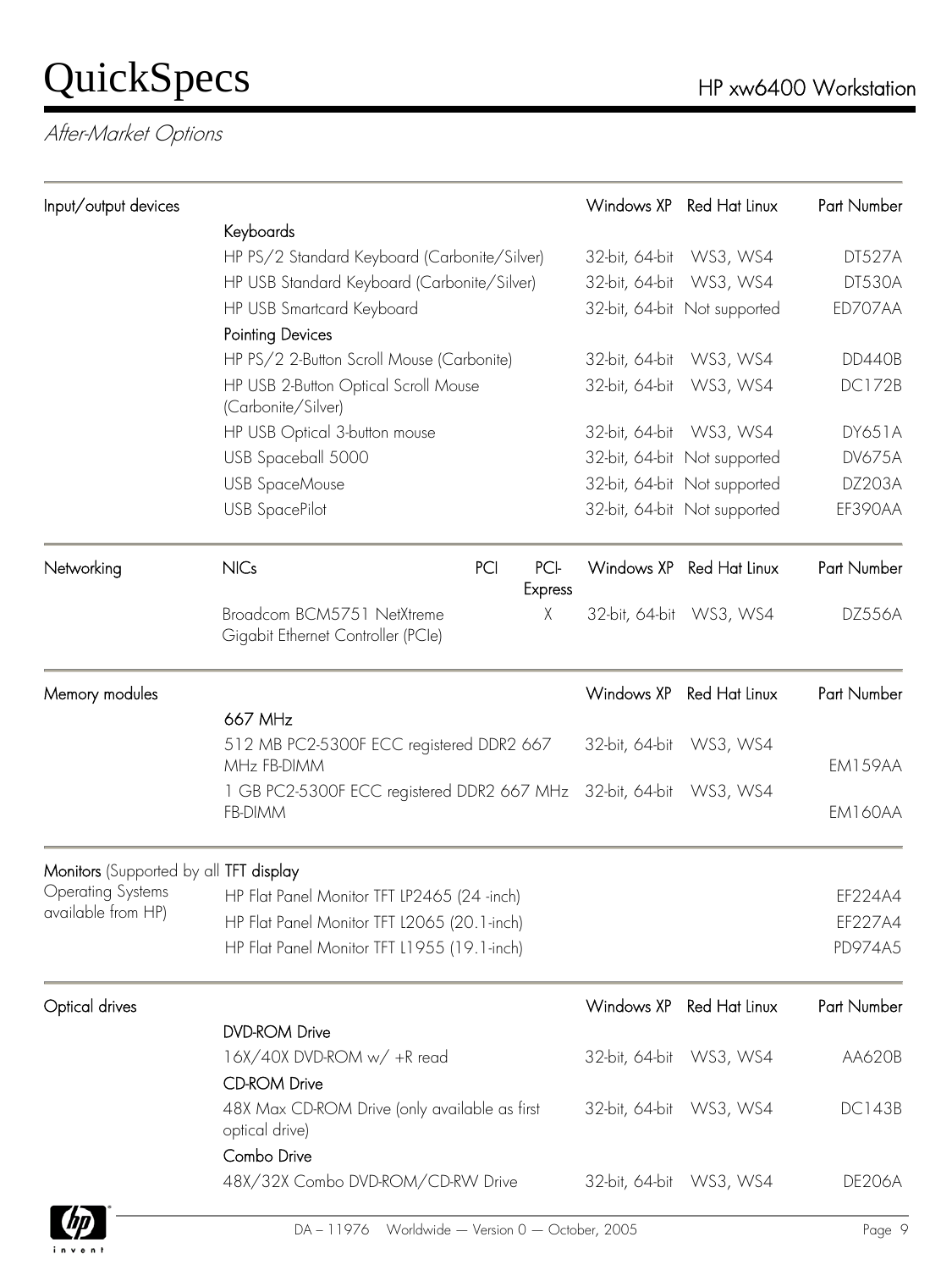#### After-Market Options

|                   | DVD+/-RW Drive                                                    |                   |                                                             |                |
|-------------------|-------------------------------------------------------------------|-------------------|-------------------------------------------------------------|----------------|
|                   | 16X DVD+/-RW, Dual-Layer, LightScribe (Windows<br>2K and XP only) | 32-bit            | WS3, WS4<br>(LightScribe<br>functionality<br>not supported) | <b>DZ555A</b>  |
| Removable storage |                                                                   | <b>Windows XP</b> | <b>Red Hat Linux</b>                                        | Part Number    |
|                   | 512 MB USB 2.0 drive key                                          | 32-bit, 64-bit    | WS3, WS4                                                    | <b>ED516AA</b> |
|                   | 1 GB USB 2.0 drive key                                            | 32-bit, 64-bit    | WS3, WS4                                                    | AG382AA        |
|                   | 1.44 MB Internal Floppy Drive                                     | 32-bit            | WS3, WS4                                                    | DY670A         |
| Audio             | HP Satellite Stereo Speakers                                      |                   |                                                             | <b>DE893D</b>  |
|                   | SoundBlaster X-Fi XtremeMusic audio card                          | 32-bit, 64-bit    | Not supported                                               | EA326AA        |
| Brackets/stands   | xw64 Depth Adjustable Sliding Rail Rack Kit                       |                   |                                                             | <b>DY663A</b>  |
|                   | HP Optical Bay HDD Mounting Bracket                               |                   |                                                             | <b>DY659A</b>  |
|                   | HP 1U Fixed Rack Shelf                                            |                   |                                                             | 253449-B21     |
|                   | HP 100Kg 1U Sliding Rack Shelf                                    |                   |                                                             | 234672-B21     |
|                   | HP Depth Adjustable Fixed Rail Rack Kit                           |                   |                                                             | 332558-B21     |
| Other devices     | <b>HP Internal USB Port Kit</b>                                   |                   |                                                             | <b>EM165AA</b> |
|                   | <b>HP Power Cord Kit</b>                                          |                   |                                                             | <b>DM293A</b>  |
|                   | "PCI Front Card Guide/Fan Kit                                     |                   |                                                             | EM163AA        |
| Operating systems | Red Hat Enterprise Linux Workstation 4 (64-bit preload)           |                   |                                                             | EA700AA        |

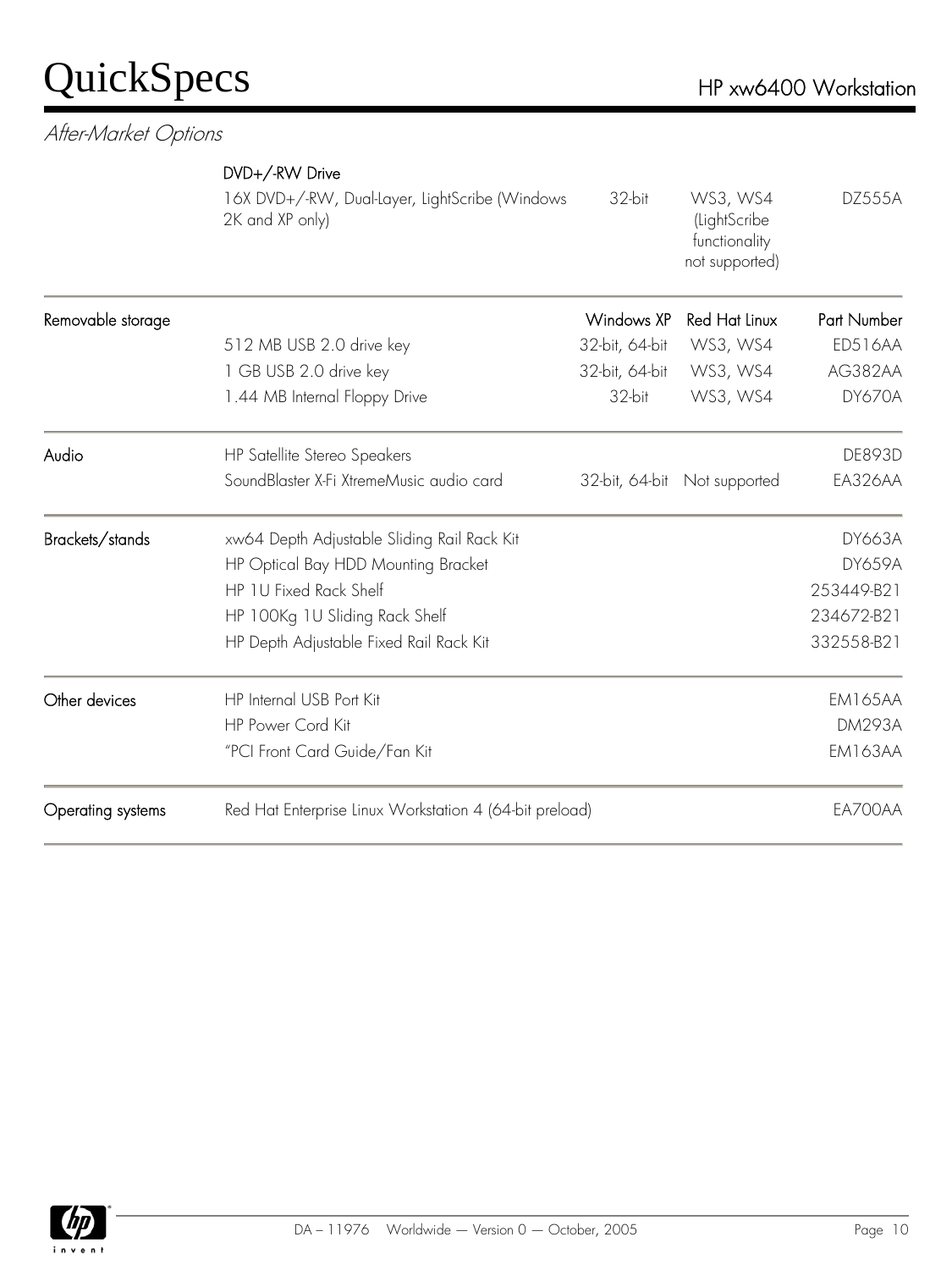#### **Memory**

#### Intel 5000X chipset PC2-5300F ECC registered DDR2 667 MHz FB-DIMM

The Intel 5000X chipset supports ECC Registered DDR2 667 MHz FB-DIMMs only. The motherboard has 4 DIMM slots. Use only fully buffered, PC2-5300F DIMMs. Match multiple DIMMs by size and type. Use HP memory only.



If only using 1 DIMM, install in socket 1. If using 2 DIMMs, install them in sockets 1 & 3. If using 4 DIMMs, install them in all sockets.

#### MAXIMUM MEMORY

Supports up to 16 GB of DDR2 FB-DIMM SDRAM.

#### POSSIBLE MEMORY CONFIGURATIONS

Not all memory configurations possible are represented below.

This chart does not represent all possible memory configurations

| <b>DIMM Size</b> |        |                |        |        |
|------------------|--------|----------------|--------|--------|
|                  |        | $\overline{2}$ | 3      | 4      |
| 256 MB           |        |                |        |        |
| 512 MB           |        |                |        |        |
| 512 MB           | 512 MB |                |        |        |
| 1 GB             |        |                |        |        |
| 1 GB             | 512 MB | 512 MB         |        |        |
| 1 GB             |        |                |        |        |
| $2$ GB           | 1 GB   | 1 GB           |        |        |
| $2$ GB           | 512 MB | 512 MB         | 512 MB | 512 MB |
| 4 GB             | 1 GB   | 1 GB           | 1 GB   | 1 GB   |
| 8 GB             | $2$ GB | $2$ GB         | $2$ GB | 2 GB   |
| 16 GB            | 4 GB   | 4 GB           | 4 GB   | 4 GB   |

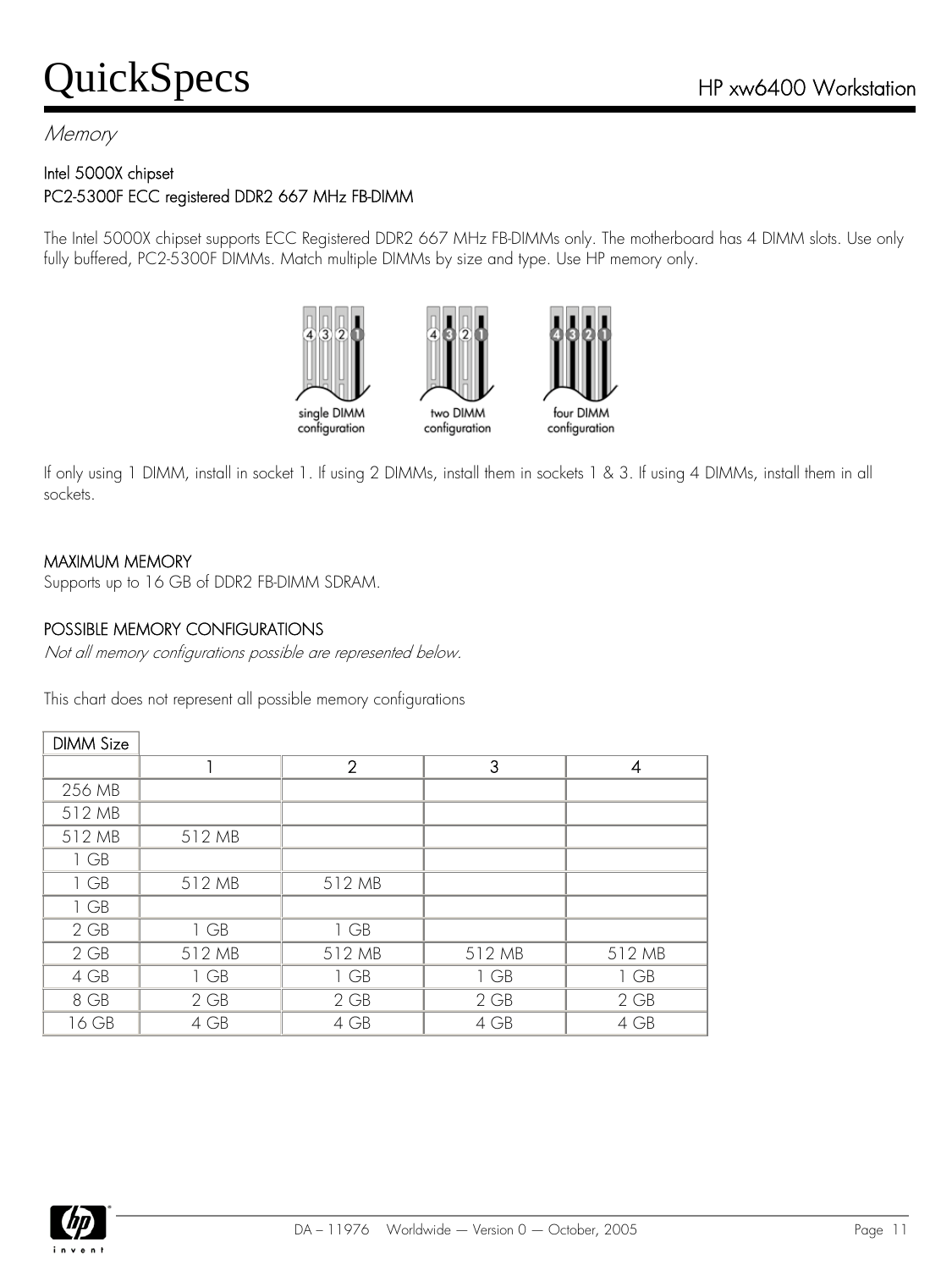#### Storage

#### Tower configuration

|                                                                                                                                                                                                                                                       |                    | Ø<br>1<br>-<br>$\equiv$<br>$\mathbf 2$<br>з<br>4<br>$00 -$<br>5<br>6 |                                                                                                                                                                                                                                                                                                                                                               |
|-------------------------------------------------------------------------------------------------------------------------------------------------------------------------------------------------------------------------------------------------------|--------------------|----------------------------------------------------------------------|---------------------------------------------------------------------------------------------------------------------------------------------------------------------------------------------------------------------------------------------------------------------------------------------------------------------------------------------------------------|
|                                                                                                                                                                                                                                                       | Quantity Supported | Position Supported                                                   | Controller                                                                                                                                                                                                                                                                                                                                                    |
| Convertible minitower                                                                                                                                                                                                                                 |                    |                                                                      |                                                                                                                                                                                                                                                                                                                                                               |
| Optional diskette drive                                                                                                                                                                                                                               | 1                  | 3                                                                    | IDE                                                                                                                                                                                                                                                                                                                                                           |
| 5.25" storage drive bays (position<br>1 drive bay is limited to 198 mm<br>depth when optional smart cover<br>solenoid lock is installed; position 2<br>drive bay can be converted to an<br>internal 3.5" 3rd hard drive bay<br>with optional bracket) | $\overline{2}$     | 1, 2                                                                 | <b>IDE</b>                                                                                                                                                                                                                                                                                                                                                    |
| 3.5" storage drive bays with<br>acoustic dampening rail assemblies                                                                                                                                                                                    | 2(3)               | 5 (and 2, for 3rd drive<br>using optical bay)                        | SATA or optional SAS<br>Factory Integrated RAID*<br>SATA and SAS may be mixed only in a<br>Windows configuration and with the<br>inclusion of an optional SAS controller.<br>Here are the rules for mixing hard drives:<br>The boot/data drive must be<br>$\left  \cdot \right $<br>SATA to load before any SAS<br>drive.<br>Any size or speeds may be<br>(2) |

chosen for drives In non-mixed Microsoft Windows and Linux systems, rules 2 & 3 apply.

Configure-to-order RAID configs must all have the same size/speed hard drives.

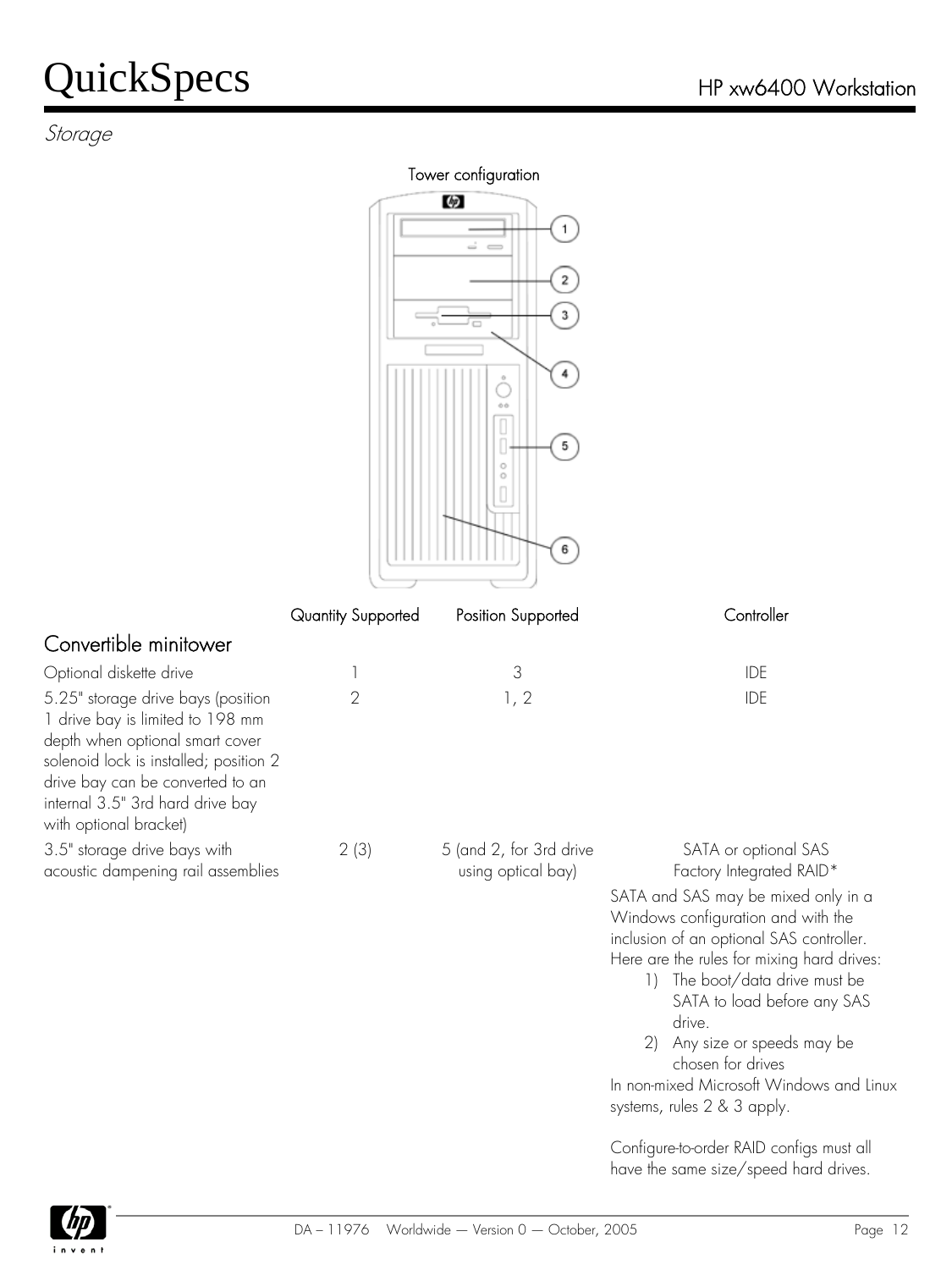Storage

Up to 4 channels of SATA can be supported natively.

\* NOTE: Factory Integrated RAID 0 Configuration (Striped Array) and RAID 1 Configuration (Mirrored Array) requires 2 hard drives with identical speeds, capacity and interface. Also, HW RAID functionality or factory configured RAID not supported in Linux. For RAID functionality, use SW RAID provided in the Red Hat operating system instead.

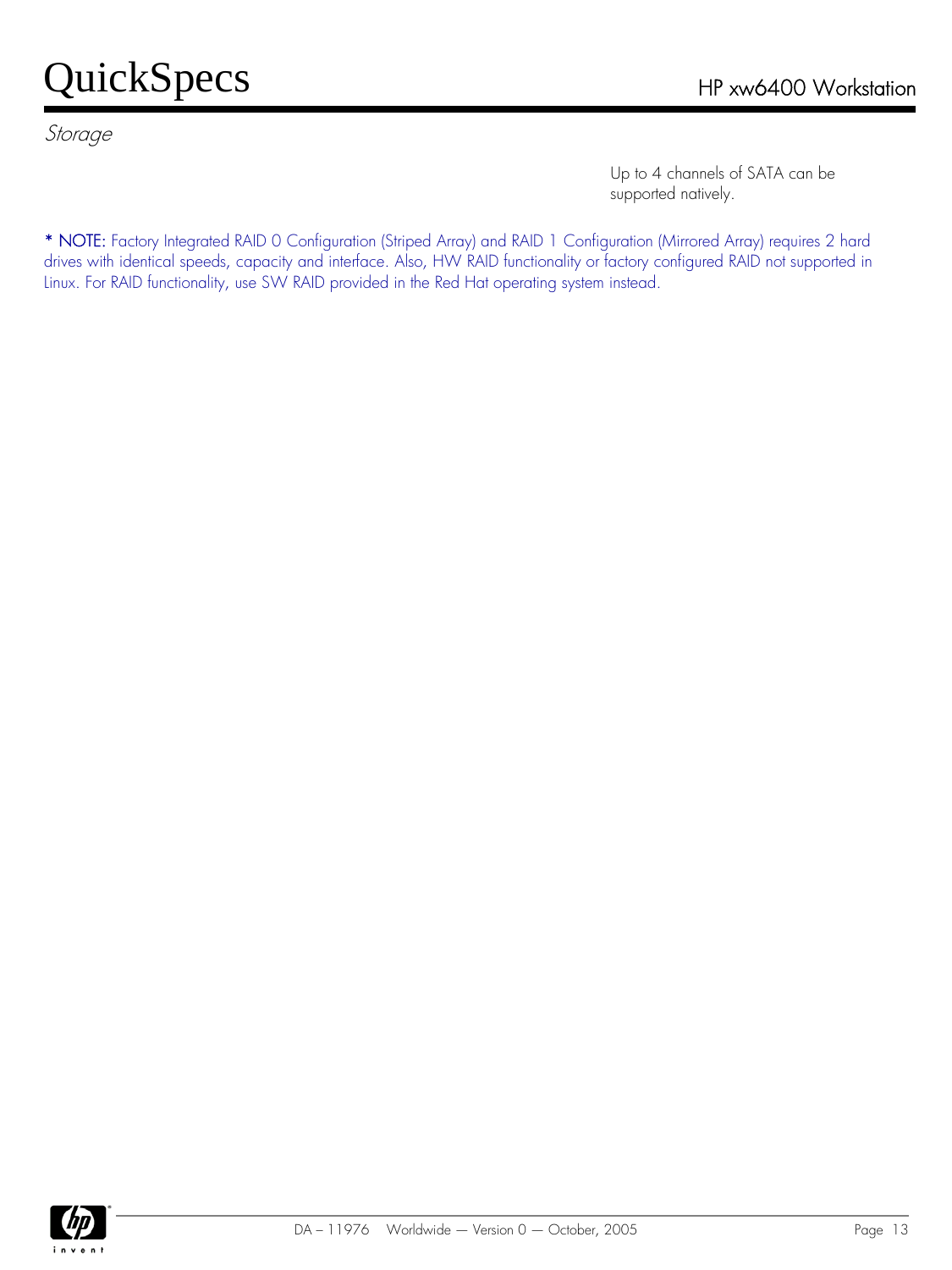| System board                           |                                                                                                                                                                                                                                                                                                                                                                          |  |
|----------------------------------------|--------------------------------------------------------------------------------------------------------------------------------------------------------------------------------------------------------------------------------------------------------------------------------------------------------------------------------------------------------------------------|--|
| Processor architecture                 | Dual-Core Intel® Xeon® Processor 5100 sequence (expected availability in 2H 2006)                                                                                                                                                                                                                                                                                        |  |
| Chipset                                | Intel® 5000X                                                                                                                                                                                                                                                                                                                                                             |  |
| Super I/O controller                   | SMSC SCH5307                                                                                                                                                                                                                                                                                                                                                             |  |
| System board form factor               | $9.8" \times 12.0"$                                                                                                                                                                                                                                                                                                                                                      |  |
| Processor socket                       | Dual LGA 771                                                                                                                                                                                                                                                                                                                                                             |  |
| DIMM connectors (FBD<br>$ DDR2\rangle$ | 4                                                                                                                                                                                                                                                                                                                                                                        |  |
| PCI connectors (5.0V)                  | 2 full length 33 MHz 32-bit                                                                                                                                                                                                                                                                                                                                              |  |
| PCI express connectors                 | 1 PCI Express x 16 graphics<br>2 PCI Express (x8 mechanically, x4 electrically)<br>1 PCI Express (x16 mechanical/x4 electrically)                                                                                                                                                                                                                                        |  |
| Flash ROM                              | Yes                                                                                                                                                                                                                                                                                                                                                                      |  |
| HD integrated audio                    | Yes                                                                                                                                                                                                                                                                                                                                                                      |  |
| CD-ROM IN (audio)                      | No                                                                                                                                                                                                                                                                                                                                                                       |  |
| AUX IN (audio)                         | Yes                                                                                                                                                                                                                                                                                                                                                                      |  |
| Clear CMOS button                      | Yes                                                                                                                                                                                                                                                                                                                                                                      |  |
| CPU fan headers                        | Yes                                                                                                                                                                                                                                                                                                                                                                      |  |
| Chassis fan headers                    | Yes                                                                                                                                                                                                                                                                                                                                                                      |  |
| Front control<br>panel/speaker header  | Yes                                                                                                                                                                                                                                                                                                                                                                      |  |
| CMOS battery holder -<br>Lithium       | Yes                                                                                                                                                                                                                                                                                                                                                                      |  |
| Hood lock header                       | No                                                                                                                                                                                                                                                                                                                                                                       |  |
| Hood sensor header                     | No                                                                                                                                                                                                                                                                                                                                                                       |  |
| Multibay header                        | No                                                                                                                                                                                                                                                                                                                                                                       |  |
| Integrated SATA RAID                   | RAID O, RAID 1, RAID 5 and RAID 10<br>$\bullet$<br>Supports one RAID array with 2-4 drives<br>RAID 0 configuration - striped array<br>RAID 1 configuration - mirrored array<br>RAID 5 parity striping<br>RAID 10 stripe of mirrors<br>NOTE: HW RAID functionality not supported by Linux. Use SW RAID functionality provided in the Red<br>Hat Operating system instead. |  |
| Integrated Gigabit<br>Ethernet         | Broadcom BCM5752                                                                                                                                                                                                                                                                                                                                                         |  |
| Wake on LAN                            | Yes                                                                                                                                                                                                                                                                                                                                                                      |  |
| Integrated Trusted Platform<br>Module  | TPM 1.2 expected availability for systems sold at end of 2006/early 2007                                                                                                                                                                                                                                                                                                 |  |
| ASF 2.0 (Alert Standard<br>Format)     | Yes                                                                                                                                                                                                                                                                                                                                                                      |  |
| SATA connectors                        | 4 ports/connectors                                                                                                                                                                                                                                                                                                                                                       |  |

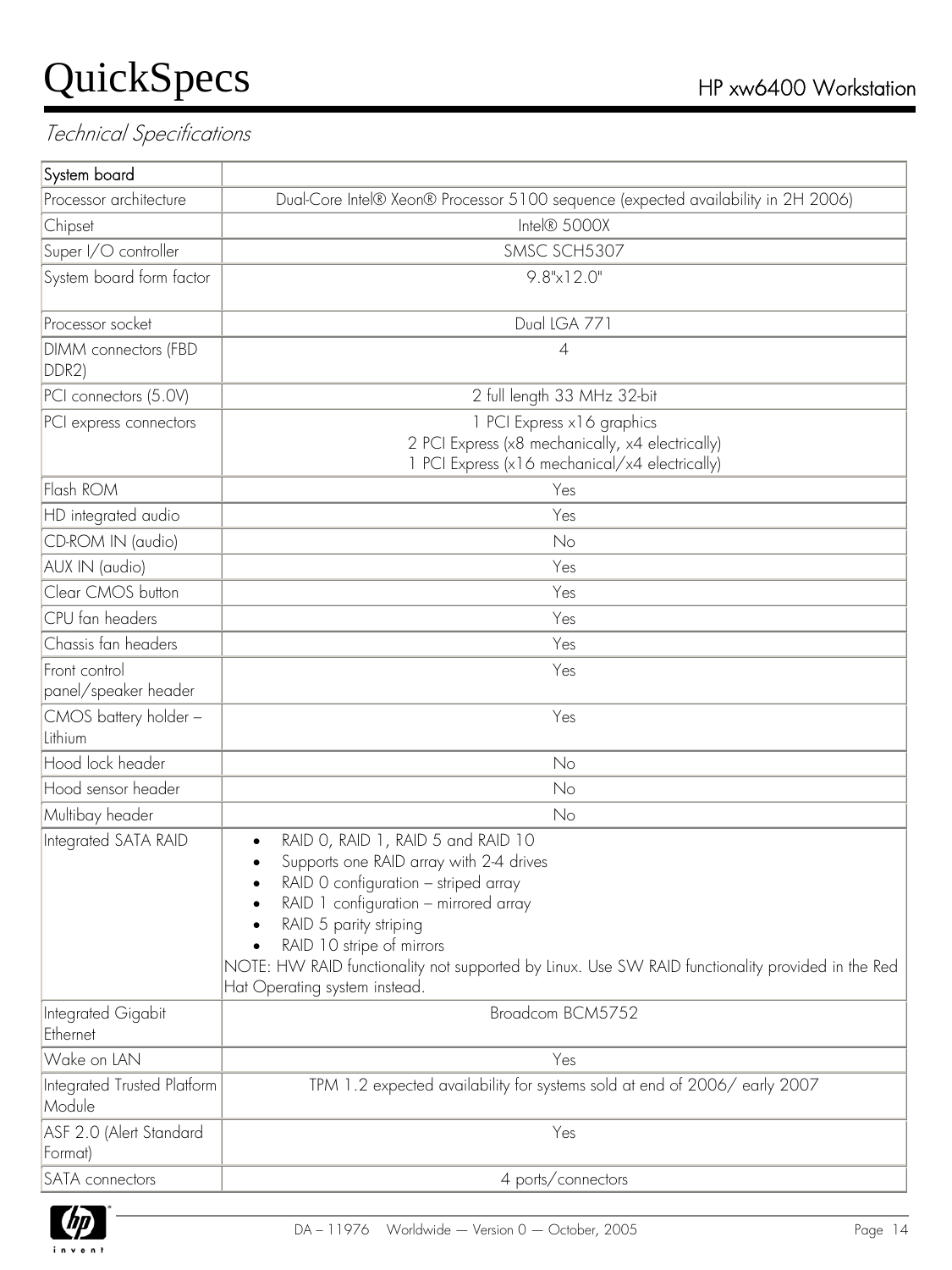| IEEE 1394a connectors                              | No integrated 1394a - optional PCI card required.<br>Cable from Front IO can be plugged into PCI Card.<br>Not supported in Linux |  |  |  |
|----------------------------------------------------|----------------------------------------------------------------------------------------------------------------------------------|--|--|--|
| USB 2.0 connectors                                 | 8 (5 rear, 2 on header for front, 1 internal)                                                                                    |  |  |  |
| Power supply headers                               | Yes                                                                                                                              |  |  |  |
| Power switch, power LED<br>& hard drive LED header | Yes                                                                                                                              |  |  |  |
| Password clear header                              | Yes                                                                                                                              |  |  |  |

| Cooling solutions         |                                                       |
|---------------------------|-------------------------------------------------------|
| Power supply fan          | 92 mm x 25 mm                                         |
| Processor heatsink fan(s) | 80 mm x 15 mm                                         |
| Rear chassis fan(s)       | One 92 mm $\times$ 25 mm and one 92 mm $\times$ 32 mm |

| Power supply                                                |                                               |                 |  |  |  |  |
|-------------------------------------------------------------|-----------------------------------------------|-----------------|--|--|--|--|
| Power supply                                                | $\overline{575}$ W watt custom power supply - |                 |  |  |  |  |
|                                                             | (Wide Ranging, Active PFC)                    |                 |  |  |  |  |
| Operating voltage range                                     |                                               | $90 - 269$ VAC  |  |  |  |  |
| Rated voltage range                                         | $100 - 240$ VAC<br>118 VAC                    |                 |  |  |  |  |
| Rated line frequency                                        | 50/60 Hz                                      | 400Hz           |  |  |  |  |
| Operating line frequency                                    | $47 - 66$ Hz                                  | 393-407 Hz      |  |  |  |  |
| range                                                       |                                               |                 |  |  |  |  |
| Rated input current                                         | 8A @ 100-120VAC<br>4 A @ 200-240 VAC          | 7.8 @ 118 VAC   |  |  |  |  |
| Heat dissipation                                            | Typical 699 btu/hr                            | (176 kg-cal/hr) |  |  |  |  |
| (configuration and                                          | Maximum 1962 btu/hr                           | (495 kg-cal/hr) |  |  |  |  |
| software dependent)                                         |                                               |                 |  |  |  |  |
| Power supply fan                                            | 92x25 mm variable speed                       |                 |  |  |  |  |
| <b>Energy Star compliant</b>                                | <b>YES</b>                                    |                 |  |  |  |  |
| <b>Blue Angel compliant</b><br>$\leq$ 5w in S5 – power off) |                                               | N/A             |  |  |  |  |
| <b>FEMP Standby power</b>                                   | <b>YES</b>                                    |                 |  |  |  |  |
| compliant @115V                                             |                                               |                 |  |  |  |  |
| $(<2W \text{ in } S5$ – power off)                          |                                               |                 |  |  |  |  |
| Power consumption in ES                                     | $<$ 7 W                                       |                 |  |  |  |  |
| mode – Suspend to RAM                                       |                                               |                 |  |  |  |  |
| (S3) (instantly available                                   |                                               |                 |  |  |  |  |
| $ PC\rangle$                                                |                                               |                 |  |  |  |  |

| <b>ROM Features</b>                         | Description                                                                                                              |  |
|---------------------------------------------|--------------------------------------------------------------------------------------------------------------------------|--|
| ROM based F10 setup                         | Review and customize BIOS settings                                                                                       |  |
| and diagnostics                             |                                                                                                                          |  |
|                                             | Remote system installation Allows a new or existing system to boot over the network and download software, including the |  |
| via F12 (PXE) (remote boot operating system |                                                                                                                          |  |
| from server)                                |                                                                                                                          |  |
|                                             | System/emergency ROM Recovers corrupted system BIOS                                                                      |  |
| flash recovery with video                   |                                                                                                                          |  |
| <b>ROM</b> revision levels                  | Identifies system ROM revision levels and reports in ROM-based F10 setup<br>$\bullet$                                    |  |

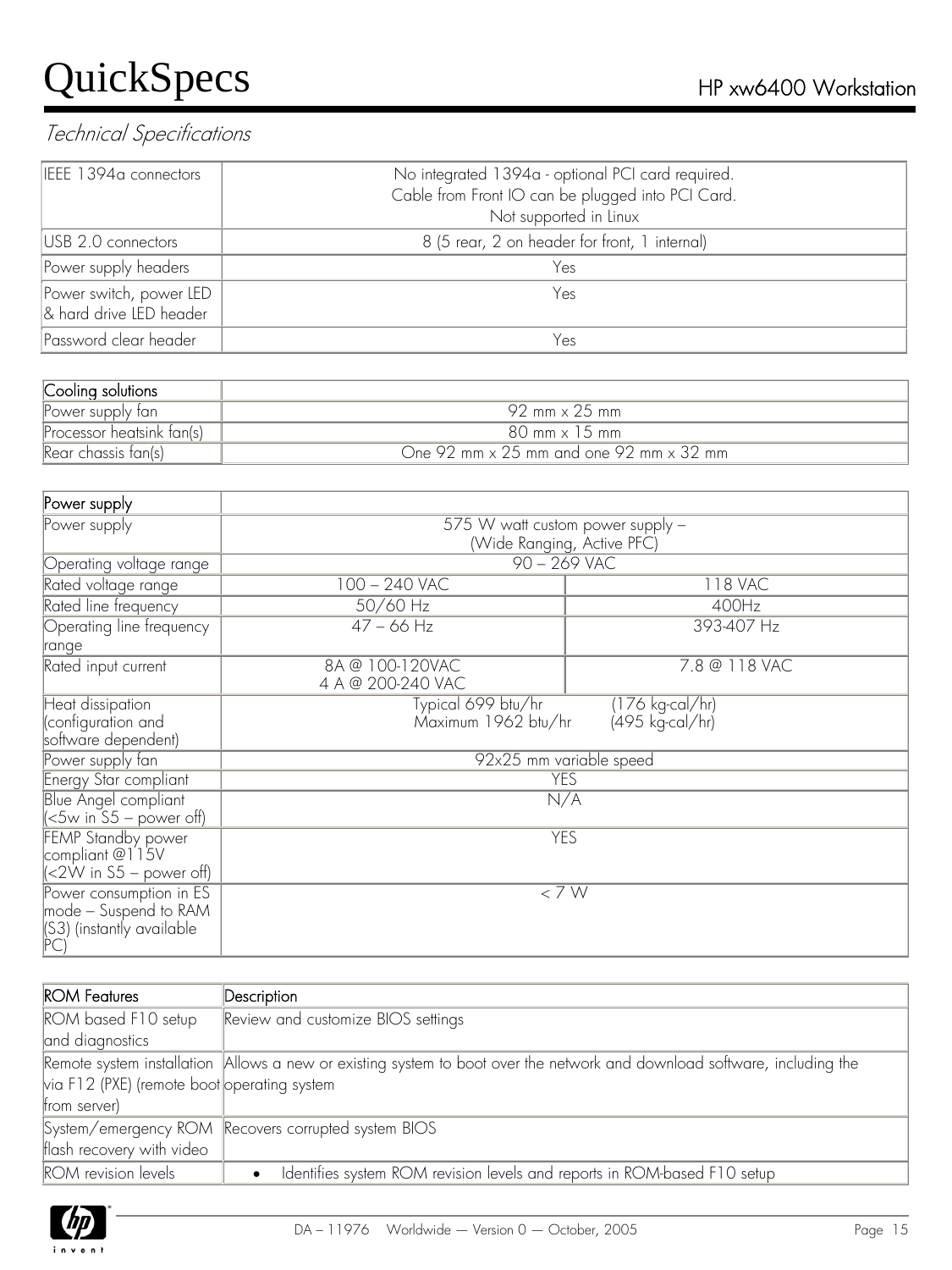|                                                                             | Version is stored in an industry standard memory location (SMBIOS) so that management SW<br>applications can use and report this information                                                                                                                                                                                                                                                                       |  |  |  |  |  |
|-----------------------------------------------------------------------------|--------------------------------------------------------------------------------------------------------------------------------------------------------------------------------------------------------------------------------------------------------------------------------------------------------------------------------------------------------------------------------------------------------------------|--|--|--|--|--|
| System board revision                                                       | Allows management SW to read the revision level of the system board<br>$\bullet$                                                                                                                                                                                                                                                                                                                                   |  |  |  |  |  |
| level                                                                       | Revision level is digitally encoded into the hardware and cannot be modified                                                                                                                                                                                                                                                                                                                                       |  |  |  |  |  |
| Auto setup when new<br>hardware Installed                                   | System automatically detects addition of new hardware                                                                                                                                                                                                                                                                                                                                                              |  |  |  |  |  |
| Serial, parallel, USB,<br>audio, network,<br>enable/disable port<br>control | Enable or disables serial, parallel, USB, audio, and network ports                                                                                                                                                                                                                                                                                                                                                 |  |  |  |  |  |
| Removable media write/<br>boot control                                      | Prevents ability to boot from removable media on supported devices (and can disable writes to media)                                                                                                                                                                                                                                                                                                               |  |  |  |  |  |
| Power-On password                                                           | Prevents an unauthorized person from booting up the computer                                                                                                                                                                                                                                                                                                                                                       |  |  |  |  |  |
| Setup password                                                              | Prevents an unauthorized person from changing the system configuration                                                                                                                                                                                                                                                                                                                                             |  |  |  |  |  |
| Replicated setup                                                            | Saves BIOS settings to diskette or USB disk-on-key in human readable file. Repset.exe utility can then<br>replicate these settings on machines being deployed without entering ROM-based F10 setup                                                                                                                                                                                                                 |  |  |  |  |  |
| Memory change alert<br>(requires HP Client<br>Manager Software)             | Alerts management console if memory is removed or changed                                                                                                                                                                                                                                                                                                                                                          |  |  |  |  |  |
| Thermal alert (requires HP<br>Client Manager Software)                      | Monitors the temperature state within the chassis. Three modes:<br>NORMAL - normal temperature ranges<br>ALERTED - excessive temperatures are detected. Raises a flag so action can be taken to avoid<br>shutdown or provide for a smoother system shutdown<br>SHUTDOWN - excessive temperatures are encountered. Automatically shuts down the<br>computer without warning before hardware component damage occurs |  |  |  |  |  |
| Master Boot record<br>Security                                              | Detects changes to MBR and optional restoration, useful in protecting from viruses                                                                                                                                                                                                                                                                                                                                 |  |  |  |  |  |
| Remote ROM flash                                                            | Provides secure, fail-safe ROM image management from a central network console                                                                                                                                                                                                                                                                                                                                     |  |  |  |  |  |
| Remote<br>Wakeup/shutdown                                                   | System administrators can power on, restart, and power off a client computer from a remote<br>$\bullet$<br>location.<br>Enables cost-effective power consumption when the administrator needs to distribute software,<br>perform security management, or update the ROM                                                                                                                                            |  |  |  |  |  |
| <b>ACPI (Advanced</b><br>Configuration and Power<br>Interface)              | Allows the system to wake from a low power mode<br>Controls system power consumption, making it possible to place individual cards and<br>peripherals in a low-power or powered-off state without affecting other elements of the system<br>Supports ACPI 2.0 for full compatibility with 64-bit operating systems                                                                                                 |  |  |  |  |  |
| Keyboard-less operation                                                     | The system can be operated without a keyboard                                                                                                                                                                                                                                                                                                                                                                      |  |  |  |  |  |
| <b>SMBIOS</b>                                                               | System Management BIOS 2.3.5, previously known as DMI BIOS, for system management information                                                                                                                                                                                                                                                                                                                      |  |  |  |  |  |
| Localized ROM setup                                                         | Common BIOS image supports configuration (Setup) in 11 languages, with local keyboard mappings                                                                                                                                                                                                                                                                                                                     |  |  |  |  |  |
| Asset tag                                                                   | Allows user or MIS to set unique tag string in ROM                                                                                                                                                                                                                                                                                                                                                                 |  |  |  |  |  |
| Ownership tag                                                               | Allows user or MIS to set unique tag string in ROM                                                                                                                                                                                                                                                                                                                                                                 |  |  |  |  |  |
| Memory scrubbing                                                            | Allows memory controller to transparently correct transient ECC errors in the background                                                                                                                                                                                                                                                                                                                           |  |  |  |  |  |
| Memory remapping                                                            | Allows system memory lost to PCI devices to be reclaimed above 4 GB, for use with operating systems<br>that support more than 4 GB (Windows XP 64-bit edition, Linux)                                                                                                                                                                                                                                              |  |  |  |  |  |
| Per-slot control                                                            | Allows individual slot configuration (option ROM., latency)                                                                                                                                                                                                                                                                                                                                                        |  |  |  |  |  |
| Adaptive cooling                                                            | Fan control parameters are set according to detected hardware configuration for optimal acoustics                                                                                                                                                                                                                                                                                                                  |  |  |  |  |  |

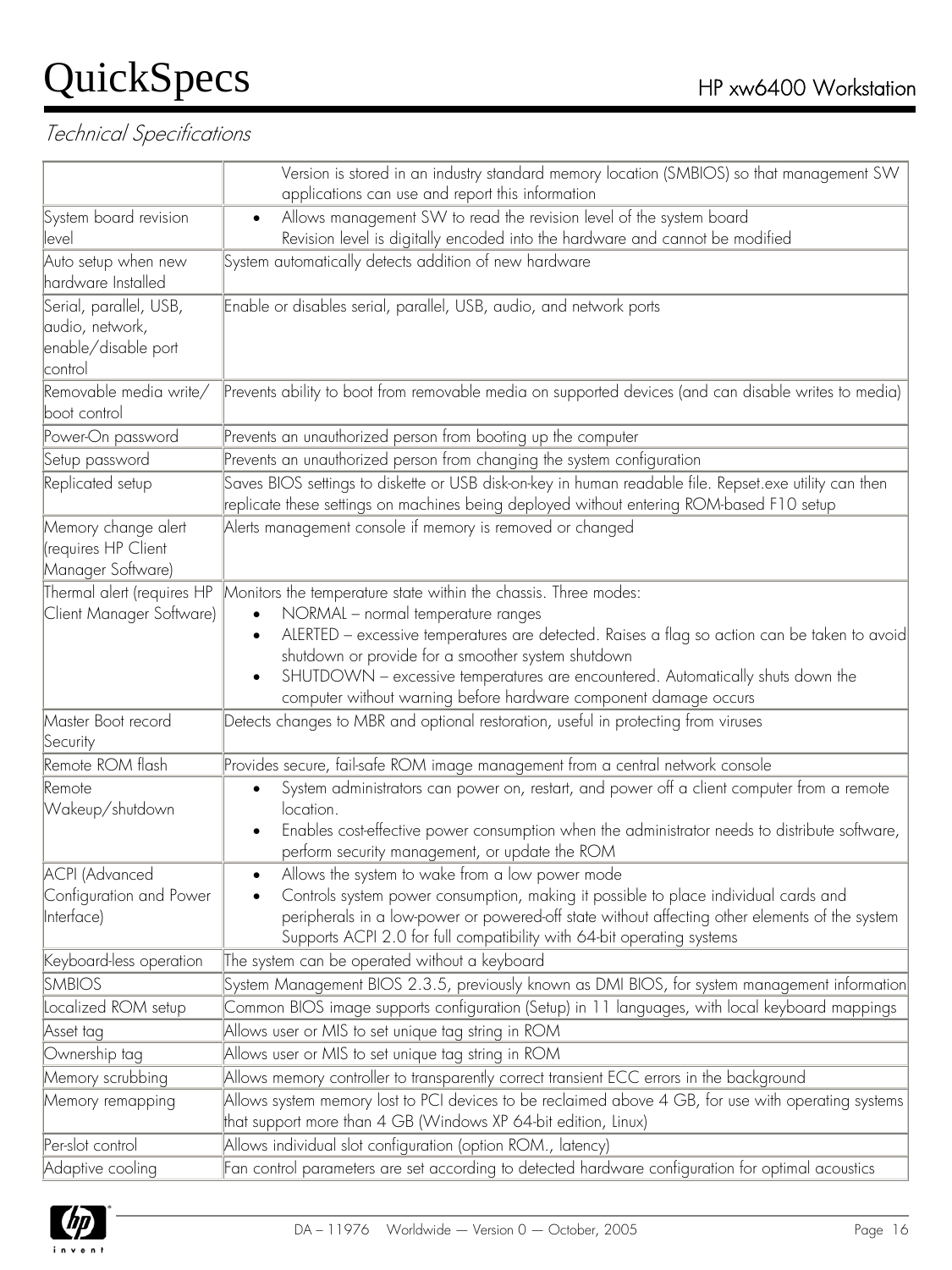#### Technical Specifications

| Pre-boot diagnostics        | Early (pre-video) critical errors are reported via beeps and blinks on the power LED |  |  |  |  |
|-----------------------------|--------------------------------------------------------------------------------------|--|--|--|--|
| Industry Standard           |                                                                                      |  |  |  |  |
|                             | Revision Supported by the BIOS                                                       |  |  |  |  |
| <b>ACPI</b>                 | Advanced Configuration and Power Management Interface, Version 2.0                   |  |  |  |  |
| ASF                         | Alert Standard Format Specification, Version 2.0                                     |  |  |  |  |
| ATA (IDE)                   | AT Attachment 6 with Packet Interface (ATA/ATAPI-6), Revision 3b                     |  |  |  |  |
| <b>ATAPI</b>                | ATAPI Removable Media Device BIOS Specification Version 1.0                          |  |  |  |  |
| <b>BBS</b>                  | BIOS Boot Specification v1.01                                                        |  |  |  |  |
| <b>BIOS 32-bit Services</b> | Standard BIOS 32-bit Service Directory Proposal                                      |  |  |  |  |
| CD Boot                     | "El Torrito" Bootable CD-ROM Format Specification Version 1.0                        |  |  |  |  |
| <b>EDD</b>                  | Enhanced Disk Drive Specification Version 1.1<br>$\bullet$                           |  |  |  |  |
|                             | BIOS Enhanced Disk Drive Specification Version 3.0                                   |  |  |  |  |
| EHCI                        | Enhanced Host Controller Interface for Universal Serial Bus, Revision 1.0            |  |  |  |  |
| PC                          | PCI Local Bus Specification, Revision 2.3<br>$\bullet$                               |  |  |  |  |
|                             | PCI Power Management Specification, Revision 1.1<br>$\bullet$                        |  |  |  |  |
|                             | PCI Firmware Specification, Revision 3.0, Draft .7                                   |  |  |  |  |
| PCI Express                 | PCI Express Base Specification, Revision 1.0a                                        |  |  |  |  |
| <b>PMM</b>                  | POST Memory Manager Specification, Version 1.01                                      |  |  |  |  |
| SATA                        | Serial ATA Specification, Revision 1.0a<br>$\bullet$                                 |  |  |  |  |
|                             | Serial ATA 3 Gb/s: Extensions to Serial ATA 1.5 Gb/s, Revision 1.0                   |  |  |  |  |
| SAS                         | SAS specification 1.1                                                                |  |  |  |  |
| <b>SMBIOS</b>               | System Management BIOS Reference Specification, Version 2.4                          |  |  |  |  |
| <b>SPD</b>                  | PC SDRAM Serial Presence Detect (SPD) Specification, Revision 1.2B                   |  |  |  |  |
| UHCI                        | Universal Host Controller Interface Design Guide, Revision 1.1                       |  |  |  |  |
| USB 1.1                     | Universal Serial Bus Revision 1.1 Specification                                      |  |  |  |  |
| USB 2.0                     | Universal Serial Bus Revision 2.0 Specification                                      |  |  |  |  |
|                             |                                                                                      |  |  |  |  |

#### Other deployment & management features

| <b>HP Client Management</b><br>Solutions (Windows XP | HP Client Management Solutions help simplify management of Workstations and significantly reduce<br>total ownership costs. These solutions share a common design and are highly integrated.                                                                                                                                                                                                                                                                                                                                                                                                 |  |  |  |  |  |
|------------------------------------------------------|---------------------------------------------------------------------------------------------------------------------------------------------------------------------------------------------------------------------------------------------------------------------------------------------------------------------------------------------------------------------------------------------------------------------------------------------------------------------------------------------------------------------------------------------------------------------------------------------|--|--|--|--|--|
| $ only\rangle$                                       | HP Client Manager Software is included free with all HP business PCs and Workstations. It enables<br>central tracking, monitoring, and management of the hardware aspects of HP client systems:<br>Get valuable hardware information such as CPU, memory, video, and security settings<br>$\bullet$<br>Monitor system health to fix problems before they occur<br>$\bullet$<br>Install drivers and BIOS updates without visiting each PC<br>$\bullet$<br>Remotely configure BIOS and security settings<br>$\bullet$<br>Automate processes to quickly resolve hardware problems<br>$\bullet$ |  |  |  |  |  |
|                                                      | Additional solutions (fee-based) are available to address Workstation management challenges through<br>the entire IT lifecycle including:<br>Inventory assessment<br>$\bullet$<br>Software license compliance<br>$\bullet$<br>Personality migration<br>$\bullet$<br>Software image deployment<br>$\bullet$<br>Software distribution<br>$\bullet$<br>Asset management<br>$\bullet$<br>Client backup and recovery                                                                                                                                                                             |  |  |  |  |  |

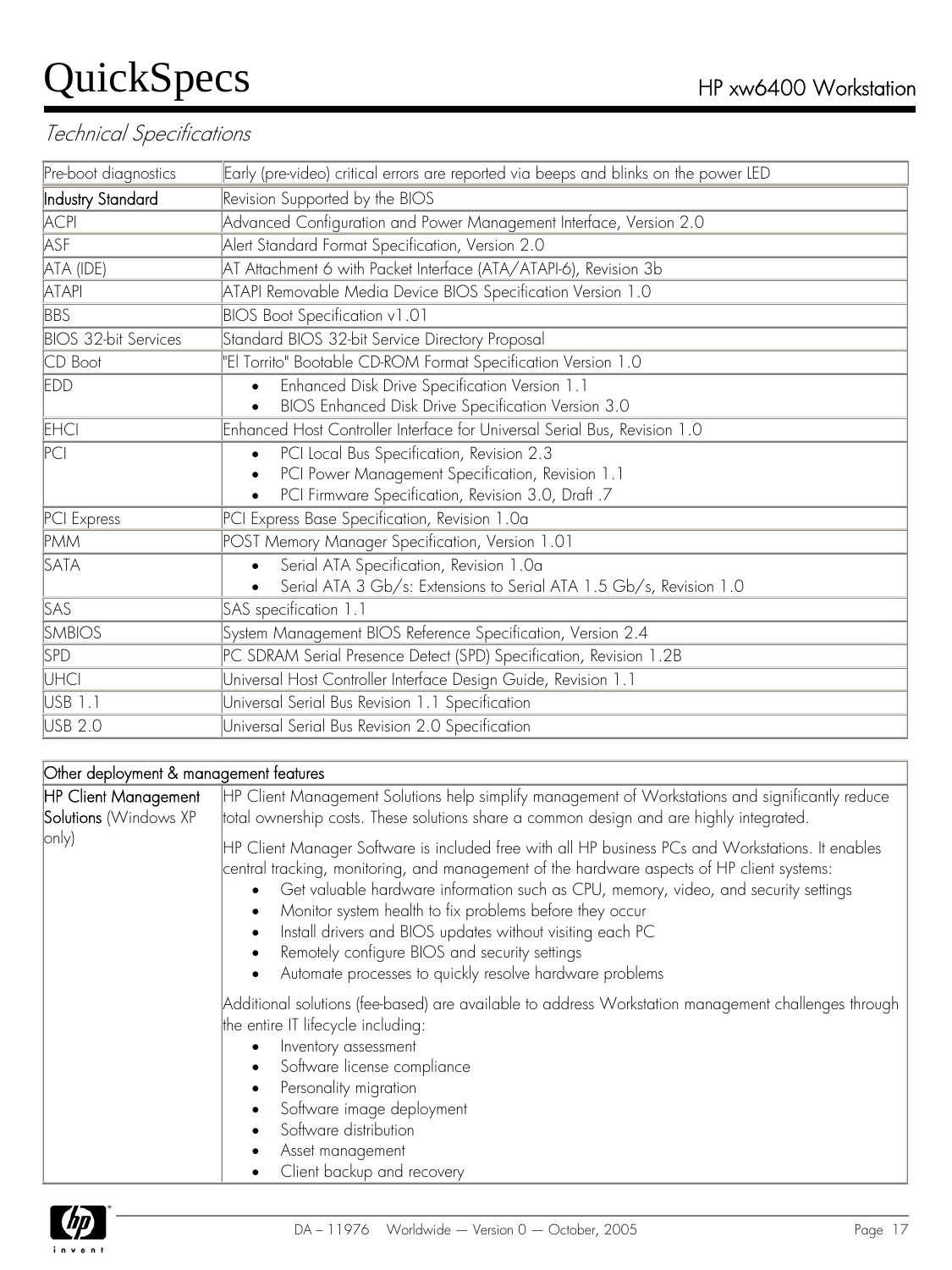|                                                                                      | Problem resolution                                                                                                                                                                                                                                                                                                                                                                                                                                                                                                                                                                                                                                                                                                                                                                                                                                                                                                     |  |  |  |  |  |  |
|--------------------------------------------------------------------------------------|------------------------------------------------------------------------------------------------------------------------------------------------------------------------------------------------------------------------------------------------------------------------------------------------------------------------------------------------------------------------------------------------------------------------------------------------------------------------------------------------------------------------------------------------------------------------------------------------------------------------------------------------------------------------------------------------------------------------------------------------------------------------------------------------------------------------------------------------------------------------------------------------------------------------|--|--|--|--|--|--|
|                                                                                      | Visit <u>http://www.hp.com/qo/clientmanager</u> for more information, to download HP Client Manager                                                                                                                                                                                                                                                                                                                                                                                                                                                                                                                                                                                                                                                                                                                                                                                                                    |  |  |  |  |  |  |
|                                                                                      | Software.                                                                                                                                                                                                                                                                                                                                                                                                                                                                                                                                                                                                                                                                                                                                                                                                                                                                                                              |  |  |  |  |  |  |
| <b>HP ProtectTools</b><br>(Windows XP only)                                          | HP ProtectTools Security Manager can be configured to prevent unauthorized access using Smart<br>Cards, TPM Embedded security chips, USB tokens and other security technologies. HP ProtectTools<br>Security Manager is completely customizable, which gives customers the flexibility to choose the level<br>of security that best meets their needs.<br>Smart Card security for HP ProtectTools<br>Initialization and configuration of the Smart Card<br>$\circ$<br>Manage Smart Card accounts and security settings<br>O<br>Embedded Security for HP ProtectTools<br>o TPM Embedded Security Chip configuration and management<br>Credential Manager for HP ProtectTools<br>Multifactor Windows Authentication<br>$\circ$<br>Single sign-on<br>$\circ$<br>BIOS configuration for HP ProtectTools<br>BIOS configuration and security settings from within the HP ProtectTools Security<br>$\circ$<br>Manager console |  |  |  |  |  |  |
|                                                                                      | Nisit <u>http://h18004.www1.hp.com/products/security/</u> for more information on HP ProtectTools.                                                                                                                                                                                                                                                                                                                                                                                                                                                                                                                                                                                                                                                                                                                                                                                                                     |  |  |  |  |  |  |
|                                                                                      | System Software Manager A free utility that detects and updates BIOS, device drivers, and management agent versions on your                                                                                                                                                                                                                                                                                                                                                                                                                                                                                                                                                                                                                                                                                                                                                                                            |  |  |  |  |  |  |
| (free - Windows XP only)                                                             | networked PCs and workstations                                                                                                                                                                                                                                                                                                                                                                                                                                                                                                                                                                                                                                                                                                                                                                                                                                                                                         |  |  |  |  |  |  |
| Replicated setup                                                                     | Saves BIOS settings to diskette or USB disk-on-key in human readable file. Repset.exe utility can then<br>replicate these settings on machines being deployed without entering ROM-based F10 setup                                                                                                                                                                                                                                                                                                                                                                                                                                                                                                                                                                                                                                                                                                                     |  |  |  |  |  |  |
| Software restore CD                                                                  | Restores computer to its original factory shipping image; No recovery CDs will ship with Linux – an<br>ISO image will be available on an HD partition.                                                                                                                                                                                                                                                                                                                                                                                                                                                                                                                                                                                                                                                                                                                                                                 |  |  |  |  |  |  |
| Asset tag                                                                            | Repository for storing company-specific property asset numbers for easy tracking<br>$\bullet$<br>Initially set equal to the system serial number<br>Stored in a protected section of non-volatile memory that can be accessed and modified with<br>the F10 Setup program                                                                                                                                                                                                                                                                                                                                                                                                                                                                                                                                                                                                                                               |  |  |  |  |  |  |
| DIMM serial presence<br>detect                                                       | Detects whether or not memory DIMMs are present and their type                                                                                                                                                                                                                                                                                                                                                                                                                                                                                                                                                                                                                                                                                                                                                                                                                                                         |  |  |  |  |  |  |
| model, and manufacturer ROM-based F10 setup                                          | Hard drive serial number, Hard drive manufacturer, model, and serial number is stored in the hard drive firmware and reported in                                                                                                                                                                                                                                                                                                                                                                                                                                                                                                                                                                                                                                                                                                                                                                                       |  |  |  |  |  |  |
| Memory Change Alert<br>(Requires HP Client<br>Manager Software –<br>Windows XP only) | Alerts management console if memory is removed or changed                                                                                                                                                                                                                                                                                                                                                                                                                                                                                                                                                                                                                                                                                                                                                                                                                                                              |  |  |  |  |  |  |
| Ownership tag                                                                        | $\mathsf A$ user-defined string stored in non-volatile memory that is displayed in the BIOS splash screen                                                                                                                                                                                                                                                                                                                                                                                                                                                                                                                                                                                                                                                                                                                                                                                                              |  |  |  |  |  |  |
| Protocol-level Integrity<br>Monitoring<br>(CRC checking)                             | A feature of SATA and SAS, Cyclic Redundancy Checking provides command, data and message<br>$ $ ransfer verification and proactive notification of problems with recommendations for enhancing system<br>performance. It detects all the following errors' types:<br>single bit errors<br>double bit errors<br>an odd number of errors<br>error bursts up to 32-bits long                                                                                                                                                                                                                                                                                                                                                                                                                                                                                                                                              |  |  |  |  |  |  |
| Drive self tests (DPS)                                                               | Drive Protection System<br>$\bullet$<br>A diagnostic hard drive self test. It scans critical physical components and every sector of the                                                                                                                                                                                                                                                                                                                                                                                                                                                                                                                                                                                                                                                                                                                                                                               |  |  |  |  |  |  |

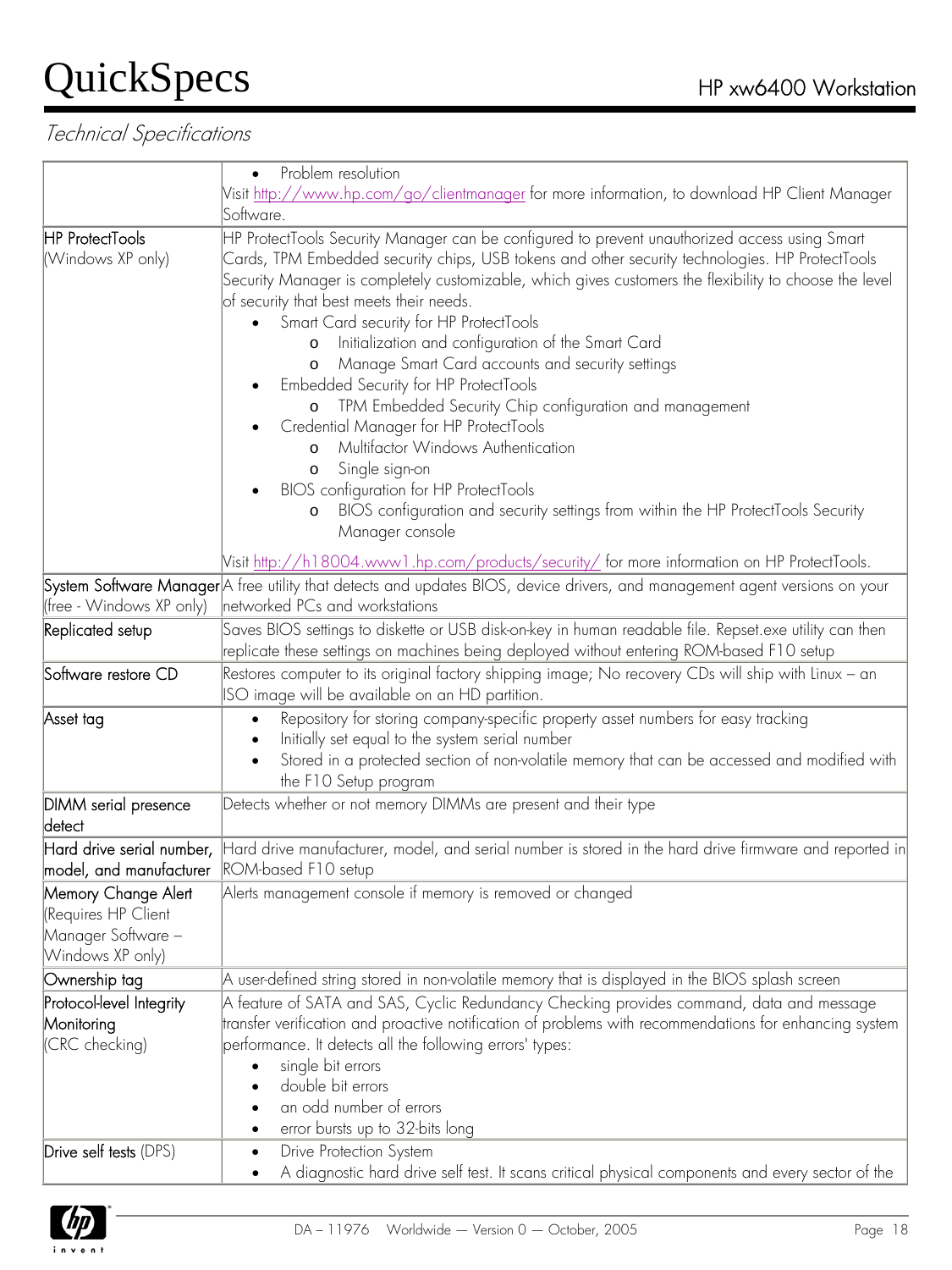|                                                                                                  | hard drive for physical faults and then reports any faults to the user.<br>Running independently of the operating system, it can be accessed through the computer's<br>$\bullet$<br>setup procedure. It produces an evaluation on whether the hard drive is the source of the<br>problem and needs to be replaced.                                                                                                                                                                                                                                                                                               |  |  |  |  |  |
|--------------------------------------------------------------------------------------------------|------------------------------------------------------------------------------------------------------------------------------------------------------------------------------------------------------------------------------------------------------------------------------------------------------------------------------------------------------------------------------------------------------------------------------------------------------------------------------------------------------------------------------------------------------------------------------------------------------------------|--|--|--|--|--|
|                                                                                                  | [The system expands on the Self-Monitoring, Analysis, and Reporting Technology (SMART), a<br>continuously running systems diagnostic that alerts the user to certain types of failures.<br>DPS Access through F10 Setup during Boot (F10 diagnostic access not available with SCSI drives)                                                                                                                                                                                                                                                                                                                       |  |  |  |  |  |
| SMART technology<br>(Self-monitoring, analysis<br>and reporting technology<br>- Windows XP only) | Allows hard drives to monitor their own health and to raise flags if imminent failures were predicted<br>Predicts failures before they occur. Tracks fault prediction and failure indication parameters such as re-<br>allocated sector count, spin retry count, calibration retry count.<br>By avoiding actual hard drive failures, SMART hard drives act as "insurance" against unplanned user<br>downtime and potential data loss from hard drive failure.<br><b>SMART I - Drive Failure Prediction</b><br>SMART II – Off-Line Data Collection<br>SMART III - Off-Line Read Scanning with Defect Reallocation |  |  |  |  |  |
| Serviceability Features of<br>System                                                             |                                                                                                                                                                                                                                                                                                                                                                                                                                                                                                                                                                                                                  |  |  |  |  |  |
| Access panel                                                                                     | Tool-less, one-handed                                                                                                                                                                                                                                                                                                                                                                                                                                                                                                                                                                                            |  |  |  |  |  |
| Optical drives                                                                                   | Tool-less                                                                                                                                                                                                                                                                                                                                                                                                                                                                                                                                                                                                        |  |  |  |  |  |
| Floppy drive                                                                                     | Tool-less                                                                                                                                                                                                                                                                                                                                                                                                                                                                                                                                                                                                        |  |  |  |  |  |
| Hard drives                                                                                      | Tool-less                                                                                                                                                                                                                                                                                                                                                                                                                                                                                                                                                                                                        |  |  |  |  |  |
| Expansion cards                                                                                  | Tool-less                                                                                                                                                                                                                                                                                                                                                                                                                                                                                                                                                                                                        |  |  |  |  |  |
| Chassis fan removal                                                                              | Tool-less                                                                                                                                                                                                                                                                                                                                                                                                                                                                                                                                                                                                        |  |  |  |  |  |
| Green user touch points                                                                          | Yes, on tool-free internal chassis mechanisms                                                                                                                                                                                                                                                                                                                                                                                                                                                                                                                                                                    |  |  |  |  |  |
| Color-coordinated cables                                                                         | Yes                                                                                                                                                                                                                                                                                                                                                                                                                                                                                                                                                                                                              |  |  |  |  |  |
| and connectors                                                                                   |                                                                                                                                                                                                                                                                                                                                                                                                                                                                                                                                                                                                                  |  |  |  |  |  |
| Memory                                                                                           | Tool-less                                                                                                                                                                                                                                                                                                                                                                                                                                                                                                                                                                                                        |  |  |  |  |  |
| CPUs                                                                                             | Requires T15 Torx driver, can be upgraded without removing any internal components except<br>processor heat sink.                                                                                                                                                                                                                                                                                                                                                                                                                                                                                                |  |  |  |  |  |
| Power supply diagnostic<br>led                                                                   | Yes, dual function: AC OK & power OK                                                                                                                                                                                                                                                                                                                                                                                                                                                                                                                                                                             |  |  |  |  |  |
| Power button                                                                                     | Yes, ACPI multi-function                                                                                                                                                                                                                                                                                                                                                                                                                                                                                                                                                                                         |  |  |  |  |  |
| Power LED                                                                                        | Yes, dual color LED indicates normal operation and faults.                                                                                                                                                                                                                                                                                                                                                                                                                                                                                                                                                       |  |  |  |  |  |
| Hard drive activity LED                                                                          | Yes                                                                                                                                                                                                                                                                                                                                                                                                                                                                                                                                                                                                              |  |  |  |  |  |
| Internal speaker                                                                                 | Yes, used for pre-boot diagnostic beep codes                                                                                                                                                                                                                                                                                                                                                                                                                                                                                                                                                                     |  |  |  |  |  |
| Dual color power and HD<br>LED on front panel<br>(Indicates normal                               | lareen - normal<br>red – fault                                                                                                                                                                                                                                                                                                                                                                                                                                                                                                                                                                                   |  |  |  |  |  |
| Operations and fault<br>Conditions)                                                              |                                                                                                                                                                                                                                                                                                                                                                                                                                                                                                                                                                                                                  |  |  |  |  |  |
| flash recovery<br>with video                                                                     | System/emergency ROM Recovers corrupted system BIOS.                                                                                                                                                                                                                                                                                                                                                                                                                                                                                                                                                             |  |  |  |  |  |
| Configuration record SW                                                                          | Yes                                                                                                                                                                                                                                                                                                                                                                                                                                                                                                                                                                                                              |  |  |  |  |  |
| Over-temp warning on<br>screen (Requires IM                                                      | Yes                                                                                                                                                                                                                                                                                                                                                                                                                                                                                                                                                                                                              |  |  |  |  |  |

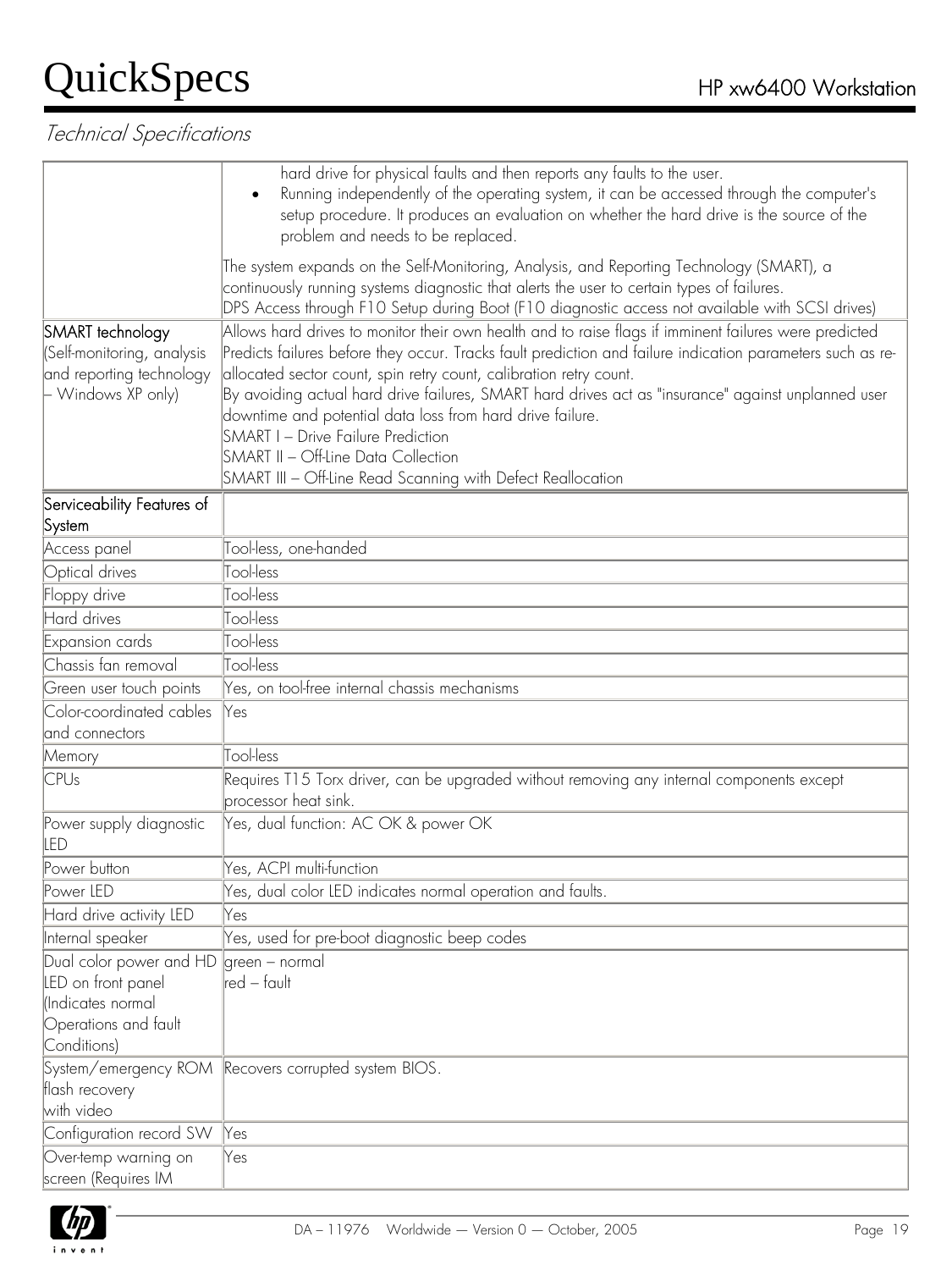#### Technical Specifications

| Agents)                                    |                                                                                                                                                        |
|--------------------------------------------|--------------------------------------------------------------------------------------------------------------------------------------------------------|
| OS CD (Restore OS CD)                      | Restores computer to its original factory shipping image; No recovery CDs will ship with Linux – an<br>ISO image will be available on an HD partition. |
| Restore CD                                 | Restores the computer to its original factory shipping image                                                                                           |
| Flash ROM                                  | Yes                                                                                                                                                    |
| 3.3V Aux Power LED on                      | No                                                                                                                                                     |
| system PCA                                 |                                                                                                                                                        |
| Dual Function 5V Aux                       | No                                                                                                                                                     |
| Power LED (ON)/PS_ON                       |                                                                                                                                                        |
| LED (OFF) on system PCA                    |                                                                                                                                                        |
| Diagnostic power switch<br>LED on board    | No                                                                                                                                                     |
|                                            |                                                                                                                                                        |
| Clear password jumper<br>Clear CMOS button | Yes                                                                                                                                                    |
|                                            | Yes                                                                                                                                                    |
| CMOS Battery Holder for                    | $\aleph$ es                                                                                                                                            |
| easy replacement                           |                                                                                                                                                        |
| Processor ZIF Socket for                   | Yes                                                                                                                                                    |
| easy upgrade                               |                                                                                                                                                        |
| DIMM connectors for easy Yes<br>upgrade    |                                                                                                                                                        |
| NIC LEDs (integrated)                      | Used to determine NIC status                                                                                                                           |
| (Green & Amber)                            |                                                                                                                                                        |
| ASF 2.0 support (Alert                     | Industry-standard specification for network alerting in operating system-absent environments                                                           |
| Standard Format)                           |                                                                                                                                                        |
| Dual function front power                  | Also acts as a reset switch when held for 4 seconds                                                                                                    |
| switch                                     |                                                                                                                                                        |
| Service and Support                        | On-site Warranty and Service (Note 1): This three-year, limited warranty and service offering delivers                                                 |
|                                            | three years of on-site, next business-day (Note 2) service for parts and labor and includes free                                                       |
|                                            | telephone support (Note 3) 8am – 5pm. Global coverage (Note 2) ensures that any product                                                                |
|                                            | purchased in one country and transferred to another, non-restricted country will remain fully covered                                                  |
|                                            | under the original warranty and service offering.                                                                                                      |
|                                            | NOTE 1: Terms and conditions may vary by country. Certain restrictions and exclusions apply.                                                           |
|                                            | NOTE 2: On-site service may be provided pursuant to a service contract between HP and an                                                               |
|                                            | authorized HP third-party provider, and is not available in certain countries. Global service response                                                 |
|                                            | times are based on commercially reasonable best effort and may vary by country.                                                                        |
|                                            | NOTE 3: Technical telephone support applies only to HP-configured, HP and HP-qualified, third-party                                                    |
|                                            | $\parallel$ hardware and software. Toll-free calling and 24 x 7 support may not be available in some countries.                                        |
|                                            |                                                                                                                                                        |

**Eco-Label Certifications &** This product has received or is in the process of being certified to the following approvals and may declarations be labeled with one or more of these marks:

- US Energy Star (Not in Linux)
- US Federal Energy Management Program (FEMP)
- China Energy Conservation Program
- IT ECO declaration
- Japan PC Green label\*

\*NOTE: This product conforms to the examination standards (2003 version) under JEITA's 'PC Green

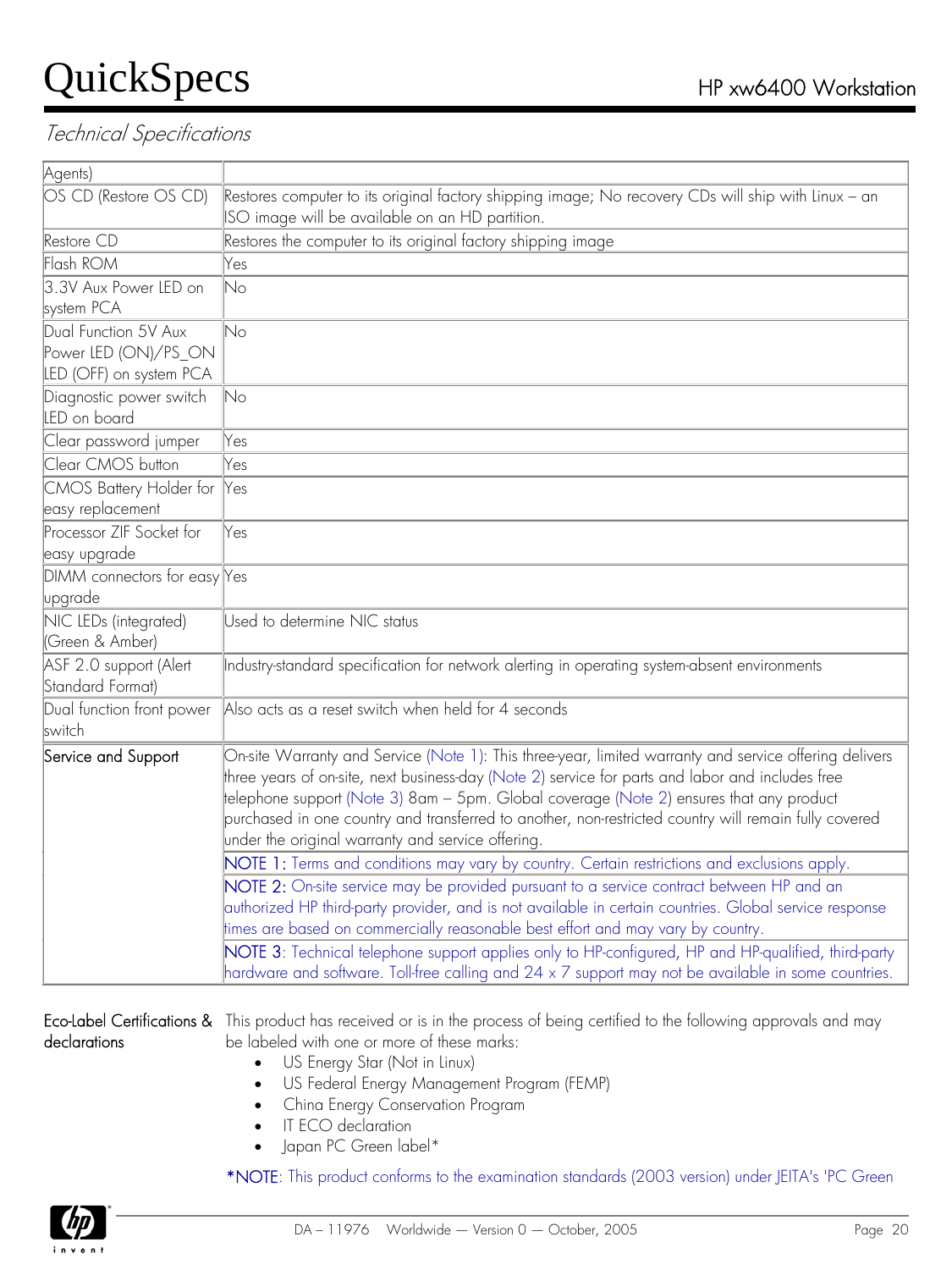Technical Specifications

#### Label System.'

#### Energy Consumption and noise emissions

System Configuration The configuration used for the Energy Consumption and Declared Noise Emissions data for the Convertible Mini tower Desktop model is based on a "Typically Configured Desktop"

| 2x2 GHz                              |
|--------------------------------------|
| 4x1 GB 667 MHz                       |
| FX 1.500                             |
| 2x 80 GB SATA / 1 Optical / 1 Floppy |
|                                      |

#### Energy Consumption

|                   | 115 VAC     |              | <b>230 VAC</b> |                                                         | 100 VAC |       |
|-------------------|-------------|--------------|----------------|---------------------------------------------------------|---------|-------|
|                   | IAN Fnabled | LAN Disabled |                | LAN Enabled   LAN Disabled   LAN Enabled   LAN Disabled |         |       |
| Windows Idle (SO) | 180 W       |              | 176 W          |                                                         | 1 80 W  |       |
| Windows Busy (SO) | 205 W       |              | 200 W          |                                                         | 203 W   |       |
| Sleep (S3)        | 4 1 W       | 4.3 W        | 4.8 W          | 4 1 W                                                   | 4.3 W   | 4.8 W |
| Off (S5)          | 24W         | 2.0 W        | 3.0 W          | 2.4 W                                                   | 20W     | 3.0 W |

#### Heat Dissipation\*\*

|                   | 115 VAC      |  | <b>230 VAC</b> |                                                                            | <b>100 VAC</b> |  |
|-------------------|--------------|--|----------------|----------------------------------------------------------------------------|----------------|--|
|                   |              |  |                | LAN Enabled LAN Disabled LAN Enabled LAN Disabled LAN Enabled LAN Disabled |                |  |
| Windows Idle (SO) | $614$ BTU/hr |  | 501 BTU/hr     |                                                                            | $614$ BTU/hr   |  |
| Windows Busy (SO) | 700 BTU/hr   |  | 683 BTU/hr     |                                                                            | 691 BTU/hr     |  |
| Sleep (S3)        |              |  |                | 14 BTU/hr   15 BTU/hr   16 BTU/hr   14 BTU/hr   15 BTU/hr   16 BTU/hr      |                |  |
| Off (S5)          |              |  |                | 8.2 BTU/hr 6.8 BTU/hr 10 BTU/hr 8.2 BTU/hr 6.8 BTU/hr 10 BTU/hr            |                |  |

#### NOTES:

\* Energy Star low energy mode

\*\* Heat dissipation is calculated based on the measured watts, assuming the service level is attained for one hour.

This product is in compliance with US executive order 13221, WOL (wake on LAN) disabled.

#### Declared Noise Emission

(in accordance with ISO 7779 and ISO 9296)

| ۱S |                    | Sound Power<br>(LWad, bels) | Deskside<br>Sound Pressure<br>(LpAm, decibels) |
|----|--------------------|-----------------------------|------------------------------------------------|
|    | Idle               | ΒI                          | TBC                                            |
|    | <b>Fixed Disk</b>  | <b>BD</b>                   | <b>TBD</b>                                     |
|    | (random writes)    |                             |                                                |
|    | Optical Drive      | BI                          |                                                |
|    | (sequential reads) |                             |                                                |

Longevity and Upgrading This product is designed to be upgraded, possibly extending its useful life by several years. Spare parts are available throughout the warranty period and for up to 5 years after the end of production. Upgradeability features contained in the product include:

- Intel LGA775 processor socket
- 8 USB ports
- 2 PCI slots and 4 PCI Express slots
- 5 storage bays
- 4 memory slots

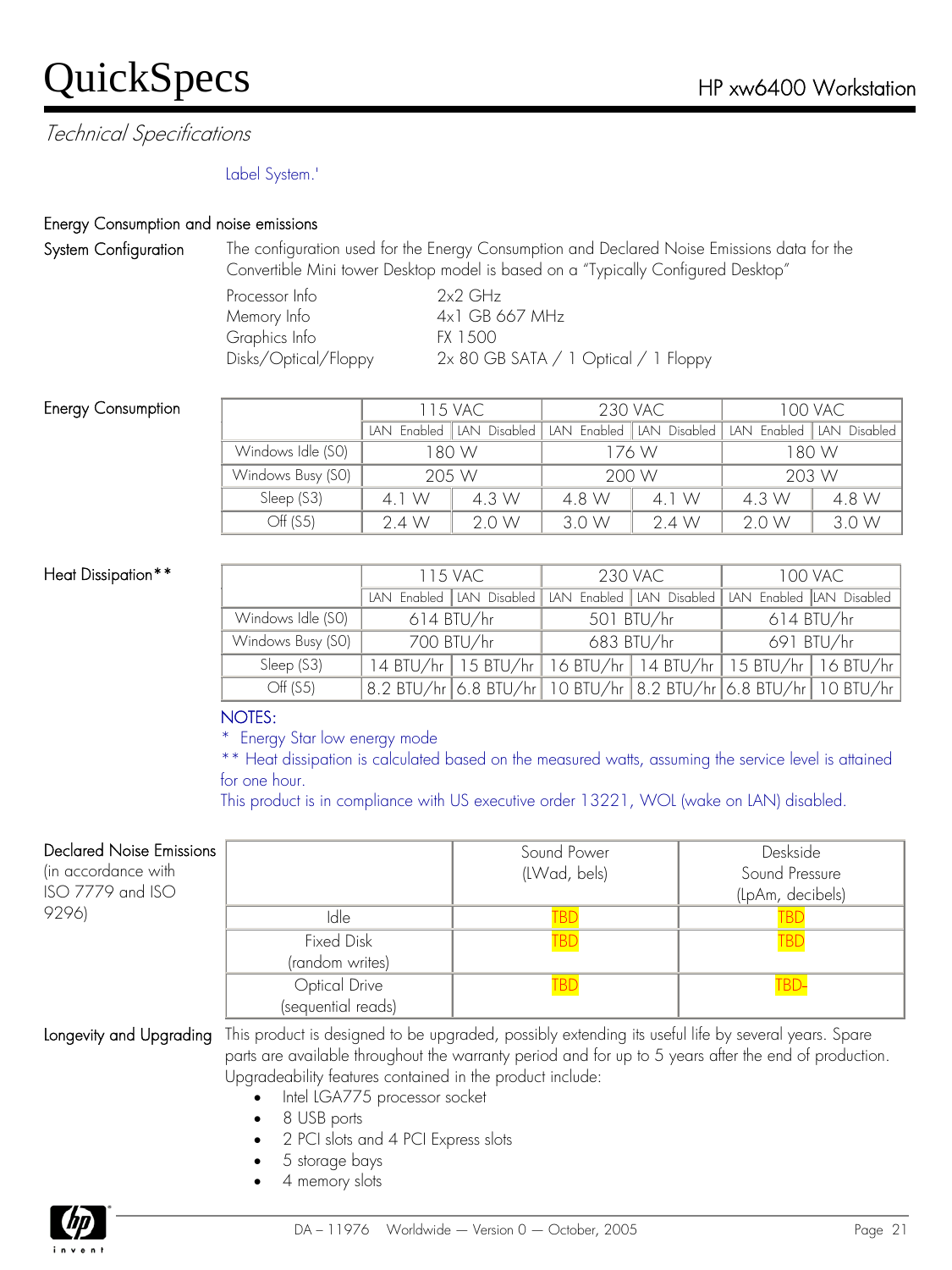| This product is in compliance with the Restrictions of Hazardous Substances (RoHS) directive -<br>$\bullet$<br>2002/95/EC.<br>This HP product is designed to comply with the Waste Electrical and Electronic Equipment<br>(WEEE) Directive - 2002/96/EC.<br>Plastics parts weighing over 25 grams used in the product are marked per ISO 11469 and<br>ISO1043.<br>This product contains 0% recycled materials (by wt.)<br>This product is >90% recycle-able when properly disposed of at end of life.<br><u>Packaging Materials</u><br>Cardboard carton and<br>2.70 kg<br>External<br>insert<br>LDPE Foam<br>$0.35$ kg<br>Internal<br>This product does not contain any of the following substances in excess of regulatory limits (refer to the<br>HP General Specification for the<br>Environment at http://www.hp.com/hpinfo/globalcitizenship/environment/<br>supplychain/gen specifications.html):<br>Asbestos<br>$\bullet$<br>Certain Azo Colorants<br>$\bullet$<br>Certain Brominated Flame Retardants - may not be used as flame retardants in plastics<br>Cadmium<br>Chlorinated Hydrocarbons<br><b>Chlorinated Paraffins</b><br>Formaldehyde<br>Halogenated Diphenyl Methanes<br>Lead carbonates and sulfates<br>Lead and Lead compounds<br>Mercuric Oxide Batteries<br>Nickel – finishes must not be used on the external surface designed to be frequently handled<br>or carried by the user.<br>Ozone Depleting Substances<br>Polybrominated Biphenyls (PBBs)<br>Polybrominated Diphenyl Ethers (PBBEs)<br>Polybrominated Biphenyl Oxides (PBBOs)<br>Polychlorinated Biphenyl (PCB)<br>Polychlorinated Terphenyls (PCT)<br>Polyvinyl Chloride (PVC) – except for wires and cables, and certain retail packaging has<br>been voluntarily removed from most applications.<br>Radioactive Substances<br>Tributyl Tin (TBT), Triphenyl Tin (TPT), Tributyl Tin Oxide (TBTO)<br>HP follows these guidelines to decrease the environmental impact of product packaging: | <b>Batteries</b>       | $\bullet$<br>$\bullet$<br>Battery size: CR2032 (coin cell)<br>Battery type: Lithium | This product complies with ISO standards:<br>EU Directive 91/157/EEC<br>EU Directive 93/86/EEC<br>EU Directive 98/101/EEC<br>Batteries used in the product do not contain:<br>Mercury greater the 5ppm by weight<br>Cadmium greater than 10ppm by weight<br>Lead greater than 4000ppm by weight. |  |  |  |  |  |
|--------------------------------------------------------------------------------------------------------------------------------------------------------------------------------------------------------------------------------------------------------------------------------------------------------------------------------------------------------------------------------------------------------------------------------------------------------------------------------------------------------------------------------------------------------------------------------------------------------------------------------------------------------------------------------------------------------------------------------------------------------------------------------------------------------------------------------------------------------------------------------------------------------------------------------------------------------------------------------------------------------------------------------------------------------------------------------------------------------------------------------------------------------------------------------------------------------------------------------------------------------------------------------------------------------------------------------------------------------------------------------------------------------------------------------------------------------------------------------------------------------------------------------------------------------------------------------------------------------------------------------------------------------------------------------------------------------------------------------------------------------------------------------------------------------------------------------------------------------------------------------------------------------------------------------------------------------------------------------|------------------------|-------------------------------------------------------------------------------------|--------------------------------------------------------------------------------------------------------------------------------------------------------------------------------------------------------------------------------------------------------------------------------------------------|--|--|--|--|--|
|                                                                                                                                                                                                                                                                                                                                                                                                                                                                                                                                                                                                                                                                                                                                                                                                                                                                                                                                                                                                                                                                                                                                                                                                                                                                                                                                                                                                                                                                                                                                                                                                                                                                                                                                                                                                                                                                                                                                                                                | Additional Information |                                                                                     |                                                                                                                                                                                                                                                                                                  |  |  |  |  |  |
|                                                                                                                                                                                                                                                                                                                                                                                                                                                                                                                                                                                                                                                                                                                                                                                                                                                                                                                                                                                                                                                                                                                                                                                                                                                                                                                                                                                                                                                                                                                                                                                                                                                                                                                                                                                                                                                                                                                                                                                |                        |                                                                                     |                                                                                                                                                                                                                                                                                                  |  |  |  |  |  |
|                                                                                                                                                                                                                                                                                                                                                                                                                                                                                                                                                                                                                                                                                                                                                                                                                                                                                                                                                                                                                                                                                                                                                                                                                                                                                                                                                                                                                                                                                                                                                                                                                                                                                                                                                                                                                                                                                                                                                                                |                        |                                                                                     |                                                                                                                                                                                                                                                                                                  |  |  |  |  |  |
|                                                                                                                                                                                                                                                                                                                                                                                                                                                                                                                                                                                                                                                                                                                                                                                                                                                                                                                                                                                                                                                                                                                                                                                                                                                                                                                                                                                                                                                                                                                                                                                                                                                                                                                                                                                                                                                                                                                                                                                | Material Usage         |                                                                                     |                                                                                                                                                                                                                                                                                                  |  |  |  |  |  |
|                                                                                                                                                                                                                                                                                                                                                                                                                                                                                                                                                                                                                                                                                                                                                                                                                                                                                                                                                                                                                                                                                                                                                                                                                                                                                                                                                                                                                                                                                                                                                                                                                                                                                                                                                                                                                                                                                                                                                                                | Packaging              |                                                                                     |                                                                                                                                                                                                                                                                                                  |  |  |  |  |  |

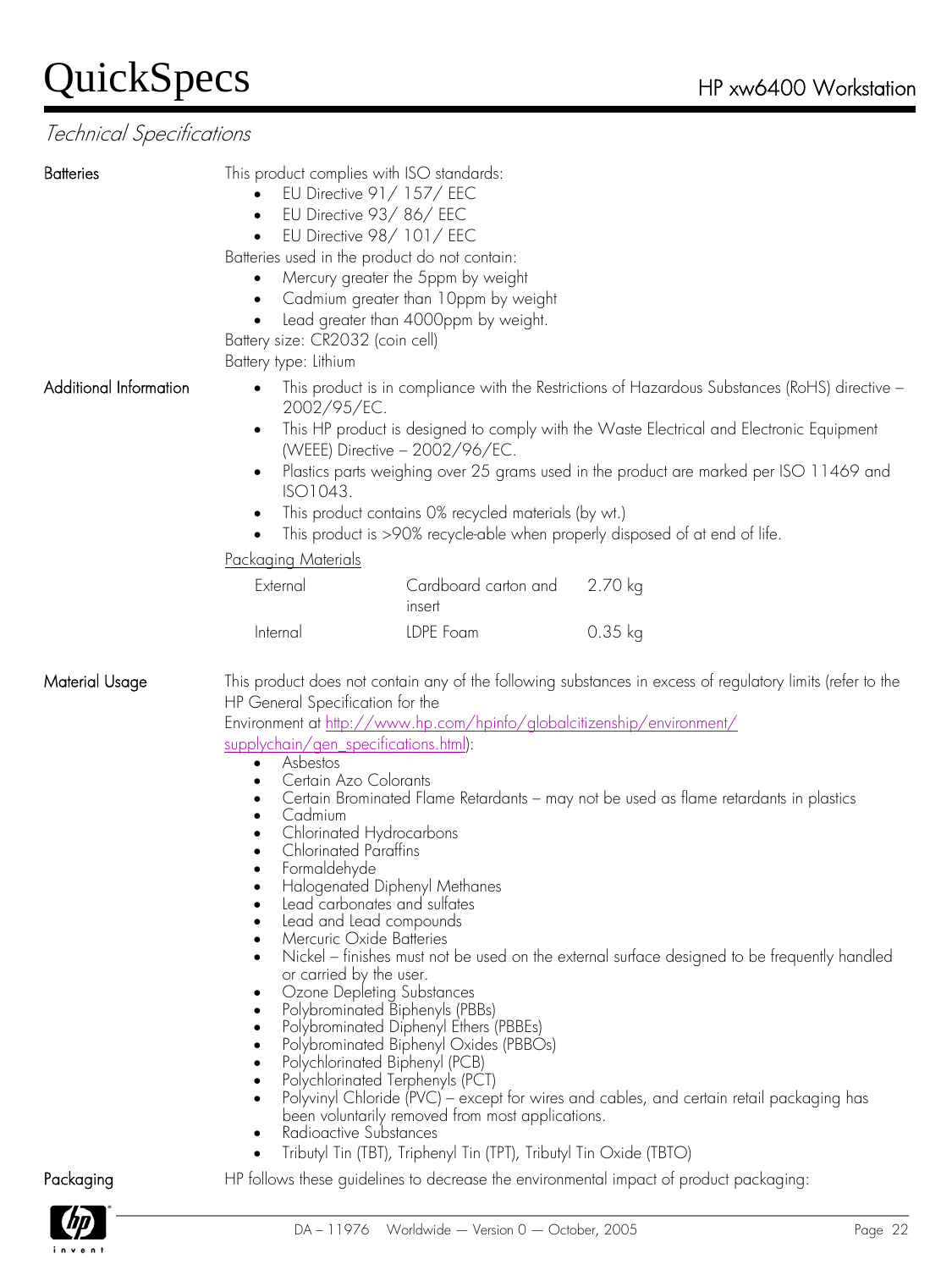| End-of-life Management<br>and Recycling                   | Eliminate the use of heavy metals such as lead, chromium, mercury and cadmium in<br>$\bullet$<br>packaging materials.<br>Eliminate the use of ozone-depleting substances (ODS) in packaging materials.<br>$\bullet$<br>Design packaging materials for ease of disassembly.<br>Maximize the use of post-consumer recycled content materials in packaging materials.<br>$\bullet$<br>Use readily recyclable packaging materials such as paper and corrugated materials.<br>Reduce size and weight of packages to improve transportation fuel efficiency.<br>$\bullet$<br>Plastic packaging materials are marked according to ISO 11469 and DIN 6120 standards.<br>$\bullet$<br>Hewlett-Packard offers end-of-life HP product return and recycling programs in many geographic<br>areas. To recycle your product, please go to: http://www.hp.com/recycle or contact your nearest<br>HP sales office. Products returned to HP will be recycled, recovered or disposed of in a responsible |
|-----------------------------------------------------------|----------------------------------------------------------------------------------------------------------------------------------------------------------------------------------------------------------------------------------------------------------------------------------------------------------------------------------------------------------------------------------------------------------------------------------------------------------------------------------------------------------------------------------------------------------------------------------------------------------------------------------------------------------------------------------------------------------------------------------------------------------------------------------------------------------------------------------------------------------------------------------------------------------------------------------------------------------------------------------------|
| Hewlett-Packard<br>Corporate Environmental<br>Information | manner.<br>For more information about HP's commitment to the environment:<br>[link to new HP white paper now in progress]<br>Global Citizenship Report<br>http://www.hp.com/hpinfo/globalcitizenship/gcreport/index.html<br>Eco-label certifications<br>http://www.hp.com/hpinfo/globalcitizenship/environment/productdesign/ecolabels.html<br>ISO 14001 certificates:<br>http://www.hp.com/hpinfo/qlobalcitizenship/environment/operations/envmanagement.html                                                                                                                                                                                                                                                                                                                                                                                                                                                                                                                         |

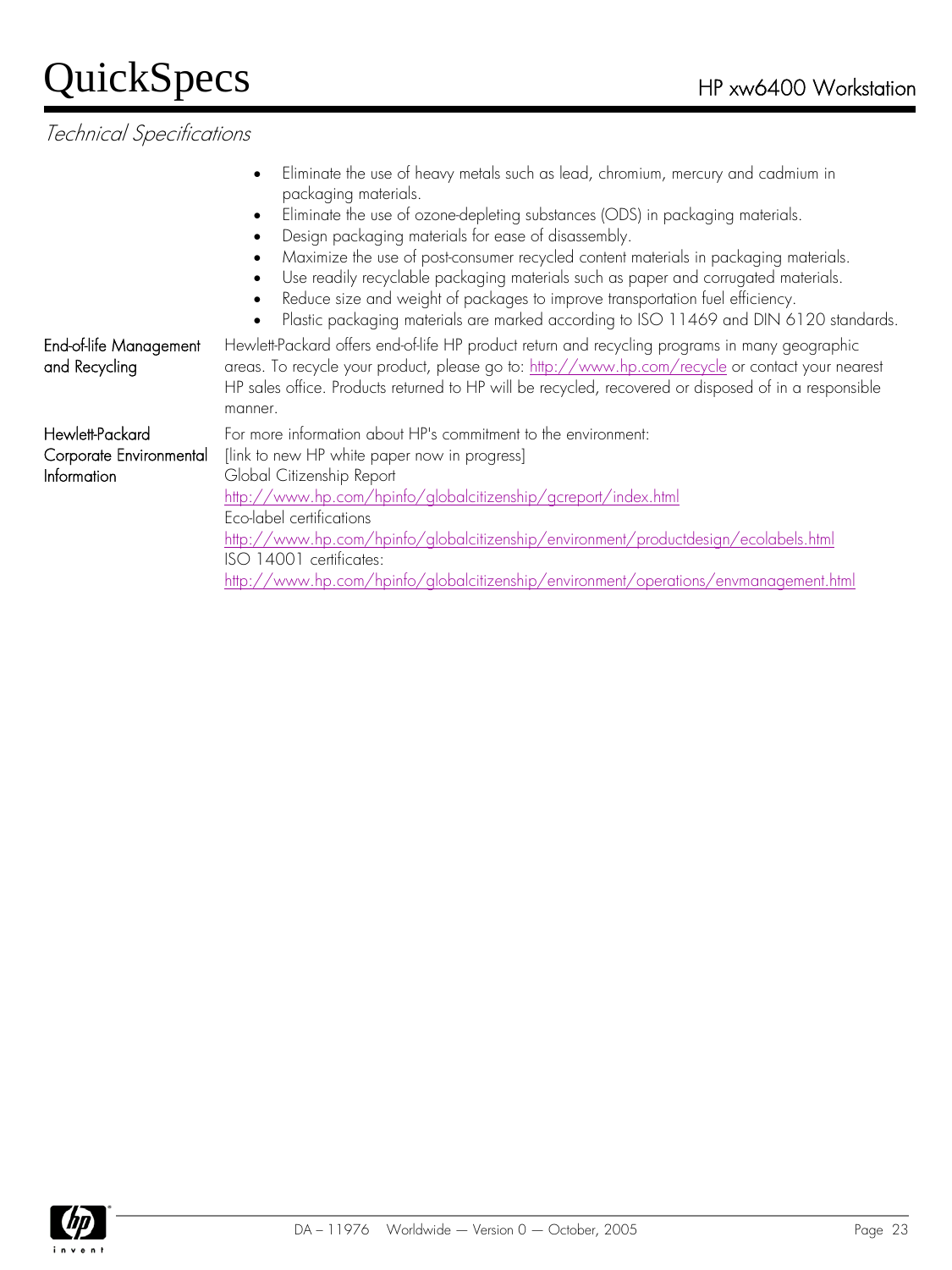Technical Specifications – Audio

| High Definition Integrated Type<br>Realtek ALC262 Audio |                                                    | Integrated                                                                                             |
|---------------------------------------------------------|----------------------------------------------------|--------------------------------------------------------------------------------------------------------|
|                                                         | High Definition codec                              | Yes                                                                                                    |
|                                                         | <b>SPDIF</b>                                       | No                                                                                                     |
|                                                         | External audio jacks                               | One front stereo analog microphone-in                                                                  |
|                                                         |                                                    | One front stereo headphone-out                                                                         |
|                                                         |                                                    | One rear line-in                                                                                       |
|                                                         |                                                    | One rear line-out                                                                                      |
|                                                         |                                                    | One rear stereo analog microphone-in                                                                   |
|                                                         | Internal audio connectors                          | AUX-IN line-level analog input                                                                         |
|                                                         | Retasking                                          | NOTE: All external audio ports are retaskable as Line-In, Line-Out,<br>Microphone-In, or Headphone-Out |
|                                                         | Sampling                                           | 44.1 kHz/48 kHz/96 kHz/192 kHz (output only)                                                           |
|                                                         | Wavetable syntheses<br>(software)                  | Yes - Uses OS soft wavetable                                                                           |
|                                                         | Digital audio                                      | Yes                                                                                                    |
|                                                         | Analog audio                                       | Yes                                                                                                    |
|                                                         | Number of channels on<br>Line-Out<br>(mono/stereo) | Two independent stereo outputs (Left & Right channels)                                                 |
|                                                         | Internal audio speaker<br>power rating             | 1.5W                                                                                                   |
|                                                         | Internal speaker                                   | Yes                                                                                                    |
|                                                         | Microphone features                                | Stereo Microphone supporting:<br>Acoustic echo cancellation<br>Noise suppression<br>Beam forming       |

| SoundBlaster X-Fi<br>XtremeMusic audio card | Audio Quality         | Total Harmonic Distortion + Noise at 1kHz (20kHz Low-pass filter) =<br>0.004%                   |
|---------------------------------------------|-----------------------|-------------------------------------------------------------------------------------------------|
| Windows XP Only                             | Signal to Noise Ratio | Signal-to-Noise Ratio (20kHz Low-pass filter, A-Weighted)                                       |
|                                             | (SNR)                 | Stereo Output: 109dB                                                                            |
|                                             |                       | Front and Rear Channels: 109dB                                                                  |
|                                             |                       | Center, Subwoofer and Side Channels: 109dB                                                      |
|                                             | Sound Conversion      | 24-bit Analog-to-Digital conversion of analog inputs at 96kHz sample rate                       |
|                                             |                       | 24-bit Digital-to-Analog conversion of digital sources at 96kHz to analog<br>7.1 speaker output |
|                                             |                       | 24-bit Digital-to-Analog conversion of stereo digital sources at 192kHz to<br>stereo output     |
|                                             |                       |                                                                                                 |

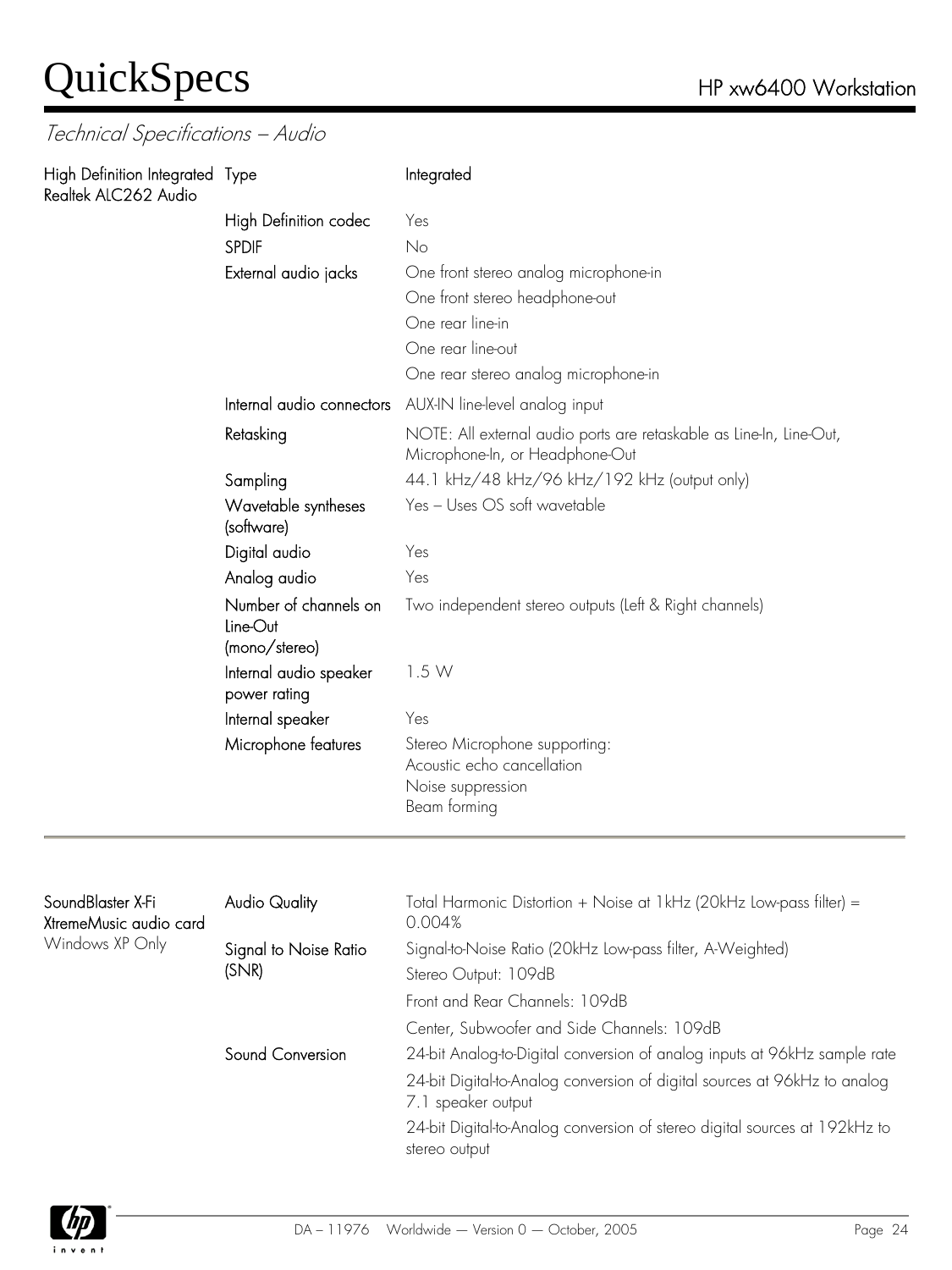#### Technical Specifications – Audio

| Recording/<br>Sampling Rate             | 16-bit to 24-bit recording sampling rates: 8, 11.025, 16, 22.05, 24,<br>32, 44.1, 48 and 96 kHz      |                                                                             |  |  |  |
|-----------------------------------------|------------------------------------------------------------------------------------------------------|-----------------------------------------------------------------------------|--|--|--|
| ASIO 2.0 support                        | 16-bit/44.1kHz, 16-bit/48kHz, 24-bit/44.1kHz 24-bit/48kHz and<br>24-bit/96kHz with direct monitoring |                                                                             |  |  |  |
| <b>Enhanced SoundFont</b><br>support    | Up to 24-bit resolution                                                                              |                                                                             |  |  |  |
|                                         | 24-bit/96kHz                                                                                         |                                                                             |  |  |  |
| <b>DACs</b>                             | 24-bit/192kHz                                                                                        |                                                                             |  |  |  |
| Voice Support                           | 128 voices                                                                                           |                                                                             |  |  |  |
| Max. Channels in 3D<br>Positional Audio | 7.1                                                                                                  |                                                                             |  |  |  |
| <b>EAX® ADVANCED HD™</b><br>5.0 support | FlexiFX™                                                                                             | Yes including EAX® MacroFX™, EAX® PurePath™ and Environment                 |  |  |  |
| Connectors                              | via 3.50 mm minijack                                                                                 | FlexiJack (Performing a 3-in-1 function, Digital In / Line In / Microphone) |  |  |  |
|                                         | 3.50 mm minijacks                                                                                    | Line level out (Front / Rear / Center / Subwoofer / Rear Center) via        |  |  |  |
|                                         |                                                                                                      | AUX_IN line-level analog input via 4-pin Molex connector on card            |  |  |  |
|                                         | (upgrade option)                                                                                     | One AD_Link (26 pin) connector for linking to the X-Fi I/O Console          |  |  |  |
| Dimensions                              | $7.25" \times 5" \times .9" ( \times \times )$                                                       |                                                                             |  |  |  |
| Additional product                      | <b>Movies</b>                                                                                        | <b>THX Certification</b>                                                    |  |  |  |
| features                                |                                                                                                      | Dolby Digital EX 6.1 Playback                                               |  |  |  |
|                                         |                                                                                                      | DTS-ES 6.1 Playback                                                         |  |  |  |
|                                         | Music                                                                                                | X-Fi 24-bit Crystalizer                                                     |  |  |  |
|                                         |                                                                                                      | CMSS-3D                                                                     |  |  |  |
|                                         |                                                                                                      | SuperRipÔ                                                                   |  |  |  |
|                                         | <b>Audio Creation</b>                                                                                | Pristine audio playback quality with a near<br>transparent SRC engine       |  |  |  |
|                                         |                                                                                                      | Up to eight 24 bit hardware effects                                         |  |  |  |
|                                         |                                                                                                      | ASIO recording with latency as low as one<br>millisecond                    |  |  |  |
|                                         |                                                                                                      | 24-bit SoundFont® sampling                                                  |  |  |  |
|                                         |                                                                                                      | 3D MIDI                                                                     |  |  |  |
| Minimum system                          | System RAM                                                                                           | 256MB                                                                       |  |  |  |
| requirements                            | Hard disk                                                                                            | 600MB free space                                                            |  |  |  |
|                                         |                                                                                                      | Available PCI 2.1 slot for the audio card                                   |  |  |  |
|                                         |                                                                                                      | CD-ROM/CD-RW or CD/DVD-ROM required<br>for software installation            |  |  |  |
|                                         | <b>Operating System</b>                                                                              | Microsoft® Windows® XP Service Pack 2<br>(SP2)                              |  |  |  |

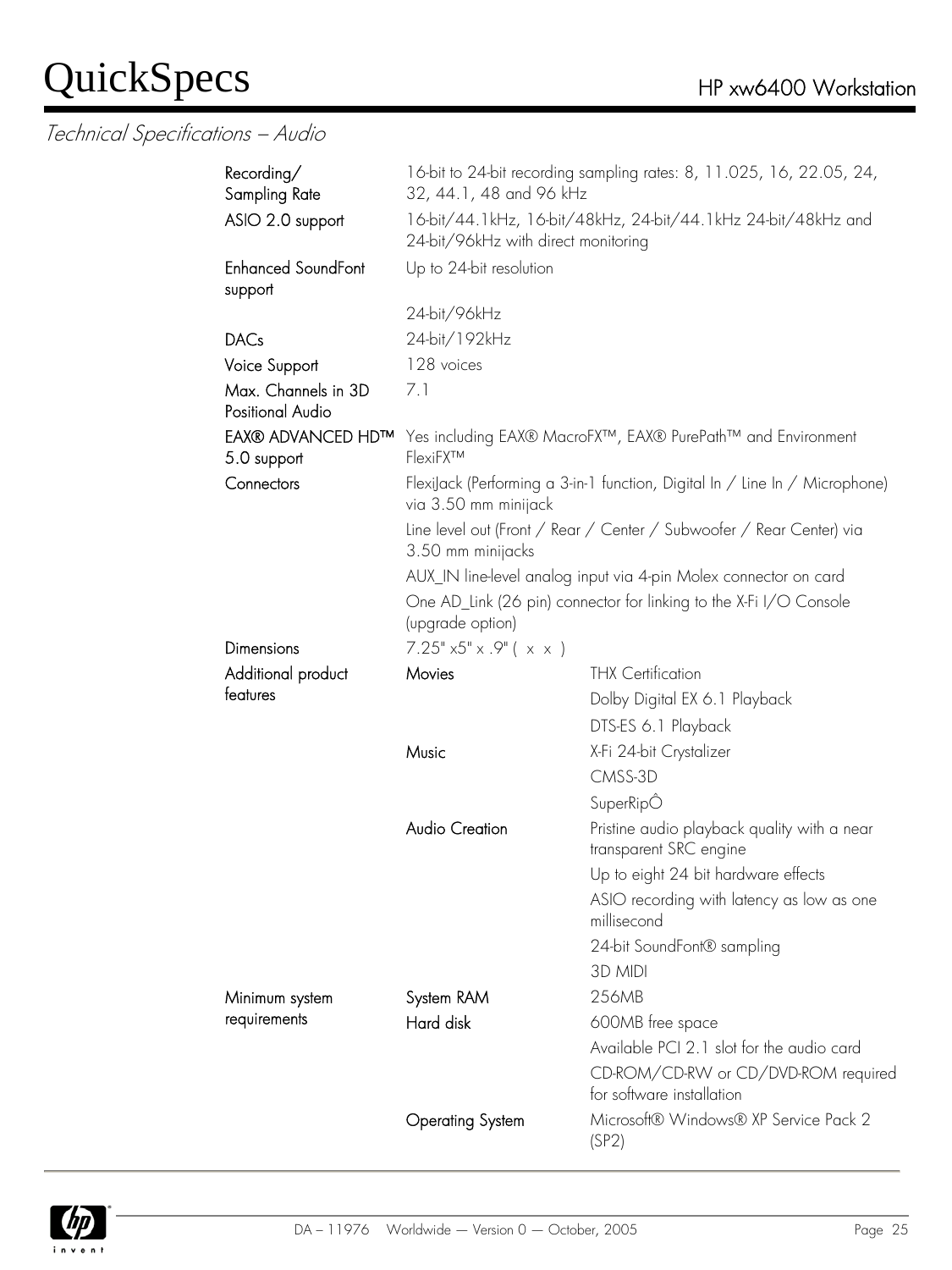| Integrated Broadcom        | Connector                          | $R$ -45                                                                                                                                   |  |  |  |
|----------------------------|------------------------------------|-------------------------------------------------------------------------------------------------------------------------------------------|--|--|--|
| BCM5752 LAN-on-            | Controller                         | Intel 82540EM Gigabit Controller                                                                                                          |  |  |  |
| Motherboard                | Memory                             | Integrated 96Kb frame buffer memory                                                                                                       |  |  |  |
|                            | Data rates supported               | 10/100/1000 Mbps                                                                                                                          |  |  |  |
|                            | Compliance                         | IEEE 802.1A, 802.1P, 802.1P, 802.1Q, 802.2, 802.3, 802.3AB and<br>802.3 <sub>v</sub> compliant, 802.3x flow control                       |  |  |  |
|                            | <b>Bus architecture</b>            | <b>PCI 2.2</b>                                                                                                                            |  |  |  |
|                            | Data transfer mode                 | <b>Bus-master DMA</b>                                                                                                                     |  |  |  |
|                            | Hardware certifications            | FCC, B, CE, TUV- cTUVus Mark Canada and United States, TUV-GS<br>Mark for European Union                                                  |  |  |  |
|                            | Power requirement                  | 1.48 watts @ +3.3V AUX supply with 5V tolerance                                                                                           |  |  |  |
|                            | Boot ROM support                   | Yes                                                                                                                                       |  |  |  |
|                            | Network transfer rate              | 10BASE-T (half-duplex) 10 Mbps                                                                                                            |  |  |  |
|                            |                                    | 10BASE-T (full-duplex) 20 Mbps                                                                                                            |  |  |  |
|                            |                                    | 100BASE-TX (half-duplex) 100 Mbps                                                                                                         |  |  |  |
|                            |                                    | 100BASE-TX (full-duplex) 200 Mbps                                                                                                         |  |  |  |
|                            |                                    | 1000BASE-T, 1000 Mbps                                                                                                                     |  |  |  |
|                            | Operating system driver<br>support | Microsoft Windows XP, Red Hat Enterprise Linux WS 3, Red Hat<br>Enterprise Linux WS 4                                                     |  |  |  |
|                            |                                    | Management capabilities ACPI, WOL and DMI 2.0, PXE 2.0, WfM 2.0, Intel PROset II utility                                                  |  |  |  |
| Broadcom BCM5751           | Connector                          | $RJ-45$                                                                                                                                   |  |  |  |
| NetXtreme Gigabit          | Controller                         | Broadcom 5751 PCIE 1.0a LAN Controller                                                                                                    |  |  |  |
| Ethernet Controller (PCIe) | Memory                             | Integrated 96Kb frame buffer memory                                                                                                       |  |  |  |
|                            | Data rates supported               | 10/100/1000 Mbps                                                                                                                          |  |  |  |
|                            | Compliance                         | IEEE 802.3, 802.3AB and 802.3u compliant, 802.3x flow control                                                                             |  |  |  |
|                            | Bus architecture                   | PCle 1.0a                                                                                                                                 |  |  |  |
|                            | Data path width                    | X1                                                                                                                                        |  |  |  |
|                            | Data path speed                    | 2.5Gbit per sec per direction transfer rate                                                                                               |  |  |  |
|                            | Data transfer mode                 | <b>Bus-master DMA</b>                                                                                                                     |  |  |  |
|                            | Hardware certifications            | FCC class B, NRTL Mark Canada and United States, C-Tick for Australia,<br>BSMI for Taiwan, VCCI for Japan, MIC for Korea, GOST for Russia |  |  |  |
|                            | Power requirement                  | 3.1 watts @ +3.3V AUX supply                                                                                                              |  |  |  |
|                            | Boot ROM support                   | Yes                                                                                                                                       |  |  |  |
|                            | Network transfer rate              | 10BASE-T (half-duplex) 10 Mbps                                                                                                            |  |  |  |
|                            |                                    | 10BASE-T (full-duplex) 20 Mbps                                                                                                            |  |  |  |
|                            |                                    | 100BASE-TX (half-duplex) 100 Mbps                                                                                                         |  |  |  |
|                            |                                    | 100BASE-TX (full-duplex) 200 Mbps                                                                                                         |  |  |  |
|                            |                                    |                                                                                                                                           |  |  |  |

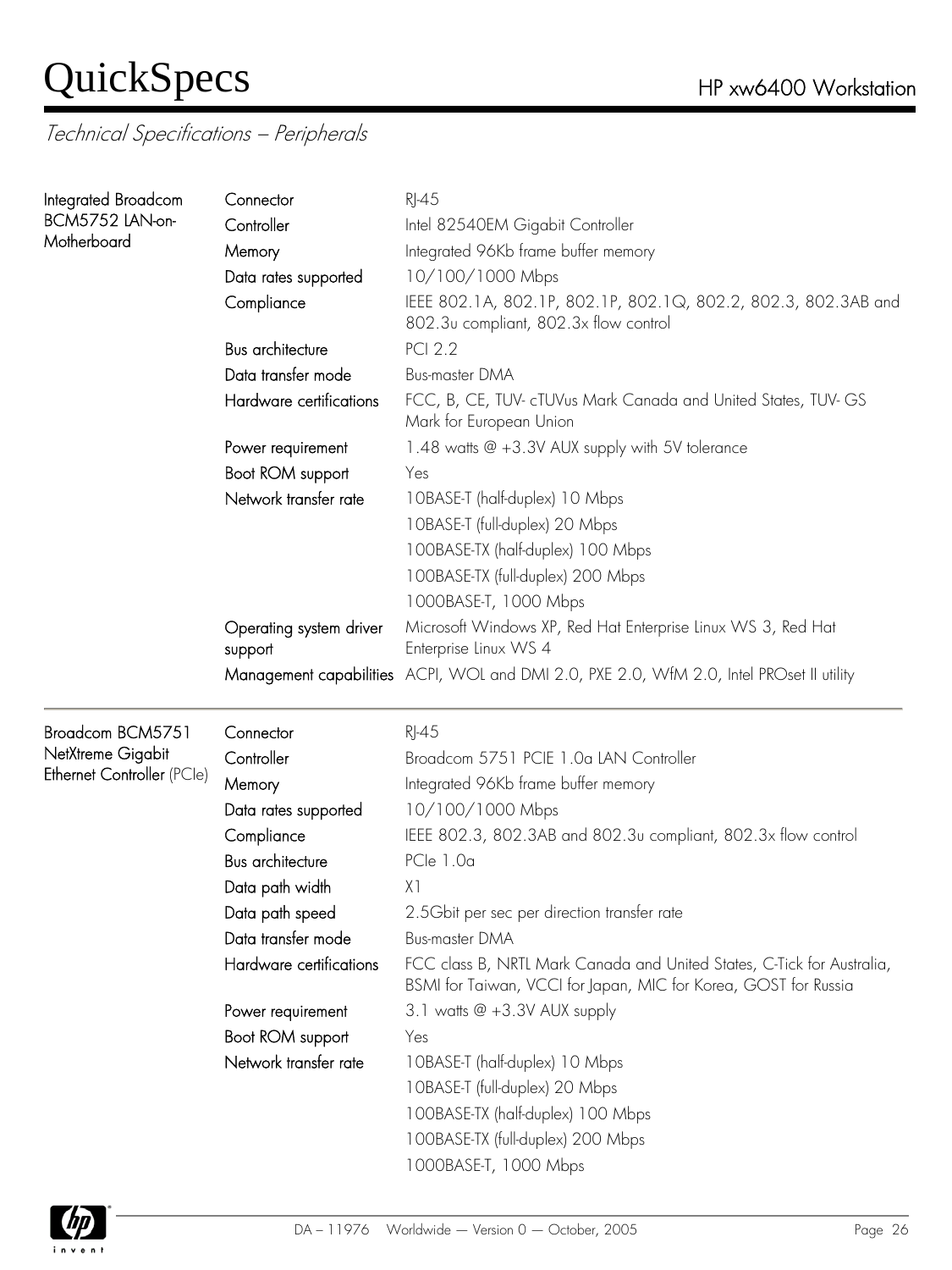|             |        | Environmental                       | 32° to 131° F (0° to 55° C)<br>Operating temperature<br>85% at 131° F (55° C)<br>Operating humidity<br>$4.4 \times 2.2 \times 0.08$ in (11.2 x 5.5 x .2 cm) |                                                                   |                                                                 |                 |                                       |
|-------------|--------|-------------------------------------|-------------------------------------------------------------------------------------------------------------------------------------------------------------|-------------------------------------------------------------------|-----------------------------------------------------------------|-----------------|---------------------------------------|
|             |        | Dimensions                          |                                                                                                                                                             |                                                                   |                                                                 |                 |                                       |
|             |        | Operating system driver<br>support  | Microsoft Windows XP, Red Hat Enterprise Linux WS 3, Red Hat<br>Enterprise Linux WS 4<br>WOL, PXE, Remote cable management<br>ASF 2.0                       |                                                                   |                                                                 |                 |                                       |
|             |        | Management capabilities<br>Alerting |                                                                                                                                                             |                                                                   |                                                                 |                 |                                       |
|             |        | Kit contents                        | drivers, quick install guide, product warranty statement                                                                                                    |                                                                   | Broadcom 5751, CD, Broadcom NetXtreme Gigabit Ethernet PCI NIC, |                 |                                       |
| SATA 3Gb/s  | 80 GB  | Capacity                            |                                                                                                                                                             | 80,026,361,856 bytes                                              |                                                                 |                 |                                       |
| hard drives |        | Height                              |                                                                                                                                                             | 1 in (2.54 cm) or less                                            |                                                                 |                 |                                       |
|             |        | Width                               |                                                                                                                                                             | Media diameter: 3.5 in (8.89 cm)                                  |                                                                 |                 |                                       |
|             |        |                                     |                                                                                                                                                             | Physical size: 4 in (10.2 cm)                                     |                                                                 |                 |                                       |
|             |        | Interface                           |                                                                                                                                                             | Serial ATA (3.0 Gb/s)                                             |                                                                 |                 |                                       |
|             |        |                                     | Synchronous Transfer Rate (Maximum)                                                                                                                         | Up to 300 MB/s                                                    |                                                                 |                 |                                       |
|             |        | Cache                               |                                                                                                                                                             | 8 MB                                                              |                                                                 |                 |                                       |
|             |        |                                     | Seek Time (typical reads, includes                                                                                                                          | Single Track                                                      | 0.9 ms                                                          |                 |                                       |
|             |        |                                     | controller overhead, including settling)                                                                                                                    | Average                                                           | 11.0 ms                                                         |                 |                                       |
|             |        |                                     |                                                                                                                                                             | Full-Stroke                                                       | 18 <sub>ms</sub>                                                |                 |                                       |
|             |        | <b>Rotational Speed</b>             |                                                                                                                                                             | 7,200 rpm                                                         |                                                                 |                 |                                       |
|             |        | Logical Blocks                      |                                                                                                                                                             | 156,301,488                                                       |                                                                 |                 |                                       |
|             |        | <b>Operating Temperature</b>        |                                                                                                                                                             | 41 $\degree$ to 131 $\degree$ F (5 $\degree$ to 55 $\degree$ C)   |                                                                 |                 |                                       |
|             | 160 GB | Capacity                            |                                                                                                                                                             | 160,041,885,696 bytes                                             |                                                                 |                 |                                       |
|             |        | Height                              |                                                                                                                                                             | 1 in $(2.54 \text{ cm})$                                          |                                                                 |                 |                                       |
|             |        | Width                               |                                                                                                                                                             | Media diameter: 3.5 in (8.89 cm)<br>Physical size: 4 in (10.2 cm) |                                                                 |                 |                                       |
|             |        |                                     |                                                                                                                                                             | Interface                                                         |                                                                 | Queuing enabled | Serial ATA (3.0 Gb/s), Native Command |
|             |        |                                     | Synchronous Transfer Rate (Maximum)                                                                                                                         | 300 MB/s                                                          |                                                                 |                 |                                       |
|             |        | Cache                               |                                                                                                                                                             | 8 MB                                                              |                                                                 |                 |                                       |
|             |        |                                     | Seek Time (typical reads, includes                                                                                                                          | Single Track                                                      | 0.9 ms                                                          |                 |                                       |
|             |        |                                     | controller overhead, including settling)                                                                                                                    | Average                                                           | 11.0 ms                                                         |                 |                                       |
|             |        |                                     |                                                                                                                                                             | Full-Stroke                                                       | 18 <sub>ms</sub>                                                |                 |                                       |
|             |        | Rotational Speed                    |                                                                                                                                                             | 7,200 rpm                                                         |                                                                 |                 |                                       |
|             |        | Logical Blocks                      |                                                                                                                                                             | 312,581,808                                                       |                                                                 |                 |                                       |
|             |        | <b>Operating Temperature</b>        |                                                                                                                                                             | 41 $\degree$ to 131 $\degree$ F (5 $\degree$ to 55 $\degree$ C)   |                                                                 |                 |                                       |
|             | 250 GB | Capacity                            |                                                                                                                                                             | 250,059,350,016 bytes                                             |                                                                 |                 |                                       |

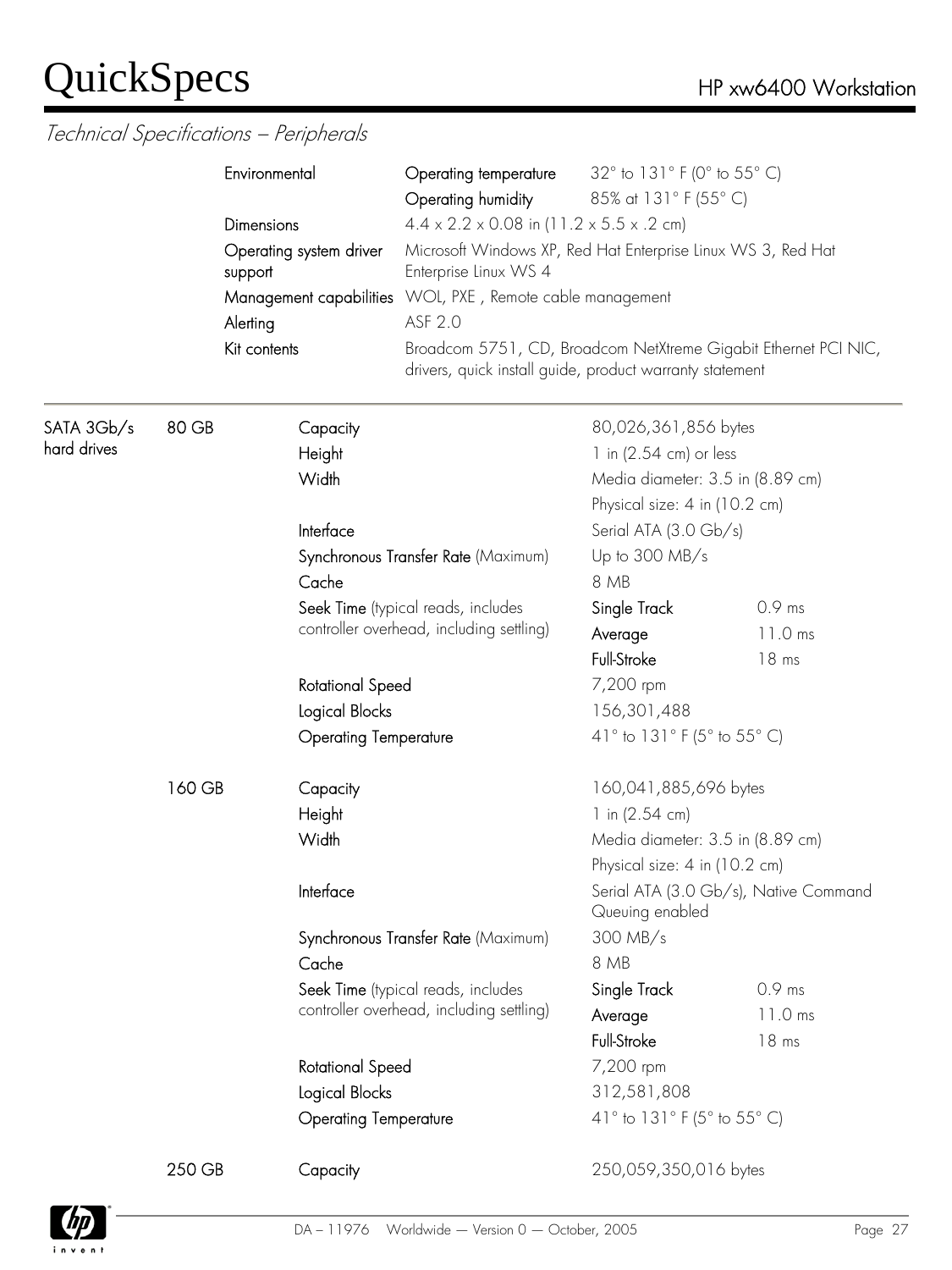Technical Specifications – Peripherals

| Technical Specifications – Peripherais |                       |                                          |                                                                                           |                   |  |
|----------------------------------------|-----------------------|------------------------------------------|-------------------------------------------------------------------------------------------|-------------------|--|
|                                        |                       | Height                                   | 1 in $(2.54 \text{ cm})$                                                                  |                   |  |
|                                        |                       | Width                                    | Media diameter: 3.5 in (8.89 cm)                                                          |                   |  |
|                                        |                       |                                          | Physical size: 4 in (10.2 cm)<br>Serial ATA (3.0 Gb/s), Native Command<br>Queuing enabled |                   |  |
|                                        |                       | Interface                                |                                                                                           |                   |  |
|                                        |                       | Synchronous Transfer Rate (Maximum)      | 300 MB/s                                                                                  |                   |  |
|                                        |                       | Cache                                    | 16 MB                                                                                     |                   |  |
|                                        |                       | Seek Time (typical reads, includes       | Single Track                                                                              | 1.0 <sub>ms</sub> |  |
|                                        |                       | controller overhead, including settling) | Average                                                                                   | $11.0$ ms         |  |
|                                        |                       |                                          | Full-Stroke                                                                               | 18 <sub>ms</sub>  |  |
|                                        |                       | <b>Rotational Speed</b>                  | 7,200 rpm                                                                                 |                   |  |
|                                        |                       | Logical Blocks                           | 488,397,168                                                                               |                   |  |
|                                        |                       | <b>Operating Temperature</b>             | 41 $\degree$ to 131 $\degree$ F (5 $\degree$ to 55 $\degree$ C)                           |                   |  |
|                                        | 500 GB                | Capacity                                 | 500,107,862,016 bytes                                                                     |                   |  |
|                                        |                       | Height                                   | 1 in $(2.54 \text{ cm})$                                                                  |                   |  |
|                                        |                       | Width                                    | Media diameter: 3.5 in (8.89 cm)                                                          |                   |  |
|                                        |                       |                                          | Physical size: 4 in (10.2 cm)                                                             |                   |  |
|                                        |                       | Interface                                | Serial ATA (3.0 Gb/s), Native Command<br>Queuing enabled                                  |                   |  |
|                                        |                       | Synchronous Transfer Rate (Maximum)      | 300 MB/s                                                                                  |                   |  |
|                                        |                       | Cache                                    | 16 MB                                                                                     |                   |  |
|                                        |                       | Seek Time (typical reads, includes       | Single Track                                                                              | $1.3 \text{ ms}$  |  |
|                                        |                       | controller overhead, including settling) | Average                                                                                   | 20.0 ms           |  |
|                                        |                       |                                          | Full-Stroke                                                                               | 30 ms             |  |
|                                        |                       | Rotational Speed                         | 7,200 rpm                                                                                 |                   |  |
|                                        |                       | <b>Logical Blocks</b>                    | 976,773,168                                                                               |                   |  |
|                                        |                       | <b>Operating Temperature</b>             | 41 $\degree$ to 131 $\degree$ F (5 $\degree$ to 55 $\degree$ C)                           |                   |  |
| Serial Attached<br>SCSI (SAS) hard     | 146 GB<br>$(10K$ rpm) | Capacity                                 | 146,815,737,856<br>bytes                                                                  |                   |  |
| drives                                 |                       | Height                                   | 1.0 in (25.4mm)                                                                           |                   |  |
|                                        |                       | Width                                    | 4.0 in (101.6mm)                                                                          |                   |  |
|                                        |                       | Interface                                | SAS                                                                                       |                   |  |
|                                        |                       | Synchronous Transfer Rate (Maximum)      | $3.0 \text{Gb/s}$                                                                         |                   |  |
|                                        |                       | Buffer                                   | 8 MB                                                                                      |                   |  |
|                                        |                       | Seek time                                | Single track                                                                              | .3 <sub>ms</sub>  |  |
|                                        |                       | (typical reads, including settling)      | Average                                                                                   | $<4.5$ ms         |  |
|                                        |                       |                                          | Full-stroke                                                                               | $< 11.0$ ms       |  |
|                                        |                       | Rotational Speed                         | 10,000 rpm                                                                                |                   |  |
|                                        |                       | Logical Blocks                           | 286,749,488 - 512 byte blocks                                                             |                   |  |



drives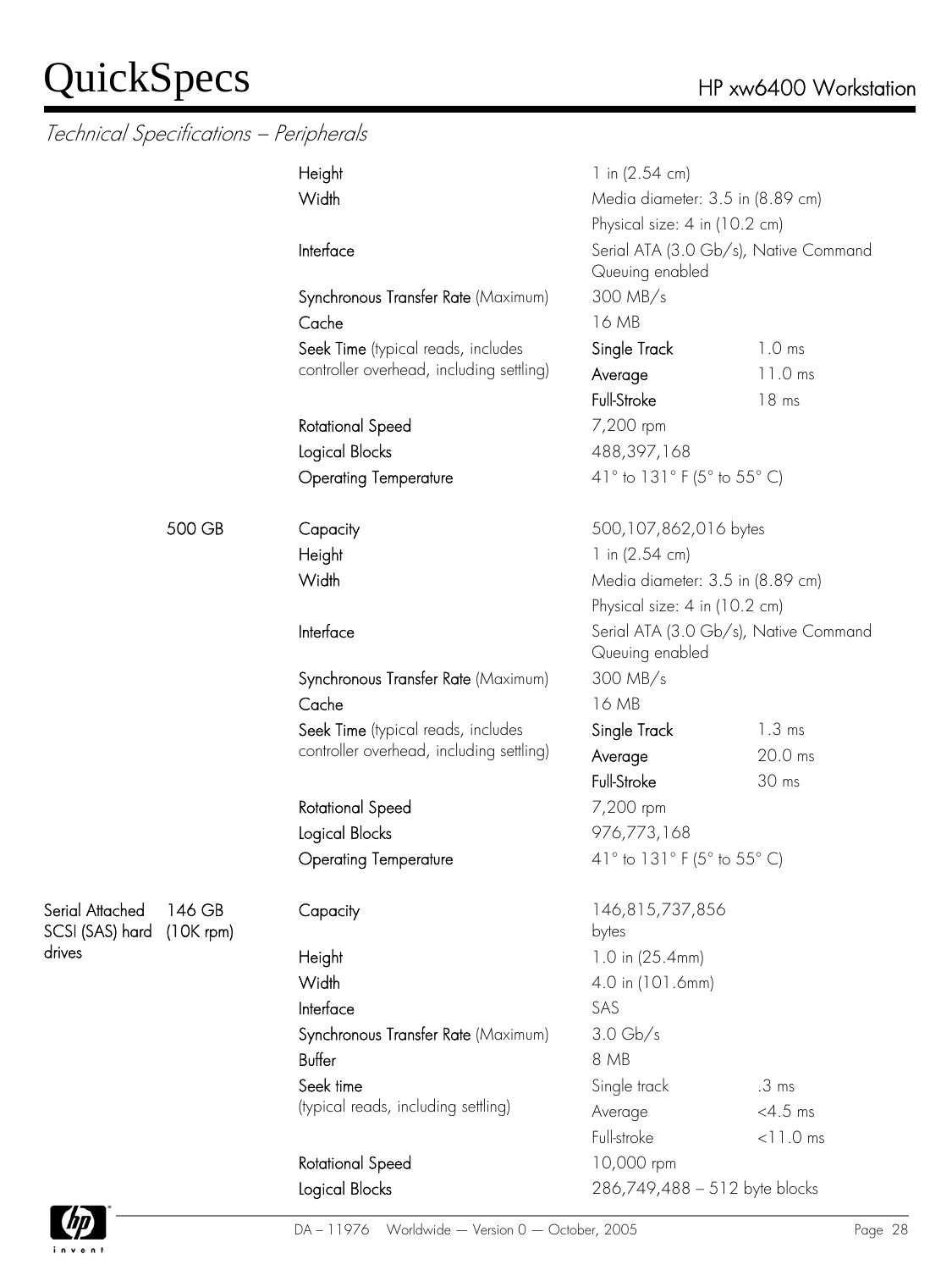|                       | <b>Operating Temperature</b>        | 50° to 95° F (10° to 35° C)   |            |
|-----------------------|-------------------------------------|-------------------------------|------------|
| 72 GB<br>$(15K$ rpm)  | Capacity                            | 73,407,856,856<br>bytes       |            |
|                       | Height                              | 1.0 in (25.4mm)               |            |
|                       | Width                               | 4.0 in (101.6mm)              |            |
|                       | Interface                           | SAS                           |            |
|                       | Synchronous Transfer Rate (Maximum) | $3.0 \text{Gb/s}$             |            |
|                       | Buffer                              | 8 MB                          |            |
|                       | Seek Time                           | Single Track                  | 0.27 ms    |
|                       | (typical reads, including settling) | Average                       | $3.5$ ms   |
|                       |                                     | Full-Stroke                   | 7.4 ms     |
|                       |                                     | Rotational Speed              | 15,000 rpm |
|                       | Rotational Speed                    | 15,000 rpm                    |            |
|                       | Logical Blocks                      | 143,374,738 - 512 byte blocks |            |
|                       | <b>Operating Temperature</b>        | 50° to 95° F (10° to 35° C)   |            |
| 146 GB<br>$(15K$ rpm) | Capacity                            | 146,815,737,856<br>bytes      |            |
|                       | Height                              | 1.0 in (25.4mm)               |            |
|                       | Width                               | 4.0 in (101.6mm)              |            |
|                       | Interface                           | SAS                           |            |
|                       | Synchronous Transfer Rate (Maximum) | $3.0 \text{Gb/s}$             |            |
|                       | Buffer                              | 8 Mbytes                      |            |
|                       | Seek Time                           | Single Track                  | $0.27$ ms  |
|                       | (typical reads, including settling) | Average                       | 3.5 ms     |
|                       |                                     | Full-Stroke                   | 7.4 ms     |
|                       |                                     | Rotational Speed              | 15,000 rpm |
|                       | <b>Rotational Speed</b>             | 15,000 rpm                    |            |
|                       | Logical Blocks                      | 286,749,488 - 512 byte blocks |            |
|                       | <b>Operating Temperature</b>        | 50° to 95° F (10° to 35° C)   |            |

| HP IEEE 1394aFireWire<br>4-Port PCI Card<br>(Windows XP Only) | Device Interface Protocol IEEE-1394a |                                                                   |                                                                      |  |
|---------------------------------------------------------------|--------------------------------------|-------------------------------------------------------------------|----------------------------------------------------------------------|--|
|                                                               | Host Bus Burst Data Rate 400 Mbps    |                                                                   |                                                                      |  |
|                                                               | Devices Supported                    | IEEE-1394 compliant devices<br>PCI                                |                                                                      |  |
|                                                               | <b>Bus Interface</b>                 |                                                                   |                                                                      |  |
|                                                               | Physical                             | PCI card with brackets for low profile and full height PCI slots. |                                                                      |  |
|                                                               | Environmental                        | Operating temperature                                             | 50 $^{\circ}$ to 131 $^{\circ}$ F (10 $^{\circ}$ to 55 $^{\circ}$ C) |  |
|                                                               |                                      | Non-operating temperature                                         | $-22^{\circ}$ to 140° F (-30° to 60° C)                              |  |
|                                                               |                                      |                                                                   |                                                                      |  |

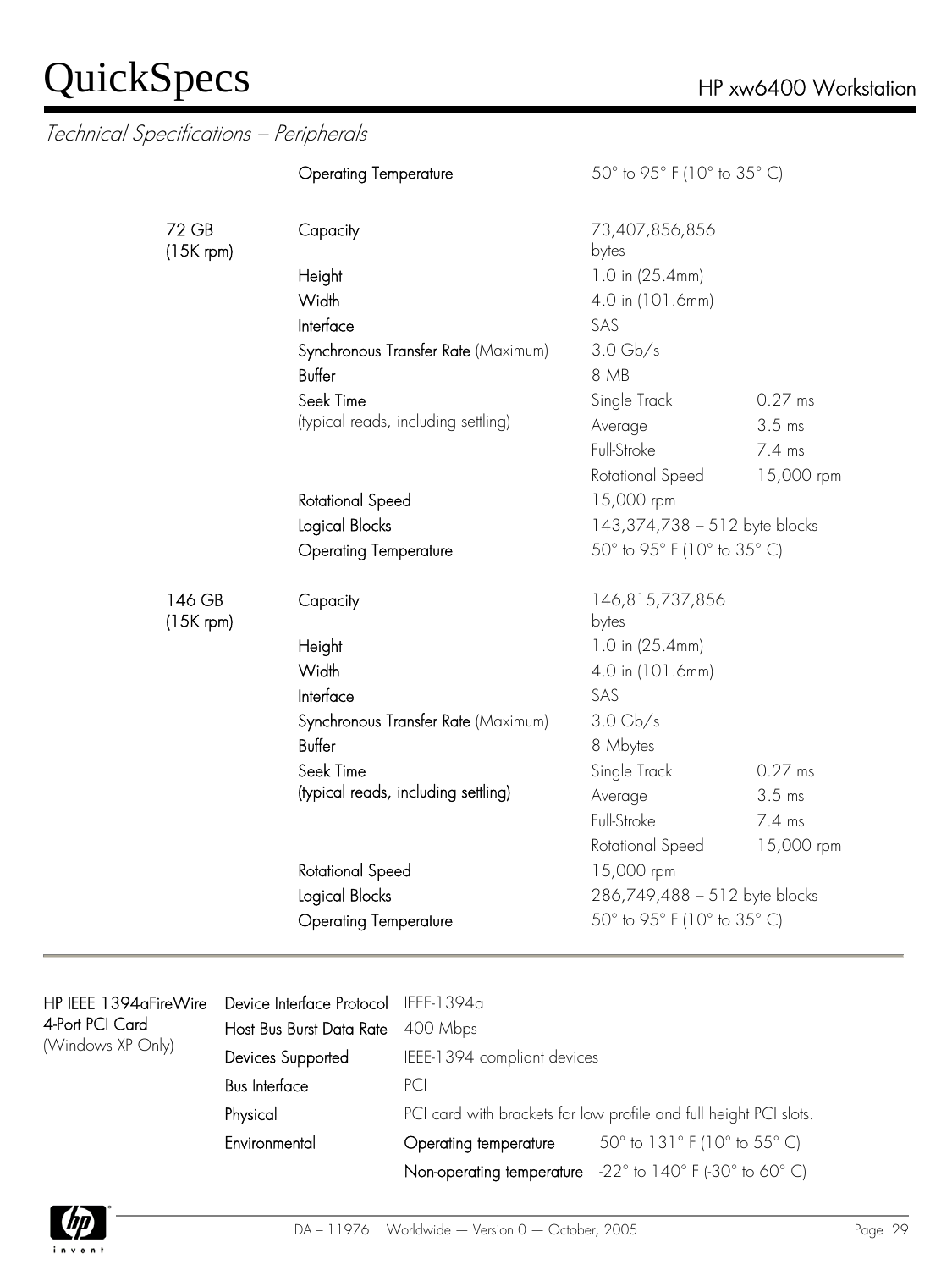#### Technical Specifications – Peripherals

|                                | Relative humidity                                   | 20% to 80%                                                           |  |
|--------------------------------|-----------------------------------------------------|----------------------------------------------------------------------|--|
| Ports                          | Two IEEE1394 6-Pin Connector (Rear)                 |                                                                      |  |
| Connectors                     | One 10-Pin (9 Contacts) Custom Connector (Internal) |                                                                      |  |
| Minimum System<br>Requirements | Linux                                               | Microsoft Windows XP Professional, Windows XP Home, not supported on |  |
|                                | Pentium II 266 or above                             |                                                                      |  |
|                                | 128-MB RAM                                          |                                                                      |  |
|                                | 1-GB Hard Drive                                     |                                                                      |  |
|                                | CD-ROM drive                                        |                                                                      |  |
|                                | Built-in sound system                               |                                                                      |  |
|                                | Available PCI slot                                  |                                                                      |  |
| Regulatory Agency<br>Approval  | 1998 STD, Taiwan BSMI CNS13438, Korea MIC           | FCC Part 15B, cULus 60950, CE Mark EN55022B(1995)/EN55024-           |  |

| HP IEEE 1394b FireWire                       | Device Interface Protocol     | IEEE-1394a                                                           |                                                                      |  |
|----------------------------------------------|-------------------------------|----------------------------------------------------------------------|----------------------------------------------------------------------|--|
| 4-Port PCI Card<br>(Windows XP Only)         | Host Bus Burst Data Rate      | 400 Mbps                                                             |                                                                      |  |
|                                              | Devices Supported             | IEEE-1394 compliant devices                                          |                                                                      |  |
|                                              | <b>Bus Interface</b>          | PCI                                                                  |                                                                      |  |
|                                              | Physical                      | PCI card with brackets for low profile and full height PCI slots.    |                                                                      |  |
|                                              | Environmental                 | Operating temperature                                                | 50 $^{\circ}$ to 131 $^{\circ}$ F (10 $^{\circ}$ to 55 $^{\circ}$ C) |  |
|                                              |                               |                                                                      | Non-operating temperature -22° to 140° F (-30° to 60° C)             |  |
|                                              |                               | Relative humidity                                                    | 20% to 80%                                                           |  |
|                                              | Ports                         | Two IEEE1394 6-Pin Connector (Rear)                                  |                                                                      |  |
| Connectors<br>Minimum System<br>Requirements |                               | One 10-Pin (9 Contacts) Custom Connector (Internal)                  |                                                                      |  |
|                                              | Linux                         | Microsoft Windows XP Professional, Windows XP Home, not supported on |                                                                      |  |
|                                              |                               | Pentium II 266 or above                                              |                                                                      |  |
|                                              |                               | 128-MB RAM                                                           |                                                                      |  |
|                                              |                               | 1-GB Hard Drive                                                      |                                                                      |  |
|                                              |                               | CD-ROM drive                                                         |                                                                      |  |
|                                              |                               | Built-in sound system                                                |                                                                      |  |
|                                              |                               | Available PCI slot                                                   |                                                                      |  |
|                                              | Regulatory Agency<br>Approval | 1998 STD, Taiwan BSMI CNS13438, Korea MIC                            | FCC Part 15B, cULus 60950, CE Mark EN55022B(1995)/EN55024-           |  |

USB 2.0 Disk on Key Dimensions  $(HxWxD)$  0.9 x 0.7 x 3.9 in (2.3 x 1.8 x 9.8 cm)

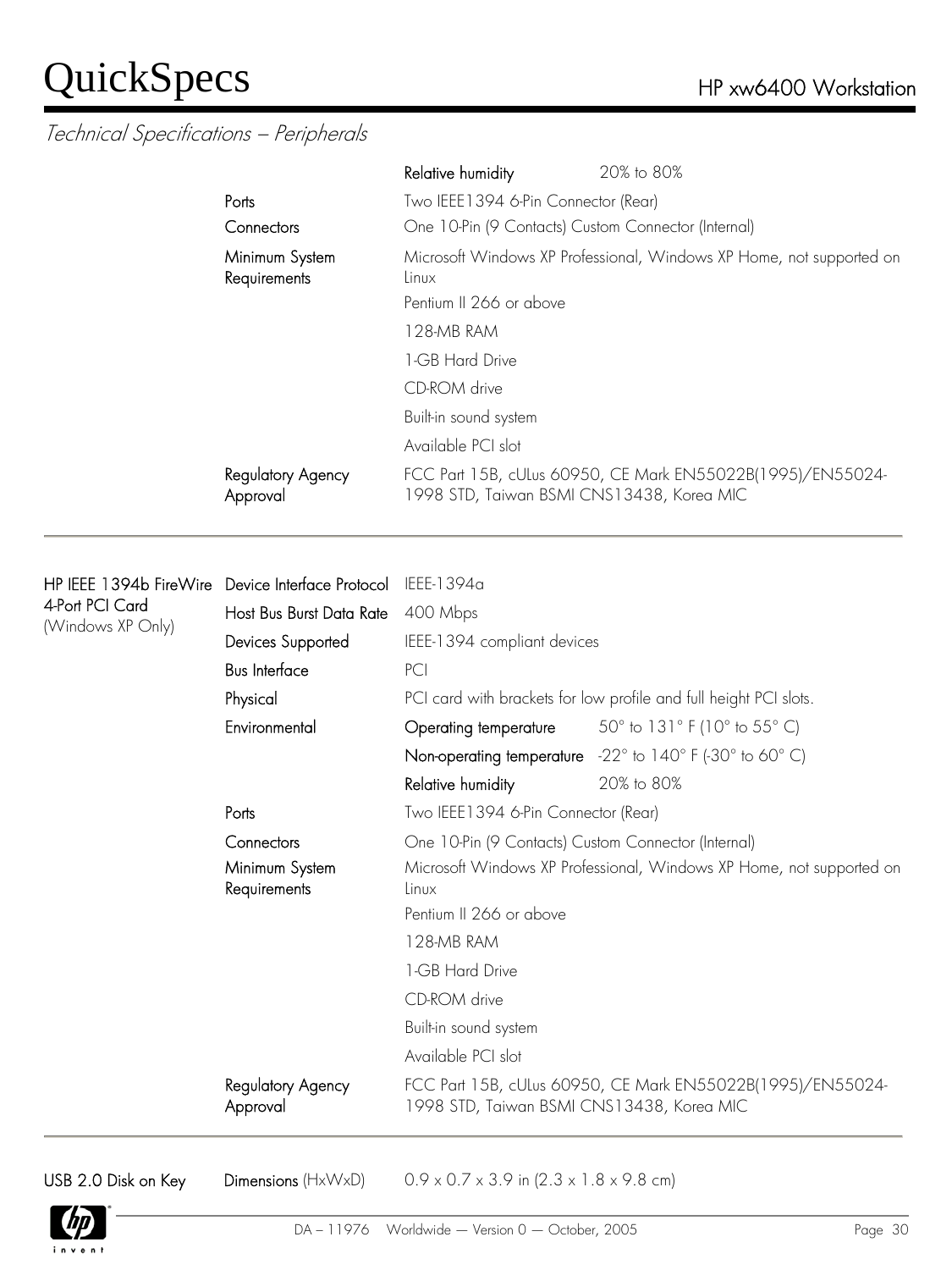|                                    | Weight<br><b>USB Specification</b><br><b>Transfer Rate</b><br>Storage Media<br>Power Supply<br>Capacity | $0.05$ lb $(0.02$ kg)<br>2.0<br>Read-1023 KB/Sec; Write-850 KB/Sec<br>Solid state flash memory, no moving parts<br>USB Bus-powered, no external power required<br>512 MB or 1 GB |                                                                                                                                                                                                                                                                              |
|------------------------------------|---------------------------------------------------------------------------------------------------------|----------------------------------------------------------------------------------------------------------------------------------------------------------------------------------|------------------------------------------------------------------------------------------------------------------------------------------------------------------------------------------------------------------------------------------------------------------------------|
| HP StorCase Removable<br>Enclosure | Physical characteristics                                                                                | Dimensions of carrier<br>$(H \times W \times D)$                                                                                                                                 | 1.07 x 4.34 x 7.54 inches (27.2 x 110.2 x<br>191.5 mm)                                                                                                                                                                                                                       |
|                                    |                                                                                                         | Weight of carrier                                                                                                                                                                | 1 lbs $(0.45 \text{ kg})$                                                                                                                                                                                                                                                    |
|                                    |                                                                                                         | Dimensions of receiving<br>frame $(H \times W \times D)$                                                                                                                         | $1.62 \times 5.75 \times 7.88$ inches (41.1 x 146.1 x<br>200.2 mm)                                                                                                                                                                                                           |
|                                    |                                                                                                         | Weight of receiving frame                                                                                                                                                        | N/A                                                                                                                                                                                                                                                                          |
|                                    |                                                                                                         | Dimensions of receiving<br>frame - including front bezel 205.2 mm)<br>$(H \times W \times D)$                                                                                    | $1.62 \times 5.81 \times 8.08$ inches (41.1 x 147.6 x                                                                                                                                                                                                                        |
|                                    |                                                                                                         | Weight of receiving frame - $2 \text{ lbs } (0.91 \text{ kg})$ (1)<br>including front bezel                                                                                      |                                                                                                                                                                                                                                                                              |
|                                    |                                                                                                         | Features                                                                                                                                                                         | Allows you to mount a low-profile (up to 1<br>inch high) 3.5 inch form factor drive into any<br>half-height, 5.25 inch peripheral bay                                                                                                                                        |
|                                    |                                                                                                         |                                                                                                                                                                                  | Supports Serial Attached SCSI (SAS) or Serial<br>ATA 3 Gb/s drives                                                                                                                                                                                                           |
|                                    |                                                                                                         |                                                                                                                                                                                  | Drive carrier key lock<br>$\bullet$<br>Drive spin/power up/down button<br>Power, spin, and fan failure indicator<br>Drive activity indicator<br>Soft Start circuitry & anti-static device<br>protection<br>Cable-less drive connector<br>50K mating connector<br>Cooling fan |
|                                    | Electrical                                                                                              | Input                                                                                                                                                                            | $+5V$ 9mA / $+12V$ 20 $\mu$ A                                                                                                                                                                                                                                                |
|                                    | Chassis reliability/                                                                                    | MTBF (at $30^\circ$ F)                                                                                                                                                           | 600,000 hours                                                                                                                                                                                                                                                                |
|                                    | maintainability                                                                                         | <b>MTTR</b>                                                                                                                                                                      | 5 minutes                                                                                                                                                                                                                                                                    |
|                                    | Environmental                                                                                           | Operating ambient<br>temperature                                                                                                                                                 | $0^\circ$ to $50^\circ$ C                                                                                                                                                                                                                                                    |
|                                    |                                                                                                         | Storage ambient<br>temperature                                                                                                                                                   | -40 $^{\circ}$ to 70 $^{\circ}$ C                                                                                                                                                                                                                                            |
|                                    |                                                                                                         | Operating relative humidity 5% to 95%<br>(2)                                                                                                                                     | 1000 to 10,000 ft                                                                                                                                                                                                                                                            |
|                                    |                                                                                                         | Storage relative humidity (2) 50% to 95%                                                                                                                                         | -1000 to 40,000 ft                                                                                                                                                                                                                                                           |

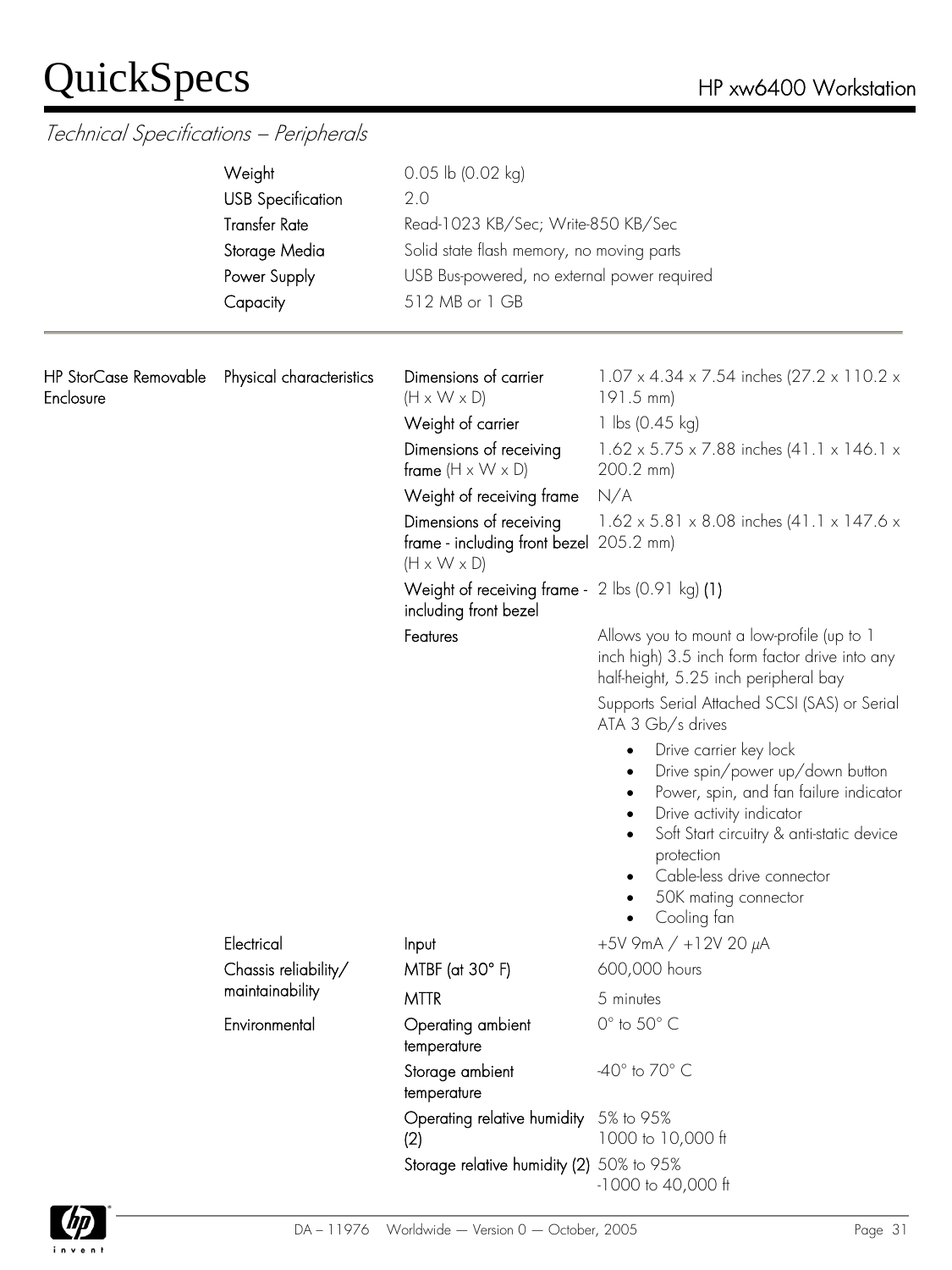|                                      | Technical Specifications - Peripherals |                                                 |                                                                         |
|--------------------------------------|----------------------------------------|-------------------------------------------------|-------------------------------------------------------------------------|
|                                      |                                        | Operating altitude                              | -305m to 3048m                                                          |
|                                      |                                        | Storage altitude                                | -305m to 12195m                                                         |
|                                      |                                        | Operating shock (3)                             | 60 <sub>g</sub>                                                         |
|                                      |                                        | Storage shock (3)                               | 30                                                                      |
|                                      |                                        | With carrier removed<br>$\left  \ \right $      |                                                                         |
|                                      |                                        | (2)<br>Half-sine wave shock pulses at 2ms<br>3) | Non-condensing with maximum gradient of 10% per hour                    |
| PS/2 OR USB '04<br>Standard Keyboard | Physical<br>characteristics            | Keys                                            | 104, 105, 106, 107, 109 layout<br>(depending upon country)              |
|                                      |                                        | Dimensions ( $L \times W \times H$ )            | $18.0 \times 6.4 \times 0.98$ in $(45.8 \times 16.3 \times 2.5)$<br>cm) |
|                                      |                                        | Weight                                          | 2 lb (0.9 kg) minimum                                                   |
|                                      | Electrical                             | Operating voltage                               | $+5VDC \pm 5%$                                                          |
|                                      |                                        | Power consumption                               | 50-mA maximum (with three LEDs ON)                                      |
|                                      |                                        | <b>ESD</b>                                      | CE level 4, 15-kV air discharge                                         |
|                                      |                                        | EMI-RFI                                         | Conforms to FCC rules for a Class B<br>computing device                 |
|                                      |                                        | MicrosoftPC 99 - 2001                           | Functionally compliant                                                  |
|                                      | Mechanical                             | Languages                                       | 38 available                                                            |
|                                      |                                        | Keycaps                                         | Low-profile design                                                      |
|                                      |                                        | Switch actuation                                | 55-g nominal peak force with tactile<br>feedback                        |
|                                      |                                        | Switch life                                     | 20 million keystrokes (using Hasco modified<br>tester)                  |
|                                      |                                        | Switch type                                     | Contamination-resistant switch membrane                                 |
|                                      |                                        | Key-leveling mechanisms                         | For all double-wide and greater-length keys                             |
|                                      |                                        | Cable length                                    | 6 ft $(1.8 \text{ m})$                                                  |
|                                      |                                        | Microsoft PC 99 - 2001                          | Mechanically compliant                                                  |
|                                      |                                        | Acoustics                                       | 43-dBA maximum sound pressure level                                     |
|                                      | Environmental                          | Operating temperature                           | 50° to 122° F (10° to 50° C)                                            |
|                                      |                                        | Non-operating temperature                       | $-22^{\circ}$ to 140° F (-30° to 60° C)                                 |
|                                      |                                        | Operating humidity                              | 10% to 90% (non-condensing at ambient)                                  |
|                                      |                                        | Non-operating humidity                          | 20% to 80% (non-condensing at ambient)                                  |
|                                      |                                        | Operating shock                                 | 40 g, six surfaces                                                      |
|                                      |                                        | Non-operating shock                             | 80 g, six surfaces                                                      |
|                                      |                                        | Operating vibration                             | 2-g peak acceleration                                                   |
|                                      |                                        | Non-operating vibration                         | 4-g peak acceleration                                                   |
|                                      |                                        | <b>Drop</b> (out of box)                        | 26 in (66 cm) on carpet, six-drop sequence                              |
|                                      |                                        | Drop (in box)                                   | 42 in (107 cm) on concrete, 16-drop<br>sequence                         |

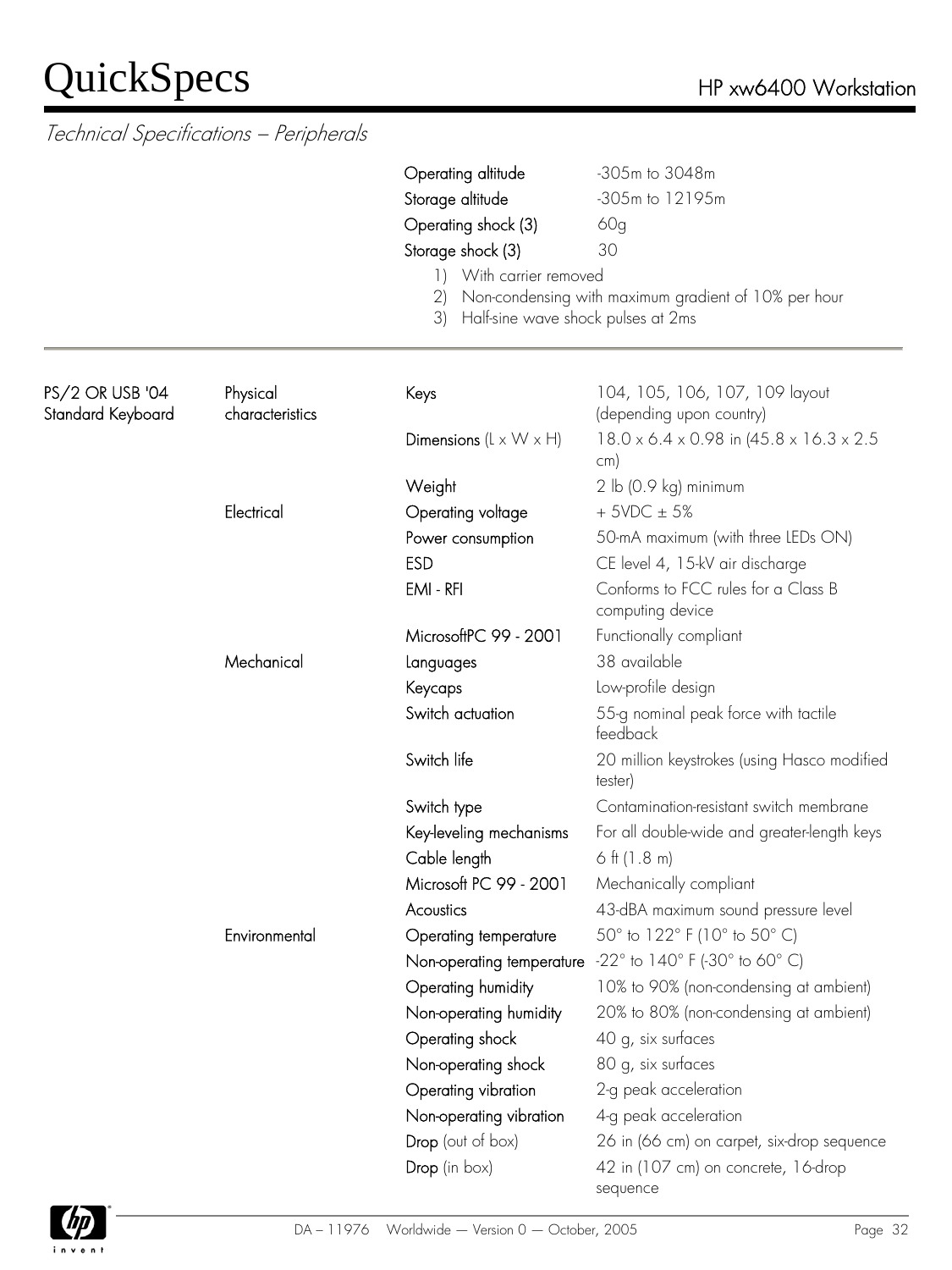| Technical Specifications - Peripherals                                         |                                                                                                                                       |                                                                                                                                                                                                                                                                                                                                                                                                                                    |                                                                                                                                                                                                                                                                                                                                                                                                                                                                                                                         |
|--------------------------------------------------------------------------------|---------------------------------------------------------------------------------------------------------------------------------------|------------------------------------------------------------------------------------------------------------------------------------------------------------------------------------------------------------------------------------------------------------------------------------------------------------------------------------------------------------------------------------------------------------------------------------|-------------------------------------------------------------------------------------------------------------------------------------------------------------------------------------------------------------------------------------------------------------------------------------------------------------------------------------------------------------------------------------------------------------------------------------------------------------------------------------------------------------------------|
|                                                                                | Approvals<br>Ergonomic compliance<br>Kit contents                                                                                     | Operating system support Microsoft XP Professional, and XP Professional x64 Edition,<br>Red Hat Enterprise Linux WS 3, Red Hat Enterprise Linux WS 4<br>UL, CSA, FCC, CE Mark, TUV, TUV GS, VCCI, BSMI, C-Tick, MIC<br>ANSI HFS 100, ISO 9241-4, and TUVGS<br>Keyboard, keyboard software media, installation guide, warranty card,<br>safety and comfort                                                                          |                                                                                                                                                                                                                                                                                                                                                                                                                                                                                                                         |
| HP 2-Button Scroll Mouse Scroll Wheel<br>(PS/2)                                | Maximum Rotation Speed<br>Switch Type<br>Switch Life<br>Mechanical Life<br>Environmental<br>Mechanical<br><b>Regulatory Approvals</b> | 8 mm<br>$30 \text{ mm/s}$<br>Light force micro-switch<br>1 million operations<br>Minimum 200,000 revolutions<br><b>Operating Temperature</b><br><b>Operating Humidity</b><br>Non-operating Humidity<br><b>Operating Shock</b><br>Non-operating Shock<br><b>Operating Vibration</b><br>Non-operating Vibration<br>Resolution<br><b>Tracking Speed</b><br>Acceleration<br>Switch Actuation<br>Switch Life<br>Cable Length<br>PC98-99 | 50° to 122° F (10° to 50° C)<br>Non-operating Temperature -22° to 140° F (-30° to 60° C)<br>10% to 90% (non condensing at ambient)<br>20% to 80% (non condensing at ambient)<br>40 g, 6 surfaces<br>80 g, 6 surfaces<br>2 g peak acceleration<br>4 g peak acceleration<br>$400 \pm 20\%$ DPI<br>10 in/s maximum<br>$100$ in/s<br>85 g nominal peak force<br>1,000,000 operations (using Hasco<br>modified tester)<br>2 <sub>m</sub><br>Mechanically compliant<br>UL, CSA, FCC, CE Mark, TUV, TUV GS, VCCI, BCIQ, C-Tick |
| HP 2-button Optical Scroll Dimensions ( $H \times L \times W$ )<br>Mouse (USB) | Weight<br>Cable length<br>System requirements                                                                                         | $1.5 \times 4.5 \times 2.5$ in $(3.8 \times 11.6 \times 6.3$ cm)<br>0.27 lb (0.12 kg)<br>72.8 in (185 cm)<br>Microsoft Windows XP, Red Hat Enterprise Linux WS 3, Red Hat<br>Enterprise Linux WS 4                                                                                                                                                                                                                                 |                                                                                                                                                                                                                                                                                                                                                                                                                                                                                                                         |
| HP Optical 3-Button<br>Mouse (USB)                                             | Dimensions/Weight                                                                                                                     | Height<br>Length                                                                                                                                                                                                                                                                                                                                                                                                                   | 1.5 in $(3.6 \text{ cm})$<br>4.5 in (11.56 cm)                                                                                                                                                                                                                                                                                                                                                                                                                                                                          |

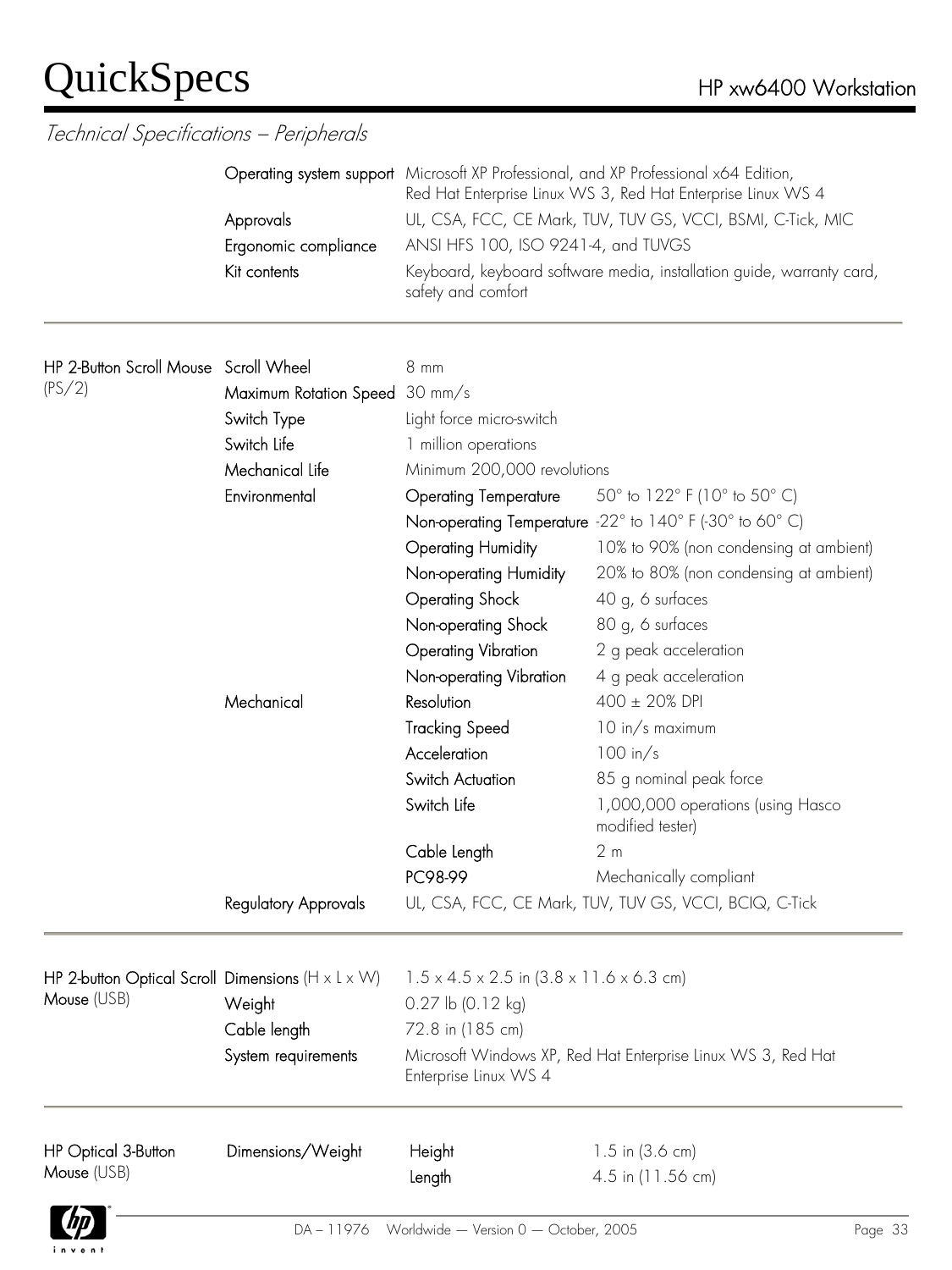$\overline{\phantom{a}}$ 

#### Technical Specifications – Peripherals

|                                            | Environmental                                                                       | Width<br>Weight<br>Operating temperature<br>Non-operating<br>temperature                           | 2.2 in (6.19 cm)<br>$3.80$ oz (108 q)<br>32° to 104° F (0° to 40° C)<br>$-4^{\circ}$ to $140^{\circ}$ F (-20 $^{\circ}$ to 60 $^{\circ}$ C)                                                               |
|--------------------------------------------|-------------------------------------------------------------------------------------|----------------------------------------------------------------------------------------------------|-----------------------------------------------------------------------------------------------------------------------------------------------------------------------------------------------------------|
|                                            | Mechanical                                                                          | Operating humidity<br>Tracking speed<br>Switch life<br>Switch type<br>Tracking mechanism life      | 10% to 90% (non condensing at ambient)<br>6 in/s Maximum<br>3,000,000 operations<br>Micro-switches<br>155 miles (250 km) at average speed of 10                                                           |
|                                            |                                                                                     | Cable length                                                                                       | in/s<br>$6$ ft (1.8 m)                                                                                                                                                                                    |
| Spaceball 5000 (USB -<br>(Windows XP Only) | Physical characteristics                                                            | Dimensions $(H \times W \times D)$<br><b>Ball Diameter</b><br>Weight                               | $3.0 \times 6.0 \times 8.4$ in $(7.6 \times 15.2 \times 21.3$ cm)<br>2.2 in (5.6 cm)<br>2.1 lb (9.94 kg)                                                                                                  |
|                                            |                                                                                     | Features                                                                                           | Six degrees of freedom motion control through<br>the X, Y, Z axis (pitch, roll, yaw)<br>Certified for leading CAD and DCC<br>applications                                                                 |
|                                            | Environmental                                                                       | Operating temperature<br>Non-operating temperature<br>Operating humidity<br>Non-operating humidity | 50° to 104° F (10° to 40° C)<br>43° to 140° F (6° to 60° C)<br>8% to 80% (non-condensing at ambient)<br>5% to 80% (non-condensing at ambient)                                                             |
|                                            | Mechanical                                                                          | <b>Buttons</b><br><b>Ball Force Range</b><br><b>Ball Torque Range</b><br>Resolution                | 12 programmable (unshifted)<br>$0.5 - 8.2N/1.8 - 29.5$ oz<br>$0.085 - 0.33$ oz-in. (6.91 Nmm)<br>10 bits                                                                                                  |
|                                            | Serial Specifications                                                               | Connector<br>Cable Length<br>Data Rate<br>Flow Control                                             | USB 1.1 or greater<br>12.8 ft. $(3.9 m)$<br>USB model - 16 msec<br>Xon/Xoff (on PS/2 model only)                                                                                                          |
|                                            | Software Drivers Available USB model<br>System Requirements<br>Regulatory Approvals | Disk Space                                                                                         | Microsoft Windows XP, not supported in Linux<br>10 MB free disk space<br>UL, cUL, EN 950, EN 60950, CSA, FCC, CE Mark, TUV, CISPR 22, EN<br>50082, IEC 1000 4-2, IEC 1000-4-3, AS/NZS, VCCI, BSMI, C-Tick |

| HP SpaceMouse Plus<br>(USB - Windows XP Only) | Physical characteristics | <b>Dimensions</b> $(H \times W \times D)$            | $7.4 \times 4.72 \times 1.73$ in (18.8 $\times$ 12.0 $\times$ 4.4<br>cm) |         |
|-----------------------------------------------|--------------------------|------------------------------------------------------|--------------------------------------------------------------------------|---------|
|                                               |                          | Cap Diameter                                         | $2 \times 6.5 \times 6.6$ mm                                             |         |
| $\Phi$                                        |                          | $DA - 11976$ Worldwide - Version $0 -$ October, 2005 |                                                                          | Page 34 |



Ċ,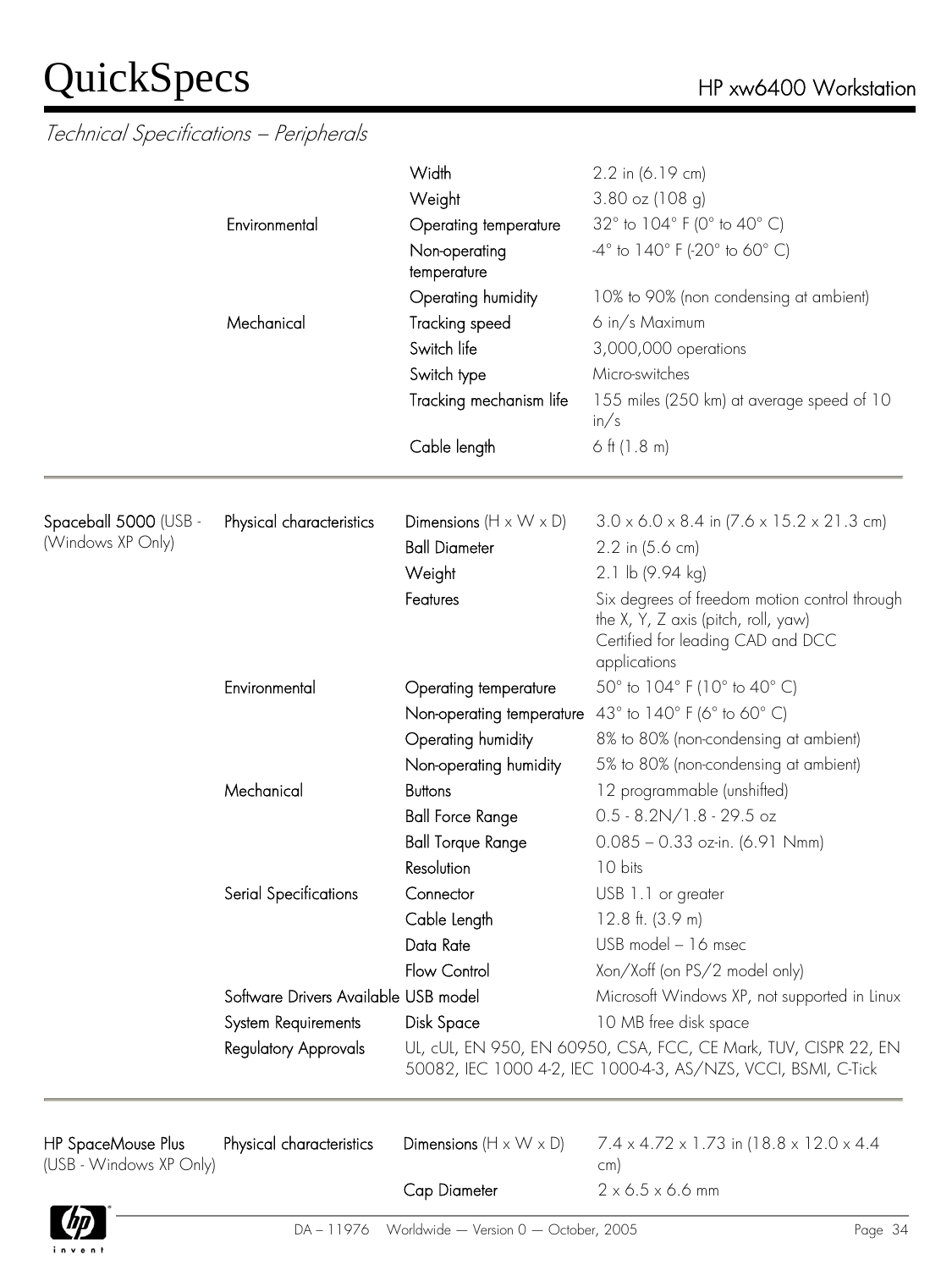Technical Specifications – Peripherals

|                                          |                                                                         | Weight                                       | 1.5 lb $(0.68 \text{ kg})$                                                                                                                |  |  |
|------------------------------------------|-------------------------------------------------------------------------|----------------------------------------------|-------------------------------------------------------------------------------------------------------------------------------------------|--|--|
|                                          |                                                                         | Features                                     | Six degrees of freedom motion control<br>through the X, Y, Z axis (pitch, roll, yaw)<br>Certified for leading CAD and DCC<br>applications |  |  |
|                                          | Environmental                                                           | Operating temperature                        | 41° to 140° F (5° to 60° C)                                                                                                               |  |  |
|                                          |                                                                         | Non-operating temperature                    | $-13^{\circ}$ to $158^{\circ}$ F (-25 $^{\circ}$ to 70 $^{\circ}$ C)                                                                      |  |  |
|                                          |                                                                         | Operating humidity                           | 10 to 98 % RH (non-condensing)                                                                                                            |  |  |
|                                          |                                                                         | Non-operating humidity                       | 10 to 98 % RH (non-condensing)                                                                                                            |  |  |
|                                          | Mechanical                                                              | <b>Buttons</b>                               | 11 programmable (unshifted)                                                                                                               |  |  |
|                                          |                                                                         | Cap Force Range                              | $0.2 N - 4.5 N$                                                                                                                           |  |  |
|                                          |                                                                         | Cap Torque Range                             | 4 Nmm to 100 Nmm                                                                                                                          |  |  |
|                                          |                                                                         | Resolution                                   | 8 bit                                                                                                                                     |  |  |
|                                          | <b>USB Specifications</b>                                               | Connector                                    | USB 1.1 or greater                                                                                                                        |  |  |
|                                          |                                                                         | Cable Length                                 | 2 <sub>m</sub>                                                                                                                            |  |  |
|                                          |                                                                         | Data Rate                                    | 16 msec                                                                                                                                   |  |  |
|                                          | Software Drivers Available Microsoft Windows XP, not available in Linux |                                              |                                                                                                                                           |  |  |
|                                          | System Requirements                                                     | Disk Space                                   | 10 MB free disk space                                                                                                                     |  |  |
|                                          | <b>Regulatory Approvals</b>                                             |                                              | UL, cUL, EN 950, EN 60950, CSA, FCC, CE Mark, TUV, CISPR 22, EN<br>50082, IEC 1000 4-2, IEC 1000-4-3, AS/NZS, VCCI, BSMI, C-Tick          |  |  |
| HP SpacePilot (USB -<br>Windows XP Only) | Physical characteristics                                                | Dimensions<br>$(L \times W \times H)$        | $9.3'' \times 5.6'' \times 2.0''$ (236 x 143 x 53mm)                                                                                      |  |  |
|                                          |                                                                         | Weight                                       | 1.875 lb (0.85 kg)                                                                                                                        |  |  |
|                                          |                                                                         | Palmrest                                     | Sculpted                                                                                                                                  |  |  |
|                                          | Mechanical                                                              | <b>Buttons</b>                               | 21+ programmable speed keys                                                                                                               |  |  |
|                                          |                                                                         |                                              | 15 reprogrammable                                                                                                                         |  |  |
|                                          |                                                                         | <b>ICD Viewing Area</b>                      | (W x H) $4.0''$ x 1.0" (102.4 x 30.2mm)                                                                                                   |  |  |
|                                          |                                                                         | <b>Active Area</b>                           | $(W \times H)$ 3.7" $\times$ 1.0" (93.4 $\times$ 26.2mm)                                                                                  |  |  |
|                                          |                                                                         | <b>Display Format</b>                        | 240x64                                                                                                                                    |  |  |
|                                          |                                                                         | <b>Motion Controller</b>                     | Six degrees of freedom motion control through<br>the X, Y, Z axis (pitch, roll, yaw)                                                      |  |  |
|                                          |                                                                         | Device Sensitivity                           | Adjustable to preference                                                                                                                  |  |  |
|                                          | Connector                                                               | USB 1.1 or 2.0                               |                                                                                                                                           |  |  |
|                                          | <b>Operating System</b><br>Supported                                    | Microsoft Windows XP, not supported in Linux |                                                                                                                                           |  |  |
|                                          | <b>Regulatory Approvals</b>                                             | FCC, CE                                      |                                                                                                                                           |  |  |



48X CD-ROM Drive Capacity 700 MB CD disc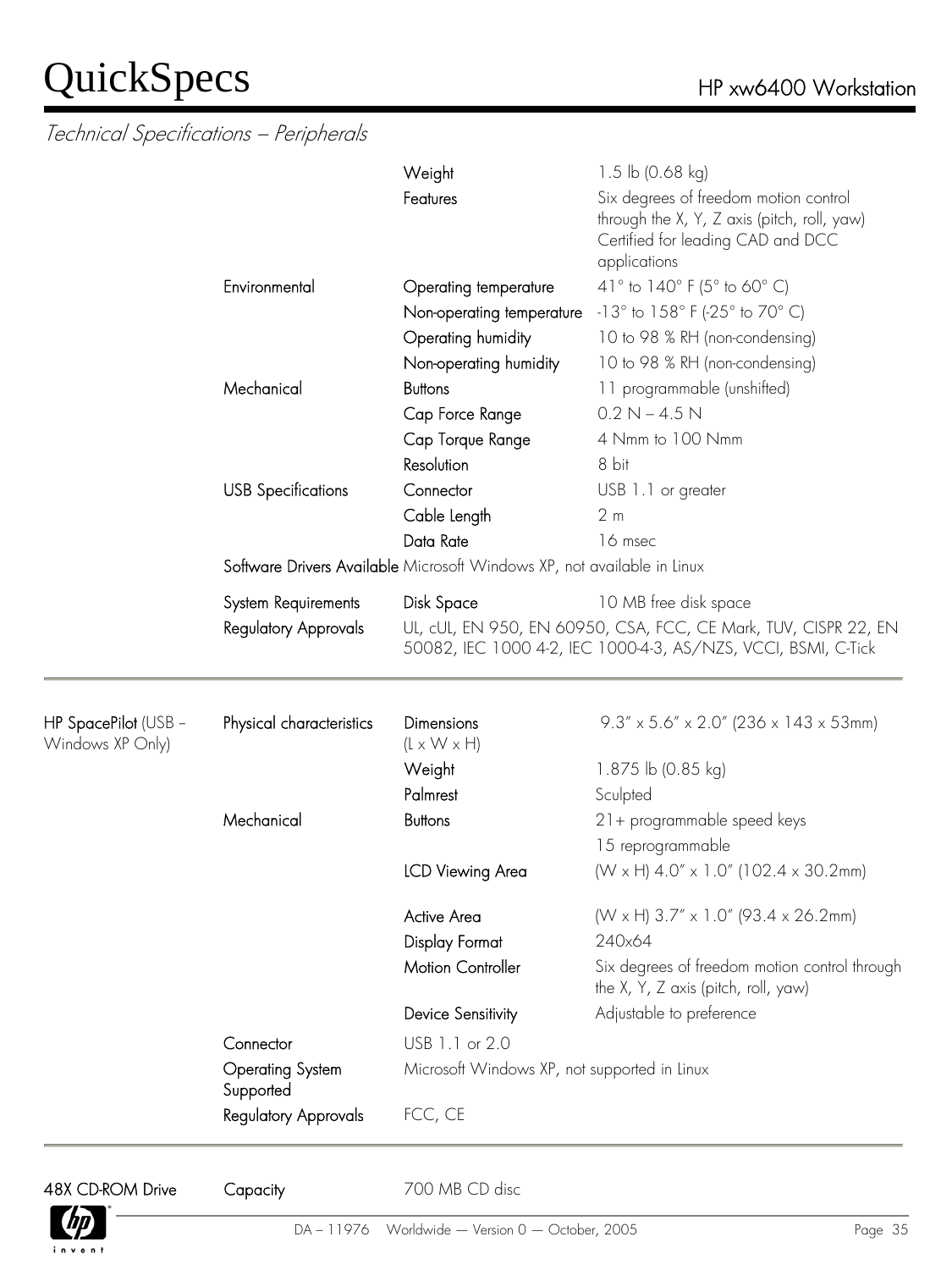Technical Specifications – Peripherals

|                    | Dimensions $(H \times W \times D)$    | $1.63 \times 5.83 \times 7.27$ in $(4.13 \times 14.6 \times 18.5$ cm)                                                                                                                                                                                                                                                                        |                                                                                                                                        |
|--------------------|---------------------------------------|----------------------------------------------------------------------------------------------------------------------------------------------------------------------------------------------------------------------------------------------------------------------------------------------------------------------------------------------|----------------------------------------------------------------------------------------------------------------------------------------|
|                    | Weight                                | 1.76 lb (0.8 kg)                                                                                                                                                                                                                                                                                                                             |                                                                                                                                        |
|                    | Interface                             | ATAPI/EIDE                                                                                                                                                                                                                                                                                                                                   |                                                                                                                                        |
|                    | <b>Mounting Orientation</b>           | Horizontal or vertical                                                                                                                                                                                                                                                                                                                       |                                                                                                                                        |
|                    |                                       | Data Transfer Rates - Read Digital audio extraction (minimum) - 1,200 KB/s (8X)<br>CD read – up to 7,200 KB/s $(48X)$                                                                                                                                                                                                                        |                                                                                                                                        |
|                    | Media and Formats -<br>Read           | (FMV), CD Plus, CD-Extra;<br>Media: stamped, CD-R, CD-RW                                                                                                                                                                                                                                                                                     | Formats: CD-DA, CD-ROM (Mode 1 and 2), CD-XA Ready, Photo CD<br>(Single and Multi-session), Mixed Mode (Audio and Data combined), CD-I |
|                    | Data Transfer Modes                   |                                                                                                                                                                                                                                                                                                                                              | PIO Mode 4 (16.6 MB/s); Multi-word DMA mode 2 (16.6 MB/s);<br>UltraDMA Mode 0 (16.7 MB/s); UltraDMA Mode 2 (33.3 MB/s)                 |
|                    | Access Times (typical)                | Random                                                                                                                                                                                                                                                                                                                                       | $<$ 75 ms @ 48 $x$                                                                                                                     |
|                    |                                       | Full-Stroke                                                                                                                                                                                                                                                                                                                                  | $<$ 150 ms                                                                                                                             |
|                    | Start-up Time (typical)               | $<$ 7 s (single session)                                                                                                                                                                                                                                                                                                                     | < 30 s (multisession)                                                                                                                  |
|                    | Stop Time (typical)                   | < 4s                                                                                                                                                                                                                                                                                                                                         |                                                                                                                                        |
|                    | Read Buffer size                      | 128 KB (minimum)                                                                                                                                                                                                                                                                                                                             |                                                                                                                                        |
|                    | Audio Output                          | Line-Out                                                                                                                                                                                                                                                                                                                                     | 0.7 VRMS                                                                                                                               |
|                    |                                       | Signal-to-Noise Ratio                                                                                                                                                                                                                                                                                                                        | 80 dB                                                                                                                                  |
|                    |                                       | <b>Channel Separation</b>                                                                                                                                                                                                                                                                                                                    | 65 dB                                                                                                                                  |
|                    | Configuration Jumper<br><b>Block</b>  | Master, slave, and cable select modes                                                                                                                                                                                                                                                                                                        |                                                                                                                                        |
|                    | <b>Operating Conditions</b>           | Temperature                                                                                                                                                                                                                                                                                                                                  | 41° to 122° F (5° to 50° C)                                                                                                            |
|                    |                                       | <b>Humidity</b>                                                                                                                                                                                                                                                                                                                              | 10% to 80%                                                                                                                             |
|                    | Approvals/<br>Environmental           | <b>TICK</b>                                                                                                                                                                                                                                                                                                                                  | UL 1950 (US and Canada), CSA, SEMKO, TUV; CE, FDA, FCC, IC, C-                                                                         |
|                    | <b>Operating Systems</b><br>Supported | Microsoft XP Professional, and XP Professional x64 Edition,<br>Red Hat Enterprise Linux WS 3, Red Hat Enterprise Linux WS 4                                                                                                                                                                                                                  |                                                                                                                                        |
|                    | Supplied Software                     | None                                                                                                                                                                                                                                                                                                                                         |                                                                                                                                        |
| 16X/40X DVD-ROM    | Height                                | 5.25-in, half-height, tray load                                                                                                                                                                                                                                                                                                              |                                                                                                                                        |
| Drive with +R Read | Interface Type                        | ATAPI/EIDE                                                                                                                                                                                                                                                                                                                                   |                                                                                                                                        |
| Support            | Dimensions ( $W \times H \times D$ )  | $5.88 \times 1.71 \times 7.87$ [max] in (149.5 x 43.25 x 200.0 [max] mm)<br>(external, excluding bezel)                                                                                                                                                                                                                                      |                                                                                                                                        |
|                    | <b>Disc Formats</b>                   | DVD-ROM (single and dual layer); DVD-video; DVD-R version 1.0 and<br>2.0; DVD-RW version 1.0 and 1.1; DVD-R multi-border; DVD+RW;<br>DVD+R; CD-ROM Mode 1 and 2; CD-DA; CD-ROM XA Mode 2, Form<br>1 and 2; CD-extra; CD-text; CD-I Mode 2, Form 1 and 2; CD-I ready;<br>video CD, CD-bridge; PhotoCD (single and multi-session); CD-R; CD-RW |                                                                                                                                        |

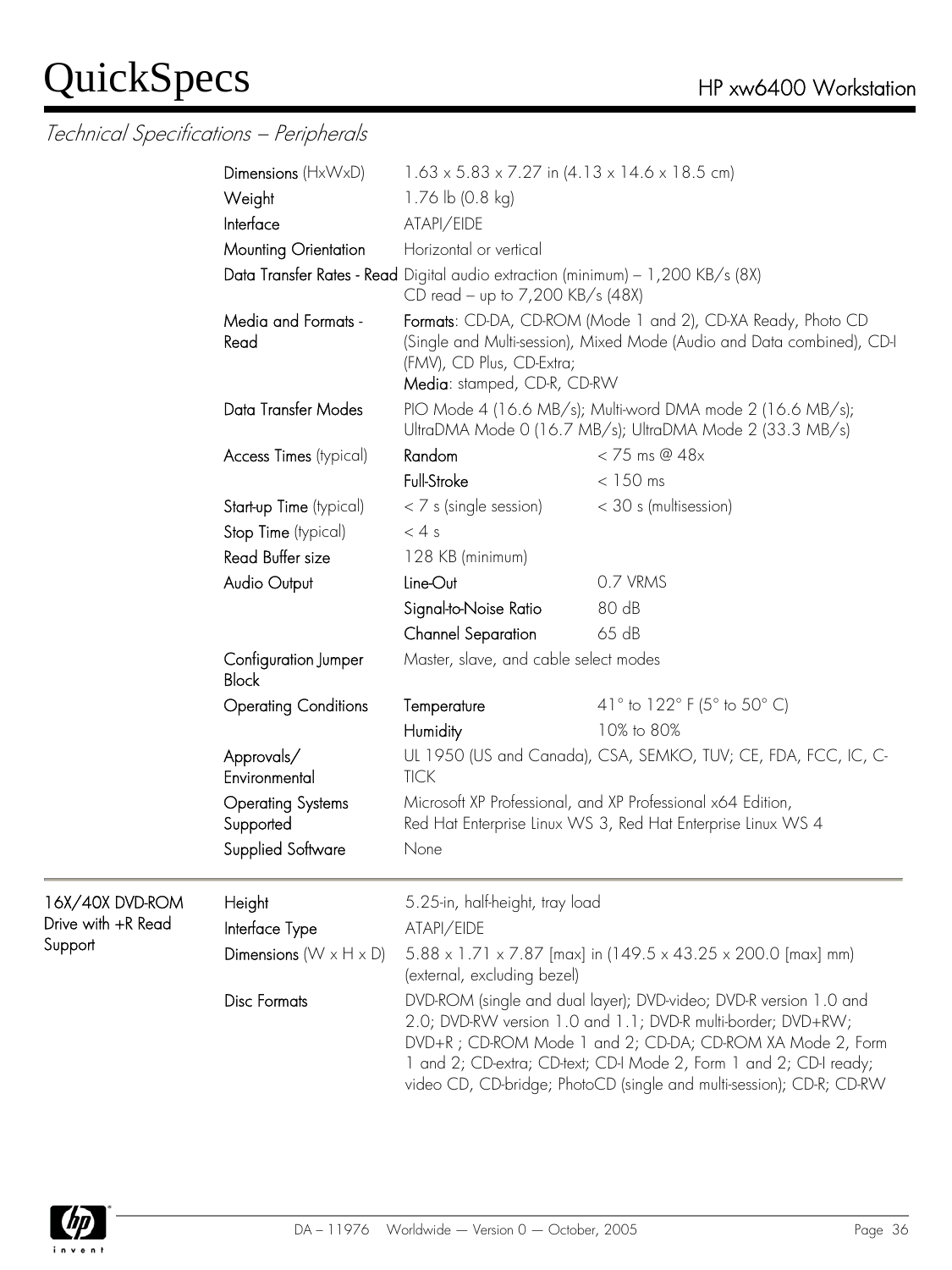| Technical Specitications - Peripherals |                                             |                                                                                                                                                                                                                                                                                                                                    |
|----------------------------------------|---------------------------------------------|------------------------------------------------------------------------------------------------------------------------------------------------------------------------------------------------------------------------------------------------------------------------------------------------------------------------------------|
| <b>Disc Capacity</b>                   | <b>DVD-ROM</b>                              | 4.7 GB (DVD-5), 8.54 GB (DVD-9), 9.4 GB<br>(DVD-10), 3.95 GB (DVD-R version 1.0), 4.7<br>GB (DVD-R version 2.0), 4.7 GB (DVD-RW<br>version 1.0 and 1.1), 4.7 GB (DVD+RW),<br>$4.7G$ (DVD+R)                                                                                                                                        |
|                                        | <b>CD-ROM</b>                               | 540 MB (Mode 1, 12 cm), 640 MB (Mode<br>2, 12 cm), 700 MB (80 minimum CD-R and<br>CD-RW), 180 MB (8 cm)                                                                                                                                                                                                                            |
| <b>Access Times</b>                    | DVD-ROM Single Layer                        | 120 ms                                                                                                                                                                                                                                                                                                                             |
| (typical reads, including              | CD-ROM Mode 1                               | 90 ms                                                                                                                                                                                                                                                                                                                              |
| settling)                              | Full Stroke DVD                             | 240 ms (seek)                                                                                                                                                                                                                                                                                                                      |
|                                        | Full Stroke CD                              | 160 ms (seek)                                                                                                                                                                                                                                                                                                                      |
|                                        | Startup Time                                | < 10 seconds (typical)                                                                                                                                                                                                                                                                                                             |
|                                        | Stop Time                                   | $<$ 4 seconds                                                                                                                                                                                                                                                                                                                      |
|                                        | Data Transfer Modes                         | PIO Mode 4 (16.6 MB/s); Multi-word DMA<br>mode 2 (16.6 MB/s); UltraDMA Mode 3<br>$(44.4 \text{ MB/s})$                                                                                                                                                                                                                             |
| Maximum Data Transfer                  | <b>CD-ROM Read</b>                          | 6000 KB/s (40X) Max                                                                                                                                                                                                                                                                                                                |
| Rates                                  | <b>DVD-ROM Read</b>                         | 21,600 KB/s (16X) Max                                                                                                                                                                                                                                                                                                              |
|                                        | Digital Audio Extraction                    | 6000 KB/s (40X) Max                                                                                                                                                                                                                                                                                                                |
| Power                                  | Source                                      | Four-pin, DC power receptacle                                                                                                                                                                                                                                                                                                      |
|                                        | DC Power Requirement                        | 5 VDC ± 5% - 100 mV ripple p-p                                                                                                                                                                                                                                                                                                     |
|                                        |                                             | 12 VDC $\pm$ 5% – 200 mV ripple p-p                                                                                                                                                                                                                                                                                                |
|                                        | DC Current                                  | 5 VDC $-$ <800 mA typical,                                                                                                                                                                                                                                                                                                         |
|                                        |                                             | < 1000 mA maximum                                                                                                                                                                                                                                                                                                                  |
|                                        |                                             | 12 VDC - < 870 mA typical,<br><1800 mA maximum                                                                                                                                                                                                                                                                                     |
| Audio Output                           | Line-Out                                    | 0.7 VRMS                                                                                                                                                                                                                                                                                                                           |
|                                        | Signal-to-Noise Ratio                       | 85 dB                                                                                                                                                                                                                                                                                                                              |
|                                        | <b>Channel Separation</b>                   | 65 dB                                                                                                                                                                                                                                                                                                                              |
| Configuration Jumper<br><b>Block</b>   | Master, slave, and cable select modes       |                                                                                                                                                                                                                                                                                                                                    |
| Data Interface Connector               | 40-pin, shrouded and keyed, flat ribbon     |                                                                                                                                                                                                                                                                                                                                    |
| <b>Operating Environmental</b>         | Temperature (operating)                     | 41° to 122° F (5° to 50° C)                                                                                                                                                                                                                                                                                                        |
| (all conditions non-<br>condensing)    | <b>Relative Humidity</b><br>(operating)     | 10% to 85%                                                                                                                                                                                                                                                                                                                         |
|                                        | Maximum Wet Bulb<br>Temperature (operating) | 86°F (30°C)                                                                                                                                                                                                                                                                                                                        |
| Certifications, Approvals              |                                             | MMC II support, multi-read certification, Microsoft WHQL certification,<br>ACA AS/NZS 3548 class B, CNS 13438, C.I.S.P.R. Pub 22, TUV or<br>VDE EN60950, EN 55022, EN55024, EMKO EN60950, EN 60825-<br>1, UL 60950, CSA C22.2 60950-2000, CFR 21 part 1040 class 1,<br>CFR 47 C.I.S.P.R. Pub 22 Class B, DHHS/FDA, ANSI C63.4-1992 |

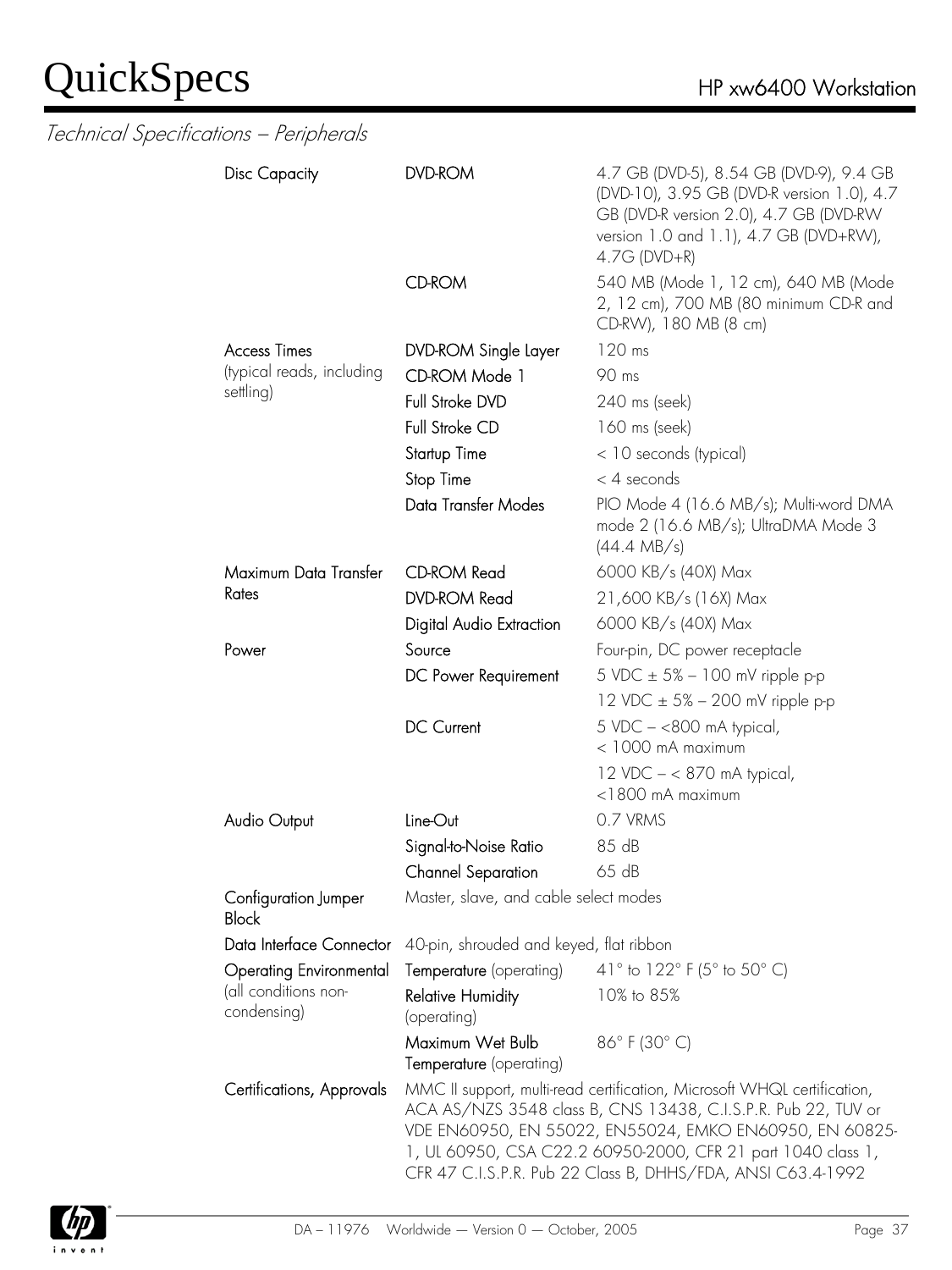|                             | <b>Operating Systems</b><br>Supported<br><b>Kit Contents</b> | cable, and installation guide                                                                                          | Windows XP Professional, and XP Professional x64 Edition,<br>Red Hat Enterprise Linux WS 3, Red Hat Enterprise Linux WS 4<br>16X/40X DVD-ROM Drive, Roxio Cineplayer Component software, audio                                                                                                                    |  |
|-----------------------------|--------------------------------------------------------------|------------------------------------------------------------------------------------------------------------------------|-------------------------------------------------------------------------------------------------------------------------------------------------------------------------------------------------------------------------------------------------------------------------------------------------------------------|--|
| 48X Combo CD-<br>RW/DVD-ROM | Height<br>Mounting Orientation<br>Interface Type             | 5.25-inch, half-height, tray-load<br>Either horizontal or vertical<br>ATAPI/EIDE                                       |                                                                                                                                                                                                                                                                                                                   |  |
|                             | Dimensions ( $W \times H \times D$ )                         | 5.77 x 1.71 x 7.87 [max] in (14.66 x 4.34 x 20.0 [max] cm) (external,<br>excluding bezel)<br>2.6 lb $(1.2 \text{ kg})$ |                                                                                                                                                                                                                                                                                                                   |  |
|                             | Weight (max)                                                 |                                                                                                                        |                                                                                                                                                                                                                                                                                                                   |  |
|                             | Read Only Disc<br>Parameters                                 | <b>Formats and Modes</b><br>Supported                                                                                  | CD-ROM-Mode 1; CD-ROM XA-Mode 2<br>(forms 1 and 2); CD-Bridge; CD digital<br>audio; CD Extra; CD-I-Mode 2 (forms 1 and<br>2) and CD-I-Ready; Photo CD (single and<br>multi-session); video CD; DVD (single- and<br>double-layer); DVD-R; DVD-RW; DVD-RW<br>Multi-Border; DVD+R; DVD+R Multisession,<br>and DVD+RW |  |
|                             |                                                              | Capacity                                                                                                               | 180 MB (mode 2, 8 cm); 540 MB (mode 1,<br>12 cm); 650 MB (mode 2, 12 cm); 700<br>MB (Mode 2, 12 cm); 4.7 GB (DVD-5);<br>8.54 GB (DVD-9); 9.4 GB (DVD-10)                                                                                                                                                          |  |
|                             |                                                              | CD-ROM, CD-R, CD-RW<br>read                                                                                            | 7200 KB/s (48X) Max                                                                                                                                                                                                                                                                                               |  |
|                             |                                                              | DVD ROM read                                                                                                           | 21,632 KB/s (16X) Max                                                                                                                                                                                                                                                                                             |  |
|                             | <b>Writeable Disc</b>                                        | Disc Type                                                                                                              | CD-R and CD-RW                                                                                                                                                                                                                                                                                                    |  |
|                             | Parameters                                                   | <b>Write Methods</b>                                                                                                   | Disc at Once, Track at Once, Session at<br>Once, Variable Packet, Fixed Packet                                                                                                                                                                                                                                    |  |
|                             |                                                              | Format and Modes<br>Supported                                                                                          | CD-ROM (mode 1); CD-ROM XA (mode 2,<br>forms 1 and 2); CD digital audio, CD-I<br>(mode 2, forms 1 and 2); video CD; CD-<br>Bridge; Video CD                                                                                                                                                                       |  |
|                             |                                                              | Capacity                                                                                                               | 180 MB (mode 2, 8 cm); 540 MB (mode 1,<br>12 cm); 650 MB (mode 2, 12 cm); 700<br>MB (mode 2, 12 cm)                                                                                                                                                                                                               |  |
|                             |                                                              | CD-R write                                                                                                             | 7200 KB/s (48X) Max                                                                                                                                                                                                                                                                                               |  |
|                             |                                                              | CD-RW write                                                                                                            | 4800 KB/s (32X) Max                                                                                                                                                                                                                                                                                               |  |
|                             | <b>Access Times</b>                                          | Random DVD                                                                                                             | $<$ 140 ms (typical)                                                                                                                                                                                                                                                                                              |  |
|                             | (typical reads, including                                    | Random CD                                                                                                              | $<$ 125 ms, (typical)                                                                                                                                                                                                                                                                                             |  |
|                             | settling)                                                    | Full Stroke DVD                                                                                                        | $<$ 250 ms (seek)                                                                                                                                                                                                                                                                                                 |  |
|                             |                                                              | Full Stroke CD                                                                                                         | $< 210$ ms (seek)                                                                                                                                                                                                                                                                                                 |  |
|                             |                                                              | Startup Time (single)                                                                                                  | < 7 seconds (typical)                                                                                                                                                                                                                                                                                             |  |
|                             |                                                              | Startup Time (multi-session)                                                                                           | < 30 seconds (typical)                                                                                                                                                                                                                                                                                            |  |

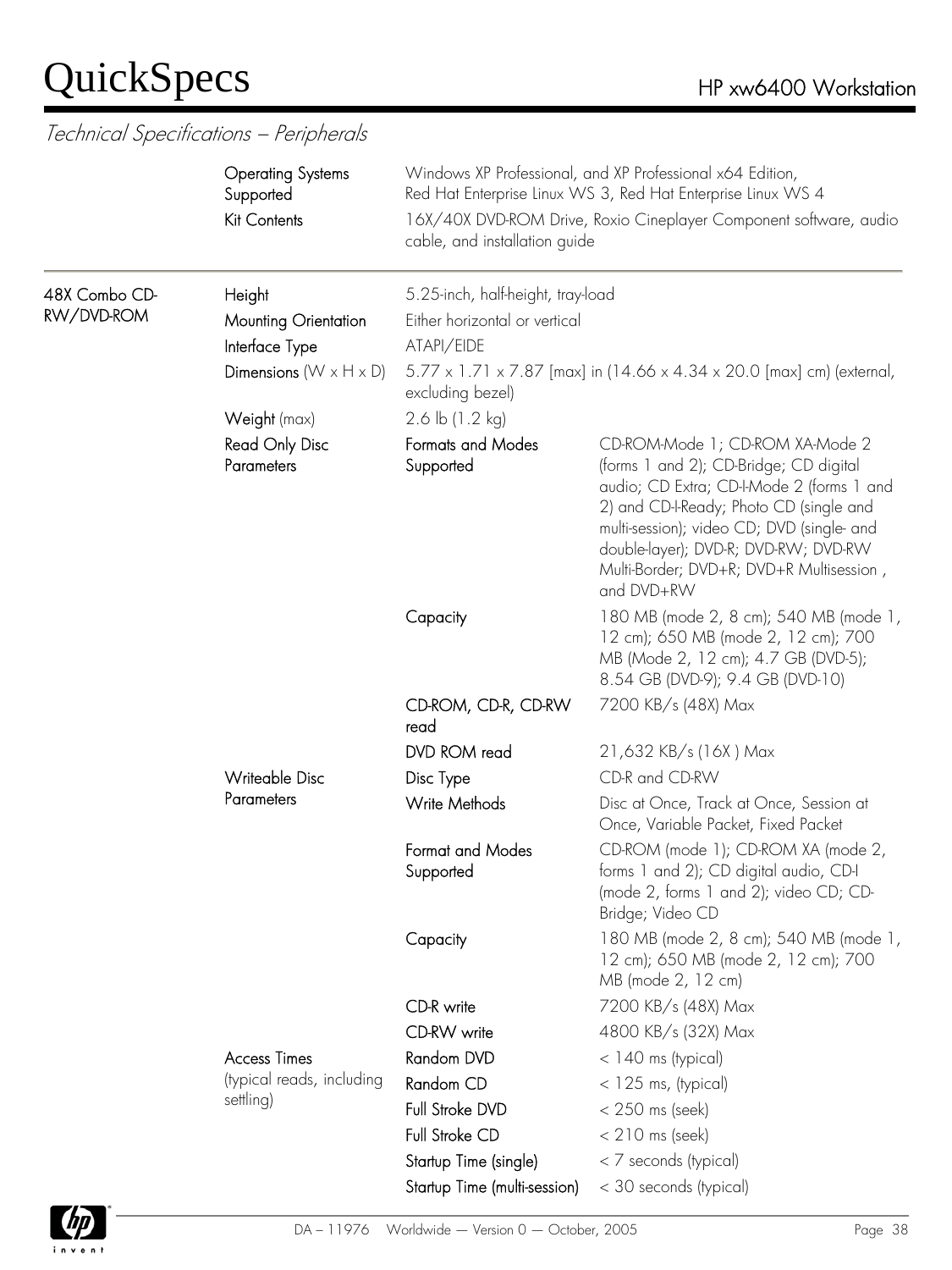|                                       | Stop Time<br>Cache Buffer<br>Data Transfer Modes                                                                                                                                                                                                                                                                                                                   | $<$ 4 seconds<br>2 MB (minimum)<br>ATA PIO mode 4 (16.7 MB/s); ATA Multi-<br>word DMA mode 2 (16.7 MB/s); ATA<br>UltraDMA Mode 3 44 Mbytes/s (default) |
|---------------------------------------|--------------------------------------------------------------------------------------------------------------------------------------------------------------------------------------------------------------------------------------------------------------------------------------------------------------------------------------------------------------------|--------------------------------------------------------------------------------------------------------------------------------------------------------|
| Power                                 | Source                                                                                                                                                                                                                                                                                                                                                             | Four-pin, DC power receptacle                                                                                                                          |
|                                       | DC Power Requirement                                                                                                                                                                                                                                                                                                                                               | 5 VDC ± 5%-100 mV ripple p-p<br>12 VDC ± 5%-200 mV ripple p-p                                                                                          |
|                                       | <b>DC</b> Current                                                                                                                                                                                                                                                                                                                                                  | 5 VDC (< 1000 mA typical, < 1600 mA<br>maximum)<br>12 VDC (< 600 mA typical, < 1400 mA<br>maximum)                                                     |
|                                       | <b>Total Drive Power</b><br>(standby mode)                                                                                                                                                                                                                                                                                                                         | $< 2.5$ Watt                                                                                                                                           |
| <b>Audio Output</b>                   | Line-Out                                                                                                                                                                                                                                                                                                                                                           | 0.7 VRMS                                                                                                                                               |
|                                       | Signal-to-Noise Ratio                                                                                                                                                                                                                                                                                                                                              | 74 dB                                                                                                                                                  |
|                                       | <b>Channel Separation</b>                                                                                                                                                                                                                                                                                                                                          | 65 dB                                                                                                                                                  |
| Configuration Jumper<br><b>Block</b>  | Master, slave, and cable select modes                                                                                                                                                                                                                                                                                                                              |                                                                                                                                                        |
| Data Interface Connector              | 40-pin, shrouded and keyed, flat ribbon                                                                                                                                                                                                                                                                                                                            |                                                                                                                                                        |
| <b>Operating Environmental</b>        | Temperature                                                                                                                                                                                                                                                                                                                                                        | 41 $\degree$ to 122 $\degree$ F (5 $\degree$ to 50 $\degree$ C)                                                                                        |
| (all conditions non-                  | Relative humidity                                                                                                                                                                                                                                                                                                                                                  | 10% to 90%                                                                                                                                             |
| condensing)                           | Maximum wet bulb<br>temperature                                                                                                                                                                                                                                                                                                                                    | 86°F (30°C)                                                                                                                                            |
| Certifications,<br>Requirements       | MPC-3 compliant, multi-read requirements, ATA Spec X3T9.2, ATAPI Spec<br>SFF-8020, ANSI C63.4-1992, UL 1950, ACA AS/NZS 3548, CB<br>Bulletin No. 96A, CSA C22.2 No. 950-1995, CFR 47 C.I.S.P.R. Pub<br>22 Class B, DHHS/FDA, EMKO-TSE 07/94, TUV EN60950,<br>EN60825-1, MIC, BSMI-CNS 13438, CE, Microsoft PC2001<br>certification, Microsoft Logo for Windows XP. |                                                                                                                                                        |
| <b>Operating Systems</b><br>Supported |                                                                                                                                                                                                                                                                                                                                                                    | Windows XP Professional, and XP Professional x64 Edition,<br>Red Hat Enterprise Linux WS 3, Red Hat Enterprise Linux WS 4                              |
| <b>Option Kit Contents</b>            | and installation quide.                                                                                                                                                                                                                                                                                                                                            | 48X Combo CD-RW/DVD-ROM Drive, Roxio DigitalMedia Plus v7.2,<br>Roxio Cineplayer Component, Dantz Retrospect Express 7.0, audio cable,                 |
|                                       |                                                                                                                                                                                                                                                                                                                                                                    |                                                                                                                                                        |

| 16X DVD+/-RW      |
|-------------------|
| LightScribe drive |

| 5.25-inch, half-height, tray-load                                   |
|---------------------------------------------------------------------|
| Either horizontal or vertical                                       |
| ATAPI/EIDE                                                          |
| 8.5 GB DL or 4.7 GB standard                                        |
| $5.9 \times 1.7 \times 8.0$ in (15.0 $\times$ 4.4 $\times$ 20.3 cm) |
| 2.6 $\vert$ b (1.2 kg)                                              |
|                                                                     |

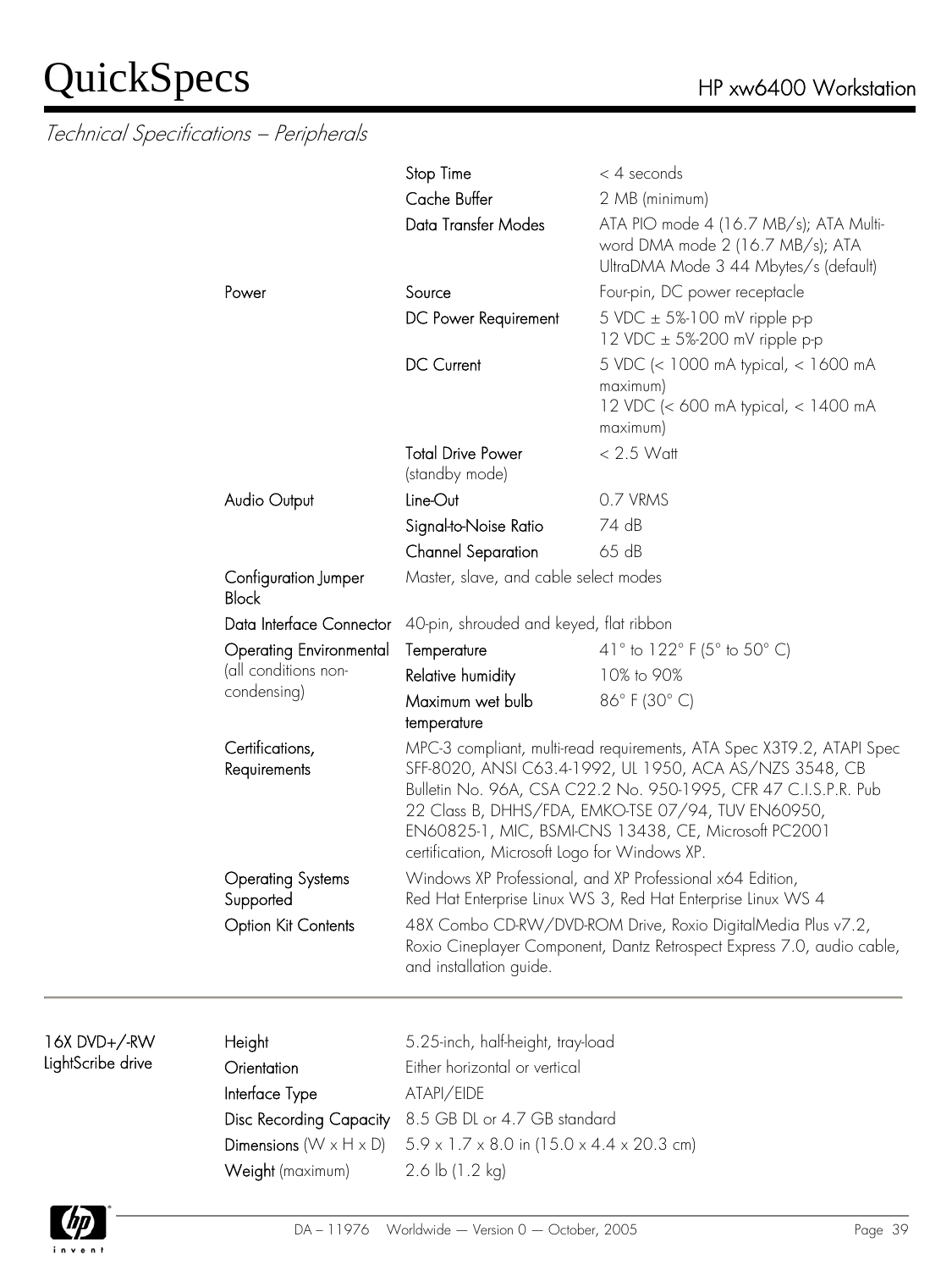| Write Speed (maximum)          | $DVD+R$                                    | Up to 16X                                                                           |
|--------------------------------|--------------------------------------------|-------------------------------------------------------------------------------------|
|                                | DVD+RW                                     | Up to $4X$                                                                          |
|                                | DVD+R DL                                   | Up to $2.4X$                                                                        |
|                                | DVD-R                                      | Up to 8X                                                                            |
|                                | DVD-RW                                     | Up to 4X                                                                            |
|                                | CD-R                                       | Up to 40X                                                                           |
|                                | <b>CD-RW</b>                               | Up to 24X                                                                           |
| Read Speed (maximum)           | $DVD+R/+RW/$                               | Up to 8X                                                                            |
|                                | $-RW/+R DL$                                |                                                                                     |
|                                | <b>DVD-ROM</b>                             | Up to 16X                                                                           |
|                                | CD-ROM, CD-R                               | Up to 40X                                                                           |
|                                | <b>CD-RW</b>                               | Up to 32X                                                                           |
| <b>Access Time</b> (typical    | Random                                     | $DVD:$ < 130 ms (typical), $CD:$ < 120 ms                                           |
| reads, including settling)     |                                            | (typical)                                                                           |
|                                | <b>Full Stroke</b>                         | DVD: $<$ 240 ms (seek), CD: $<$                                                     |
|                                |                                            | 200 ms (seek)                                                                       |
|                                | Startup Time                               | Single-session: < 15 seconds (typical), Multi-<br>session: $<$ 30 seconds (typical) |
|                                | Stop Time                                  | $<$ 4 seconds                                                                       |
|                                | Cache Buffer                               | 2 MB (minimum)                                                                      |
|                                | Data Transfer Modes                        | ATA PIO mode 4 (16.7 MB/s); ATA Multi-                                              |
|                                |                                            | word DMA mode 2 (16.7 MB/s); ATA<br>UltraDMA Mode 3 (44.4 MB/s -default)            |
| Power                          | Source                                     | Four-pin, DC power receptacle                                                       |
|                                | DC Power Requirement                       | 5 VDC $\pm$ 5%-100 mV ripple p-p                                                    |
|                                |                                            | 12 VDC ± 10%-200 mV ripple p-p                                                      |
|                                | <b>DC Current</b>                          | 5 VDC (< 2000 mA typical, < 2500 mA<br>maximum)                                     |
|                                |                                            | 12 VDC (< 700 mA typical, < 2000 mA                                                 |
|                                |                                            | maximum)                                                                            |
|                                | <b>Total Drive Power</b><br>(standby mode) | $< 2.5$ Watt                                                                        |
| Audio Output                   | Line-Out                                   | 0.7 VRMS                                                                            |
|                                | Signal-to-Noise Ratio                      | 74 dB                                                                               |
|                                | <b>Channel Separation</b>                  | 65 dB                                                                               |
| <b>Operating Environmental</b> | Temperature                                | 41° to 122° F (5° to 50° C)                                                         |
| (all conditions non-           | Relative humidity                          | 10% to 90%                                                                          |
| condensing)                    | Maximum wet bulb<br>temperature            | 86°F (30°C)                                                                         |
| System Configuration           |                                            | Intel Pentium III Processor or later with 128 MB of memory (required); 256          |
|                                |                                            | MB recommended 2-D or 3-D graphics cards on primary disk drive for                  |
|                                | and video data                             | operating system and application software; second disk drive for audio              |

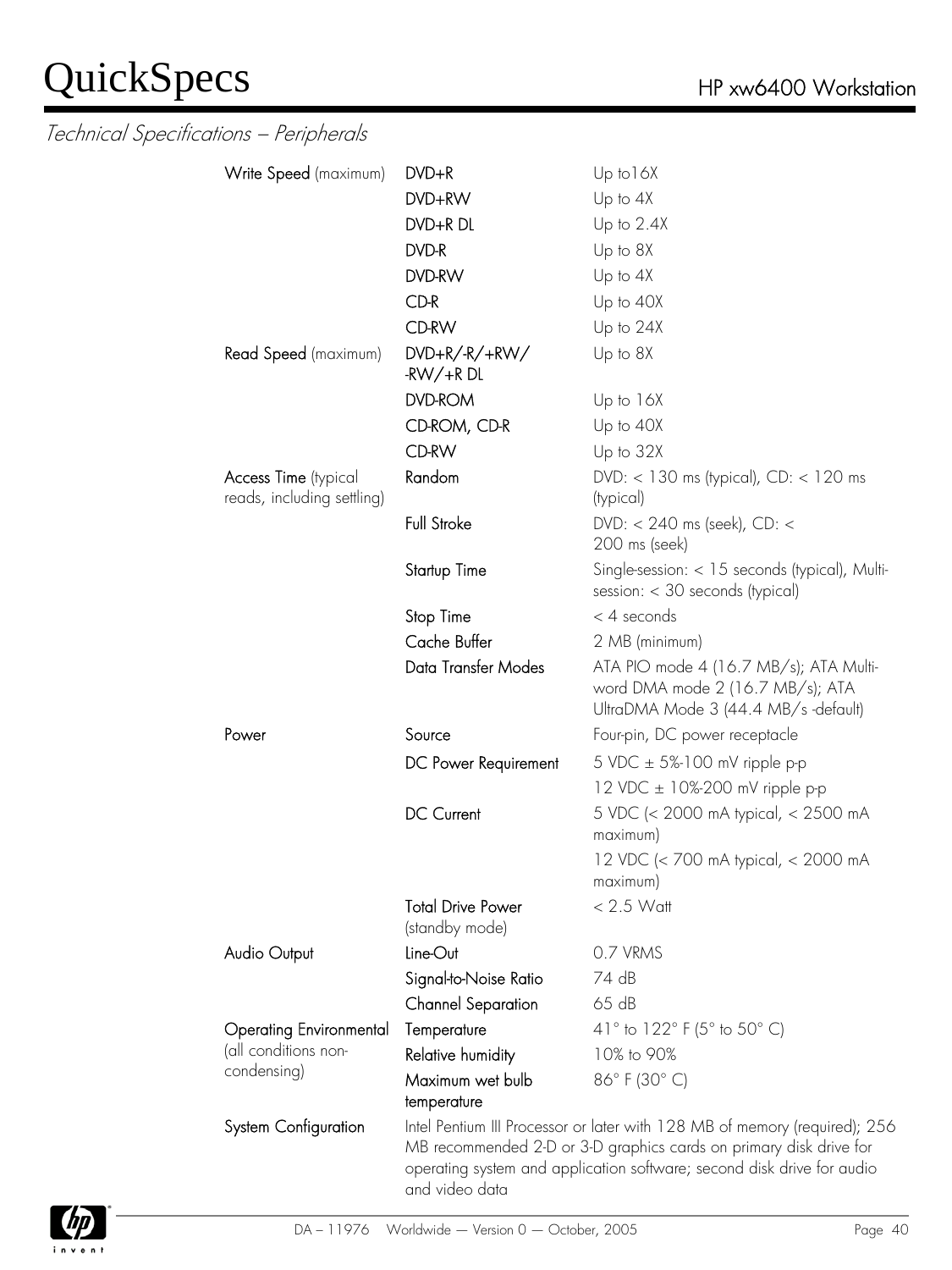#### Technical Specifications – Peripherals

|                          | <b>Operating Systems</b><br>Support                | Microsoft Windows XP Professional, Windows XP Home, Red Hat<br>Enterprise Linux WS 3, Red Hat Enterprise Linux WS 4 (LightScribe<br>functionality not supported in Linux)                                                                                                                                                                                           |  |  |
|--------------------------|----------------------------------------------------|---------------------------------------------------------------------------------------------------------------------------------------------------------------------------------------------------------------------------------------------------------------------------------------------------------------------------------------------------------------------|--|--|
|                          | <b>Regulatory Approvals</b><br>Option Kit contents | MPC-3 compliant, multi-read requirements, ATA Spec X3T9.2, ATAPI Spec<br>T13.1153D, ANSI C63.4-1992, UL 1950, ACA AS/NZS 3548, CB<br>Bulletin No. 96A, CSA C22.2 No. 950-1995, CFR 47 C.I.S.P.R. Pub<br>22 Class B, DHHS/FDA, EMKO-TSE 07/94, TUV EN60950,<br>EN60825-1, MIC, BSMI-CNS 13438, CE, Microsoft PC2001<br>certification, Microsoft Logo for Windows XP. |  |  |
|                          |                                                    | 16X DVD+/-RW LightScribe drive, Roxio DigitalMedia Plus v7.2, Roxio<br>MyDVD Component, Roxio Cineplayer Component, Dantz Retrospect<br>Express 7.0, installation guide, and DVD+R media.                                                                                                                                                                           |  |  |
| <b>NVIDIA Quadro NVS</b> | Form Factor                                        | Low profile, both ATX and low profile brackets included                                                                                                                                                                                                                                                                                                             |  |  |
| 285, 128 MB Dual<br>Head | <b>Graphic Controller</b><br>Bus type              | Integrated Quadro 285 2D graphics processor unit (GPU)<br>PCle                                                                                                                                                                                                                                                                                                      |  |  |
|                          | <b>RAMDAC</b>                                      | Dual 350 MHz (integrated)                                                                                                                                                                                                                                                                                                                                           |  |  |
|                          | Memory                                             | 128 MB DDR (64 MB local frame buffer plus 64 MB of shared system<br>memory via TurboCache technology)                                                                                                                                                                                                                                                               |  |  |
|                          |                                                    | NOTE: The graphics card uses part of the total system memory (RAM) for<br>graphics performance. System memory dedicated to graphics<br>performance is not available for other use by other programs.                                                                                                                                                                |  |  |
|                          | Connector                                          | DVI DMS-59 to dual DVI Y-cable and DMS-59 to dual-VGA Y-cable                                                                                                                                                                                                                                                                                                       |  |  |
|                          | <b>Dimensions</b>                                  | Low-profile, 2.586 x 6.6 in (6.57 x 16.76 cm)                                                                                                                                                                                                                                                                                                                       |  |  |
|                          | Controller clock speed                             | 250 MHz                                                                                                                                                                                                                                                                                                                                                             |  |  |
|                          | Color depth                                        | 32 bits/pixel max                                                                                                                                                                                                                                                                                                                                                   |  |  |
|                          | Overlay planes                                     | One 16-bit Video overlay plane                                                                                                                                                                                                                                                                                                                                      |  |  |
|                          | Maximum pixel clock                                | 350 MHz                                                                                                                                                                                                                                                                                                                                                             |  |  |
|                          | Multi-monitor support                              | Dual analog or digital monitors                                                                                                                                                                                                                                                                                                                                     |  |  |
|                          | Single DVI Support                                 | Yes                                                                                                                                                                                                                                                                                                                                                                 |  |  |
|                          | Dual DVI Support                                   | Yes                                                                                                                                                                                                                                                                                                                                                                 |  |  |
|                          | High-definition Video                              | Full screen, full frame video playback of HDTV and DVD content                                                                                                                                                                                                                                                                                                      |  |  |
|                          | Processor (HDVP)                                   | DVD-ready motion compensation for MPEG-2                                                                                                                                                                                                                                                                                                                            |  |  |
|                          |                                                    | Independent hardware color controls for video overlay                                                                                                                                                                                                                                                                                                               |  |  |
|                          |                                                    | Hardware color-space conversion (YUV 4:2:2 and 4:2:0)                                                                                                                                                                                                                                                                                                               |  |  |
|                          |                                                    | <b>IDCT</b> motion compensation                                                                                                                                                                                                                                                                                                                                     |  |  |
|                          |                                                    | 5-tap horizontal by 3-tap vertical filtering                                                                                                                                                                                                                                                                                                                        |  |  |
|                          |                                                    | 8:1 up/down scaling                                                                                                                                                                                                                                                                                                                                                 |  |  |
|                          |                                                    | Available graphics drivers Microsoft Windows XP (Provides full native Dual View mode, Span or Big<br>Desktop mode, and Clone mode), Graphics drivers for Red Hat Enterprise<br>Linux WS 3, and Red Hat Enterprise Linux WS 4                                                                                                                                        |  |  |

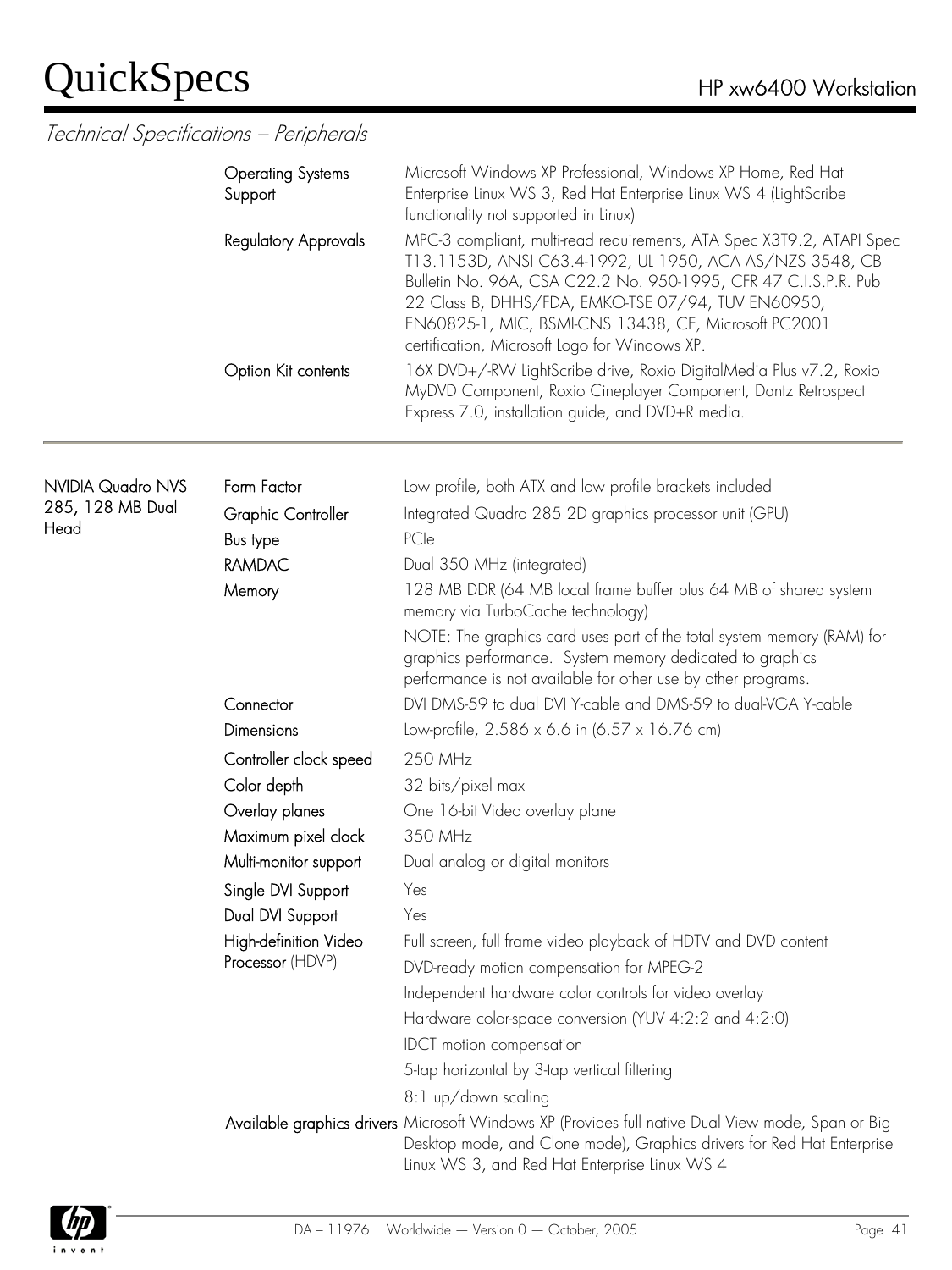Technical Specifications – Peripherals

 HP qualified drivers may be preloaded or available from the HP support Web site:

<http://www.hp.com/country/us/en/support.html?pageDisplay=drivers>

| Analog Resolution  | Maximum Colors Supported | Maximum Refresh Rate |
|--------------------|--------------------------|----------------------|
| 640 x 480          | 16.7 M                   | 240 Hz               |
| $800 \times 600$   | 16.7 M                   | 240 Hz               |
| $1024 \times 768$  | 16.7 M                   | 240 Hz               |
| 1152 x 864         | 16.7 M                   | 170 Hz               |
| 1280x1024          | 16.7 M                   | 150 Hz               |
| 1600 x 1200        | 16.7 M                   | 100 Hz               |
| 1920 x 1080        | 16.7 M                   | 85 Hz                |
| 1920 x 1200        | 16.7 M                   | 85 Hz                |
| 1920 x 1440        | 16.7 M                   | 75 Hz                |
| 2048 x 1536        | 16.7 M                   | 60 Hz                |
| Digital Resolution | Maximum Colors Supported | Maximum Refresh Rate |
| 640 x 480          | 16.7 M                   | 75 Hz                |
| 800 x 600          | 16.7 M                   | 75 Hz                |
| 1024 x 768         | 16.7 M                   | 75 Hz                |
| 1152 x 864         | 16.7 M                   | 60 Hz                |
| 1280 x 1024        | 16.7 M                   | 60 Hz                |
| 1600 x 1200        | 16.7 M                   | 60 Hz                |
| 1900 x 1200        | 16.7 M                   | 60 Hz                |

| NVIDIA Quadro NVS |
|-------------------|
| 440, 256 MB Quad  |
| Head              |

#### ATX

| Form Factor               | <b>ATX</b>                                                  |
|---------------------------|-------------------------------------------------------------|
| <b>Graphic Controller</b> | 2 nv43 2D graphics processor units (GPUs)                   |
| <b>VGA</b> controller     | Integrated into the Quadro GPU                              |
| Bus type                  | $PCle \times 16$                                            |
| <b>RAMDAC</b>             | Dual 350 MHz                                                |
| Memory                    | 256 MB DDR frame buffer and Texture storage (128MB per GPU) |
| Connector                 | Two DMS-59                                                  |
| Controller clock speed    | 250 MHz                                                     |
| Color planes              | 32-bit color buffer                                         |
| Overlay planes            | 1 16-bit Video overlay plane                                |
| Maximum pixel clock       | 350 MHz                                                     |
| Multi-monitor support     | Up to 4 analog or digital monitors                          |
| Single DVI Support        | Yes                                                         |
| Dual DVI Support          | Yes                                                         |

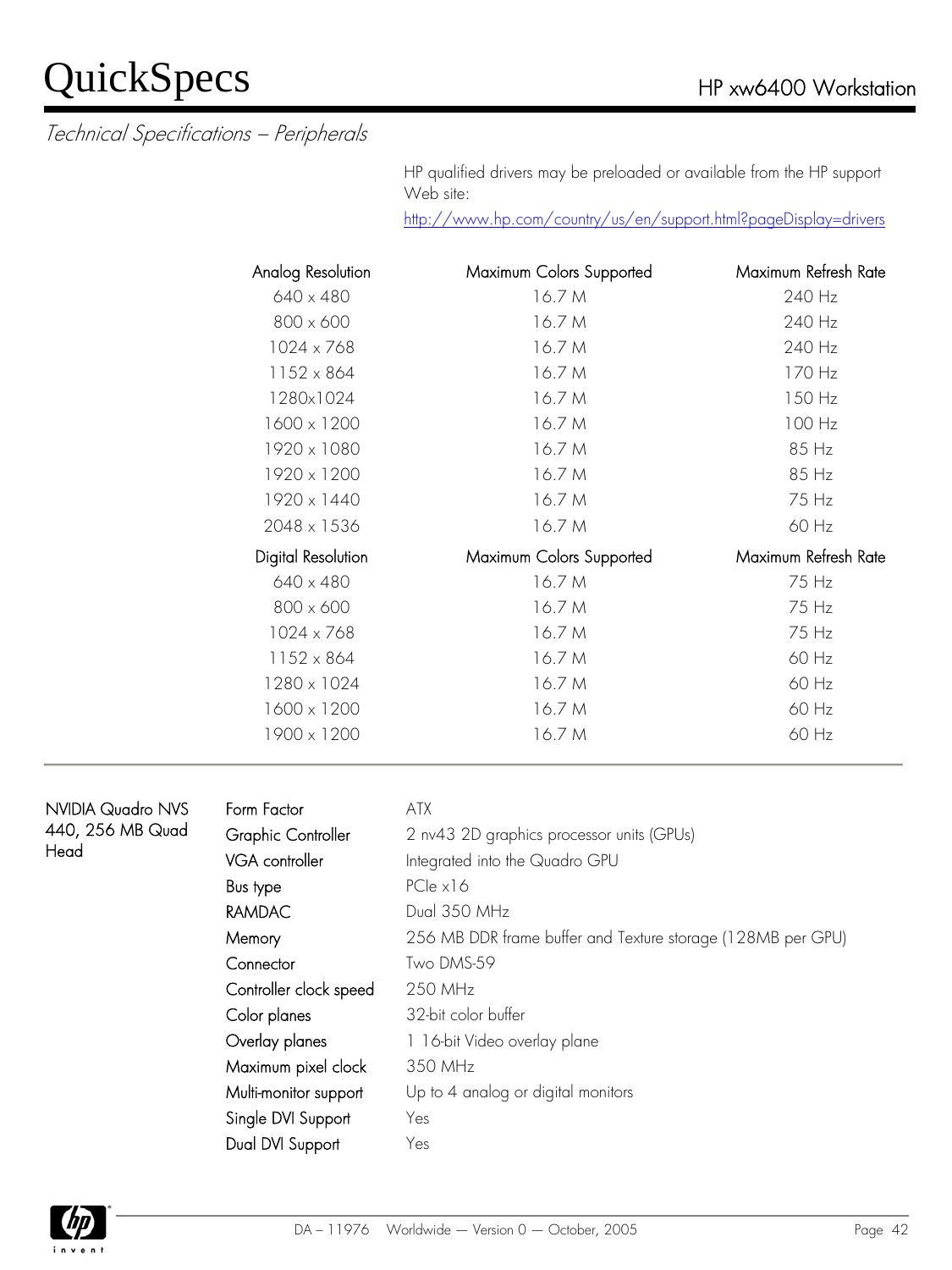#### Technical Specifications – Peripherals

| High-definition Video<br>Processor (HDVP) | 32-bit color<br>2048 x 1536 @ 60 Hz maximum resolution<br>2D rendering engine optimized for 32-, 24-, 16-, 15-, and 8-bpp modes                                                                                                                                                                                                        |
|-------------------------------------------|----------------------------------------------------------------------------------------------------------------------------------------------------------------------------------------------------------------------------------------------------------------------------------------------------------------------------------------|
| High-definition Video<br>Processor (HDVP) | Full-screen, full-frame video playback of HDTV and DVD content<br>DVD-ready motion compensation for MPEG-2<br>Independent hardware color controls for video overlay<br>Hardware color-space conversion (YUV 4:2:2 and 4:2:0)<br><b>IDCT</b> motion compensation<br>5-tap horizontal by 3-tap vertical filtering<br>8:1 up/down scaling |
|                                           | Available graphics drivers Microsoft Windows XP (Provides full native Dual View mode, Span or Big<br>Desktop mode, and Clone mode)<br>HP qualified drivers may be preloaded or available from the HP support<br>Web site:<br>http://welcome.hp.com/country/us/eng/software_drivers.html.                                               |

\*NOTE: Graphics card uses "reduced blanking" timing and may not work with all panels at this resolution.

| NVIDIA Quadro FX 560, Form Factor |                       | <b>ATX</b>                                                                                                                                                                                                                                                                                                                                                                                                                                                                                                                                                                        |
|-----------------------------------|-----------------------|-----------------------------------------------------------------------------------------------------------------------------------------------------------------------------------------------------------------------------------------------------------------------------------------------------------------------------------------------------------------------------------------------------------------------------------------------------------------------------------------------------------------------------------------------------------------------------------|
| 128 MB                            | Graphics Controller   | NVIDIA NV73GL                                                                                                                                                                                                                                                                                                                                                                                                                                                                                                                                                                     |
|                                   | <b>Bus Type</b>       | PCI-Express x16                                                                                                                                                                                                                                                                                                                                                                                                                                                                                                                                                                   |
|                                   | Memory                | 128 MB 600 MHz GDDR3 SDRAM unified frame buffer, Z-buffer and<br>Texture storage                                                                                                                                                                                                                                                                                                                                                                                                                                                                                                  |
|                                   | Connectors            | 2 DVI-I + 9-pin HDTV output                                                                                                                                                                                                                                                                                                                                                                                                                                                                                                                                                       |
|                                   |                       | Display resolution support Dual integrated analog display controllers supporting up to two analog<br>displays at 2048x1536 @ 85Hz on both displays or dual digital displays<br>at 1920x1200 (single-link) and 3840x2400 (dual-link).<br>NVIEW advanced multi-display desktop and application management<br>seamlessly integrated into Microsoft® Windows®                                                                                                                                                                                                                         |
|                                   | <b>RAMDAC</b>         | Dual 400 MHz integrated                                                                                                                                                                                                                                                                                                                                                                                                                                                                                                                                                           |
|                                   | Architecture features | 128-bit memory interface<br>128-bit IEEE floating-point precision graphics pipeline<br>128-bit color precision<br>12-bit sub-pixel precision<br>8x FSAA at 1920x1200, 4x at 2048x1536, rotated grid FSAA sampling<br>algorithm<br>Hardware accelerated antialiased points and lines<br>Hardware OpenGL overlay planes<br>Hardware accelerated two-sided lighting<br>Hardware accelerated clipping planes<br>3rd generation occlusion culling<br>3D volumetric texture support<br>Quad-buffered stereo<br>Single Link DVI enabling driving digital displays up to 1920x1200 (60Hz) |

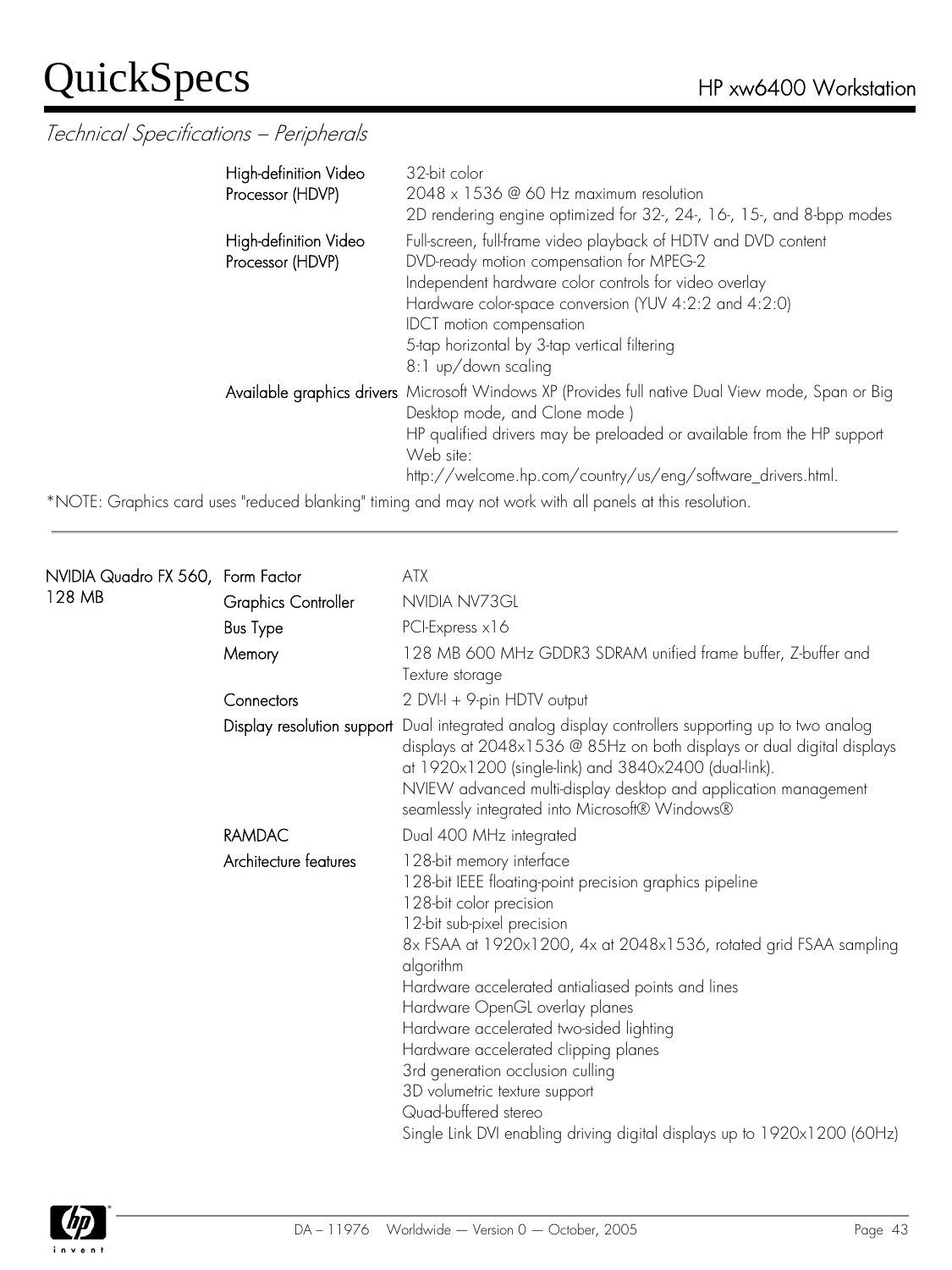|                             | Shading architecture                | Fully programmable GPU<br>Long fragment programs (up to 65,536 instructions)<br>Long vertex programs (up to 65,536 instructions)<br>Looping and subroutines (up to 256 loops per vertex program)<br>Dynamic flow control<br>Conditional execution                                                                                                                                             |  |  |
|-----------------------------|-------------------------------------|-----------------------------------------------------------------------------------------------------------------------------------------------------------------------------------------------------------------------------------------------------------------------------------------------------------------------------------------------------------------------------------------------|--|--|
|                             | Supported graphics APIs             | OpenGL 2.0<br>DirectX 9.0                                                                                                                                                                                                                                                                                                                                                                     |  |  |
|                             |                                     | Available graphics drivers Microsoft Windows XP Professional, Linux - Full Open GL implementation,<br>complete with NVIDIA and ARB extensions. Qualified drivers may be<br>preloaded or available from the HP support Web site:<br><u>http://welcome.hp.com/country/us/eng/software_drivers.html</u>                                                                                          |  |  |
|                             | Maximum Resolution                  | Dual DVI-I output - drives dual digital displays at resolutions up to<br>1920x1200@60Hz.                                                                                                                                                                                                                                                                                                      |  |  |
|                             |                                     | Internal 400MHz RAMDACs - drives dual analog displays up to<br>2048x1536 @ 75Hz each                                                                                                                                                                                                                                                                                                          |  |  |
|                             | Form Factor                         | <b>ATX</b>                                                                                                                                                                                                                                                                                                                                                                                    |  |  |
| ATI FireGL V3300, 128<br>MB | <b>Bus Type</b>                     | PCI Express x16                                                                                                                                                                                                                                                                                                                                                                               |  |  |
|                             | <b>RAMDAC</b>                       | Dual 10-bit per channel 400 MHz                                                                                                                                                                                                                                                                                                                                                               |  |  |
|                             | Memory                              | 128 MB DDR unified frame buffer, Z-buffer and Texture storage                                                                                                                                                                                                                                                                                                                                 |  |  |
|                             | Connectors                          | Dual DVI-I analog/digital, dual VGA analog support with DVI-to-VGA<br>adapters.                                                                                                                                                                                                                                                                                                               |  |  |
|                             |                                     | Display resolution support Analog support for 2048x1536 @ 85 Hz on each output connector.<br>Digital support for 1920x1200 @ 60 Hz on each output connector.                                                                                                                                                                                                                                  |  |  |
|                             | Additional product features         |                                                                                                                                                                                                                                                                                                                                                                                               |  |  |
|                             | Image quality features              | 2x/4x/6x Anti-aliasing modes; multi-sample algorithm with<br>gamma correction, programmable sparse sample patterns, and<br>centroid sampling<br>2x/4x/8x/16x Anisotrophic Filtering modes; up to 128-tap<br>texture filtering<br>High resolution texture support (up to $4K \times 4K$ )<br>Hardware supported overlays, antialiased points and lines, 2<br>sided lighting, occlusion culling |  |  |
|                             | Avivo video and display<br>platform | 64-bit per pixel floating point HDR supported throughout the<br>pipeline, includes support for blending and multi-sample anti-<br>aliasing<br>32-bit integer HDR (10:10:10:2) format supported throughout the<br>$\bullet$<br>pipeline, includes support for blending and multi-sample anti-<br>aliasing                                                                                      |  |  |

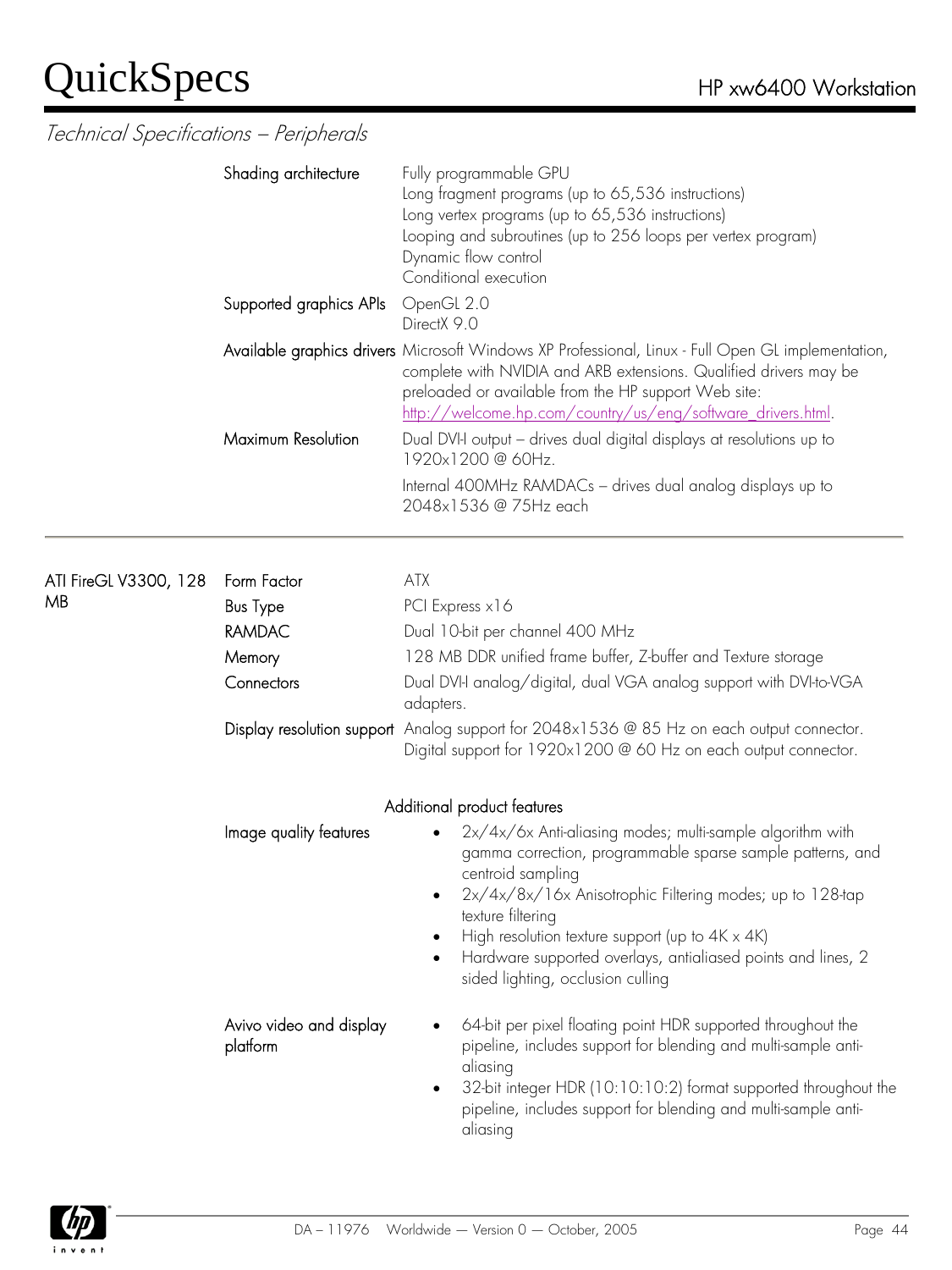### $\text{Quick} \text{Specs}$  HP xw6400 Workstation

| Technical Specifications - Peripherals |  |
|----------------------------------------|--|
| Programmable video<br>processor        |  |
|                                        |  |

Display output

Shader Engine

| 16-bit per channel floating point HDR and 10 bit per channel DVI |
|------------------------------------------------------------------|
| output                                                           |

Seamless pixel shader integration with video in real-time

- Programmable piecewise linear gamma correction, color correction, and color space conversion (10-bits per color)
- Complete independent color controls and video overlays for each display

• Accelerated MPEG-2, MPEG-4, DiVX, WMV9, VC-1 and H.264

- High quality pre- and post-scaling engineers with underscan support for all outputs
- Content-adaptive de-flicker filtering for interlaced displays
- Spatial/temporal dithering enables 10-bit color quality on 8 and 6-bit displays
- VGA mode support on all outputs

decoding and transcoding

- Supports Microsoft DirectX 9.0 Shader Model 3.0 programmable vertex and pixel shaders in hardware
	- Full speed 128-bit floating point processing for all shader operations
	- Dedicated branch-execution units for high performance dynamic branching and flow control
	- Dedicated texture address units for improved efficiency
	- Up to 128 simultaneous pixel threads
	- Multiple Render Target (MRT) support
	- Render to vertex buffer support

Supported graphics APIs OpenGL 2.0, Microsoft DirectX 9.0 Available graphics drivers HP-tested Windows XP HP-tested Linux

HP qualified drivers may be preloaded or available from the HP support web site: [http://h20000.www2.hp.com/bizsupport/TechSupport/](http://h20000.www2.hp.com/bizsupport/TechSupport/Product.jsp?prodTypeId=12454&prodCatId=296719&locale=en_US&taskId=135) 

[Product.jsp?prodTypeId=12454&prodCatId=296719&locale=en\\_US&tas](http://h20000.www2.hp.com/bizsupport/TechSupport/Product.jsp?prodTypeId=12454&prodCatId=296719&locale=en_US&taskId=135)  $kd=135$ 

#### NVIDIA Quadro FX 1500, 256 MB

Form Factor **ATX** 

**Bus Type** PCI Express x16 Memory 256 MB 625 MHz GDDR3 SDRAM unified frame buffer, Z-buffer and Texture storage Connectors 2 dual-link DVI-I + 9-pin HDTV output

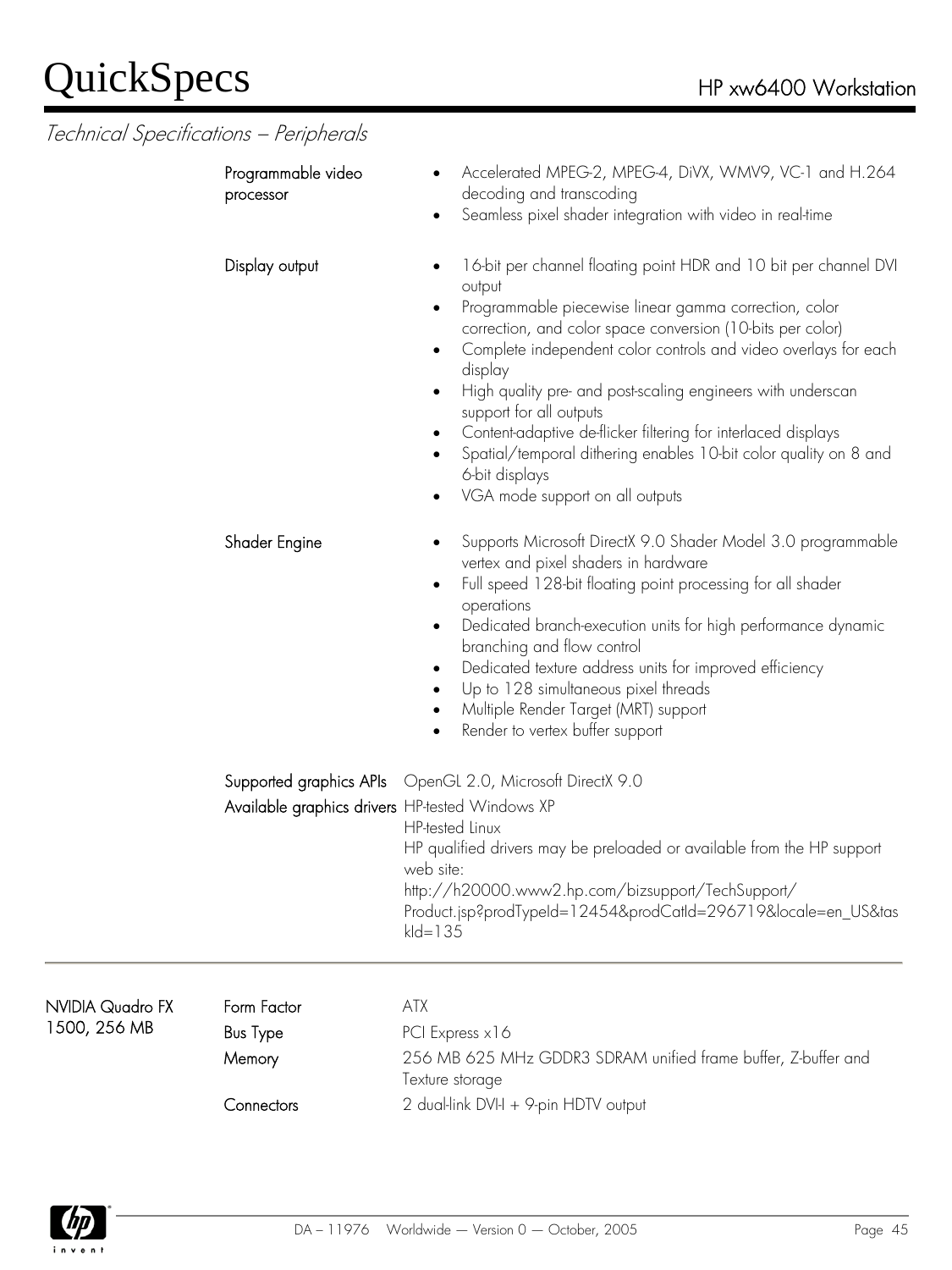Technical Specifications – Peripherals

|                       |                         | Display resolution support Dual integrated analog display controllers supporting up to two analog<br>displays at 2048x1536 @ 85Hz on both displays or dual digital displays<br>at 1920x1200 (single-link) and 3840x2400 (dual-link).<br>NVIEW advanced multi-display desktop and application management<br>seamlessly integrated into Microsoft® Windows®                                                                                                                                                                                                                       |
|-----------------------|-------------------------|---------------------------------------------------------------------------------------------------------------------------------------------------------------------------------------------------------------------------------------------------------------------------------------------------------------------------------------------------------------------------------------------------------------------------------------------------------------------------------------------------------------------------------------------------------------------------------|
|                       | <b>RAMDAC</b>           | Dual 400 MHz integrated                                                                                                                                                                                                                                                                                                                                                                                                                                                                                                                                                         |
|                       | Architecture features   | 256-bit memory interface<br>128-bit IEEE floating-point precision graphics pipeline<br>128-bit color precision<br>12-bit sub-pixel precision<br>8x FSAA at 1920x1200, 4x at 2048x1536, rotated grid FSAA sampling<br>algorithm<br>Hardware accelerated antialiased points and lines<br>Hardware OpenGL overlay planes<br>Hardware accelerated two-sided lighting<br>Hardware accelerated clipping planes<br>3rd generation occlusion culling<br>3D volumetric texture support<br>Quad-buffered stereo<br>Dual Link DVI enabling driving digital displays up to 3840x2400 (24Hz) |
|                       | Shading architecture    | Fully programmable GPU<br>Long fragment programs (up to 65,536 instructions)<br>Long vertex programs (up to 65,536 instructions)<br>Looping and subroutines (up to 256 loops per vertex program)<br>Dynamic flow control<br>Conditional execution                                                                                                                                                                                                                                                                                                                               |
|                       | Supported graphics APIs | OpenGL 2.0<br>DirectX 9.0                                                                                                                                                                                                                                                                                                                                                                                                                                                                                                                                                       |
|                       |                         | Available graphics drivers Microsoft Windows XP Professional, Linux - Full Open GL implementation,<br>complete with NVIDIA and ARB extensions. Qualified drivers may be<br>preloaded or available from the HP support Web site:<br>http://welcome.hp.com/country/us/eng/software_drivers.html.                                                                                                                                                                                                                                                                                  |
|                       | Maximum Resolution      | Dual DVI-I output - drives dual digital displays at resolutions up to<br>1920x1200 @ 60Hz (single-link) and 3840x2400 @ 24Hz (dual-link).<br>Internal 400 MHz RAMDACs - drives dual analog displays up to<br>2048x1536 @ 75Hz each                                                                                                                                                                                                                                                                                                                                              |
| ATI FireGL V7200, 256 | Form Factor             | <b>ATX</b>                                                                                                                                                                                                                                                                                                                                                                                                                                                                                                                                                                      |
| MB                    | <b>Bus Type</b>         | PCI Express x16                                                                                                                                                                                                                                                                                                                                                                                                                                                                                                                                                                 |
|                       | <b>RAMDAC</b>           | Dual 10-bit per channel 400 MHz                                                                                                                                                                                                                                                                                                                                                                                                                                                                                                                                                 |
|                       | Memory                  | 256 MB GDDR3 graphics memory with unified frame buffer, Z-buffer and<br>Texture storage and a 512-bit Ring-Bus memory controller                                                                                                                                                                                                                                                                                                                                                                                                                                                |

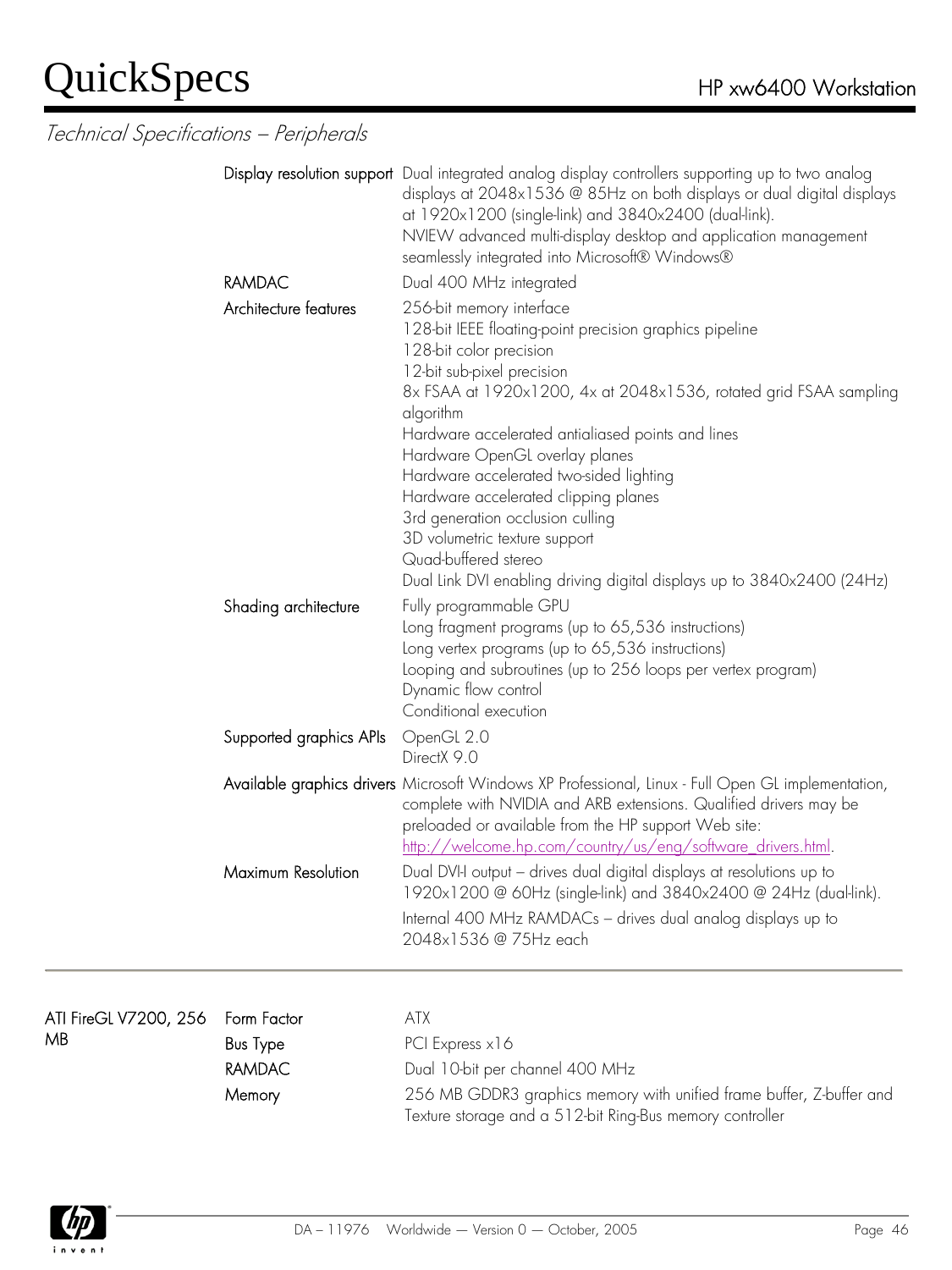| Connectors<br>Display resolution support | Dual DVI-I analog/digital, dual VGA analog support with DVI-to-VGA<br>adapters. The DVI-I digital connectors are Dual Link capable. Stereoscopic<br>3D output connector with quad buffer support, HD Component Video<br>(YPrPb) output with optional adapter.<br>Analog support for 2048x1536 @ 85Hz on each output connector.                                                                                                                                                                                                                                                                                      |  |
|------------------------------------------|---------------------------------------------------------------------------------------------------------------------------------------------------------------------------------------------------------------------------------------------------------------------------------------------------------------------------------------------------------------------------------------------------------------------------------------------------------------------------------------------------------------------------------------------------------------------------------------------------------------------|--|
|                                          | Digital support for 1920 x1200 @ 60Hz on each output connector.<br>Dual Link digital support for 2560 x 1600 @ 60Hz. Ideal for 30-inch<br>widescreen displays.<br>NOTE: Stereo supported on single display only.                                                                                                                                                                                                                                                                                                                                                                                                    |  |
|                                          | Additional product features                                                                                                                                                                                                                                                                                                                                                                                                                                                                                                                                                                                         |  |
| Ring Bus memory<br>controller            | 512-bit internal ring bus for highly efficient memory reads<br>Programmable intelligent arbitration logic                                                                                                                                                                                                                                                                                                                                                                                                                                                                                                           |  |
| Image quality features                   | 2x/4x/6x Anti-aliasing modes; multi-sample algorithm with<br>gamma correction, programmable sparse sample patterns, and<br>centroid sampling<br>2x/4x/8x/16x Anisotrophic Filtering modes; up to 128-tap<br>٠                                                                                                                                                                                                                                                                                                                                                                                                       |  |
|                                          | texture filtering<br>High resolution texture support (up to $4K \times 4K$ )<br>Hardware supported overlays, antialiased points and lines, 2<br>sided lighting, occlusion culling                                                                                                                                                                                                                                                                                                                                                                                                                                   |  |
| Avivo video and display<br>platform      | 64-bit per pixel floating point HDR supported throughout the<br>pipeline, includes support for blending and multi-sample anti-<br>aliasing<br>32-bit integer HDR (10:10:10:2) format supported throughout the<br>pipeline, includes support for blending and multi-sample anti-<br>aliasing                                                                                                                                                                                                                                                                                                                         |  |
| Programmable video<br>processor          | Accelerated MPEG-2, MPEG-4, DiVX, WMV9, VC-1 and H.264<br>decoding and transcoding<br>Seamless pixel shader integration with video in real-time                                                                                                                                                                                                                                                                                                                                                                                                                                                                     |  |
| Display output                           | 16-bit per channel floating point HDR and 10 bit per channel DVI output<br>Programmable piecewise linear gamma correction, color correction, and<br>color space conversion (10-bits per color)<br>Complete independent color controls and video overlays for each display<br>High quality pre- and post-scaling engineers with underscan support for all<br>outputs<br>Content-adaptive de-flicker filtering for interlaced displays<br>Xilleon TV encoder for high quality analog support<br>Spatial/temporal dithering enables 10-bit color quality on 8 and 6-bit<br>displays<br>VGA mode support on all outputs |  |

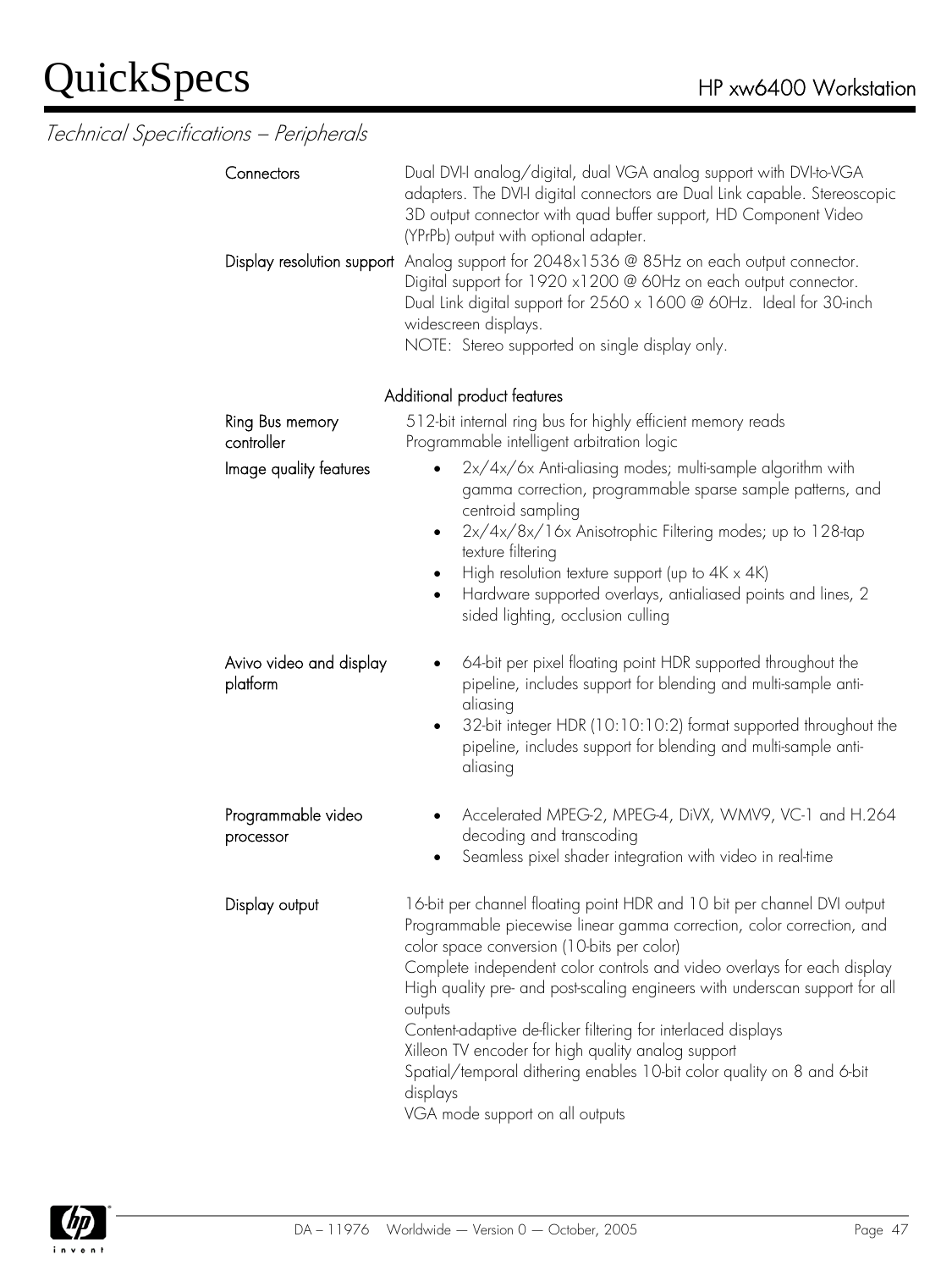Technical Specifications – Peripherals

|                                         | Shader Engine                                                              | Supports Microsoft DirectX 9.0 Shader Model 3.0 programmable<br>vertex and pixel shaders in hardware<br>Full speed 128-bit floating point processing for all shader<br>$\bullet$<br>operations<br>Dedicated branch-execution units for high performance dynamic<br>$\bullet$<br>branching and flow control<br>Dedicated texture address units for improved efficiency<br>Up to 512 simultaneous pixel threads<br>Multiple Render Target (MRT) support<br>Render to vertex buffer support |
|-----------------------------------------|----------------------------------------------------------------------------|------------------------------------------------------------------------------------------------------------------------------------------------------------------------------------------------------------------------------------------------------------------------------------------------------------------------------------------------------------------------------------------------------------------------------------------------------------------------------------------|
|                                         | Supported graphics APIs<br>Available graphics drivers HP-tested Windows XP | OpenGL 2.0, Microsoft DirectX 9.0<br><b>HP-tested Linux</b><br>HP qualified drivers may be preloaded or available from the HP support<br>web site:<br>http://h20000.www2.hp.com/bizsupport/TechSupport/<br>Product.jsp?prodTypeId=12454&prodCatId=296719&locale=en_US&tas<br>$kId = 135$                                                                                                                                                                                                 |
| <b>NVIDIA Quadro FX</b><br>3500, 256 MB | Form Factor<br><b>Bus Type</b><br>Memory<br>Connectors                     | <b>ATX</b><br>PCI Express x16<br>256 MB 700 MHz GDDR3 SDRAM unified frame buffer, Z-buffer and<br>Texture storage                                                                                                                                                                                                                                                                                                                                                                        |
|                                         |                                                                            | 2 dual-link DVI-I + 3-pin Mini DIN stereo output<br>Display resolution support Dual integrated analog display controllers supporting up to two analog<br>displays at 2048x1536 @ 85Hz on both displays or dual digital displays<br>at 1920x1200 (single-link) and 3840x2400 (dual-link).<br>NVIEW advanced multi-display desktop and application management                                                                                                                              |

seamlessly integrated into Microsoft® Windows®

128-bit IEEE floating-point precision graphics pipeline

Hardware accelerated antialiased points and lines

Hardware OpenGL overlay planes Hardware accelerated two-sided lighting Hardware accelerated clipping planes 3rd generation occlusion culling 3D volumetric texture support

8x FSAA at 1920x1200, 4x at 2048x1536, rotated grid FSAA sampling

Dual Link DVI enabling driving digital displays up to 3840x2400 (24Hz)



Quad-buffered stereo

128-bit color precision 12-bit sub-pixel precision

algorithm

SLI Link

RAMDAC Dual 400 MHz integrated Architecture features 256-bit memory interface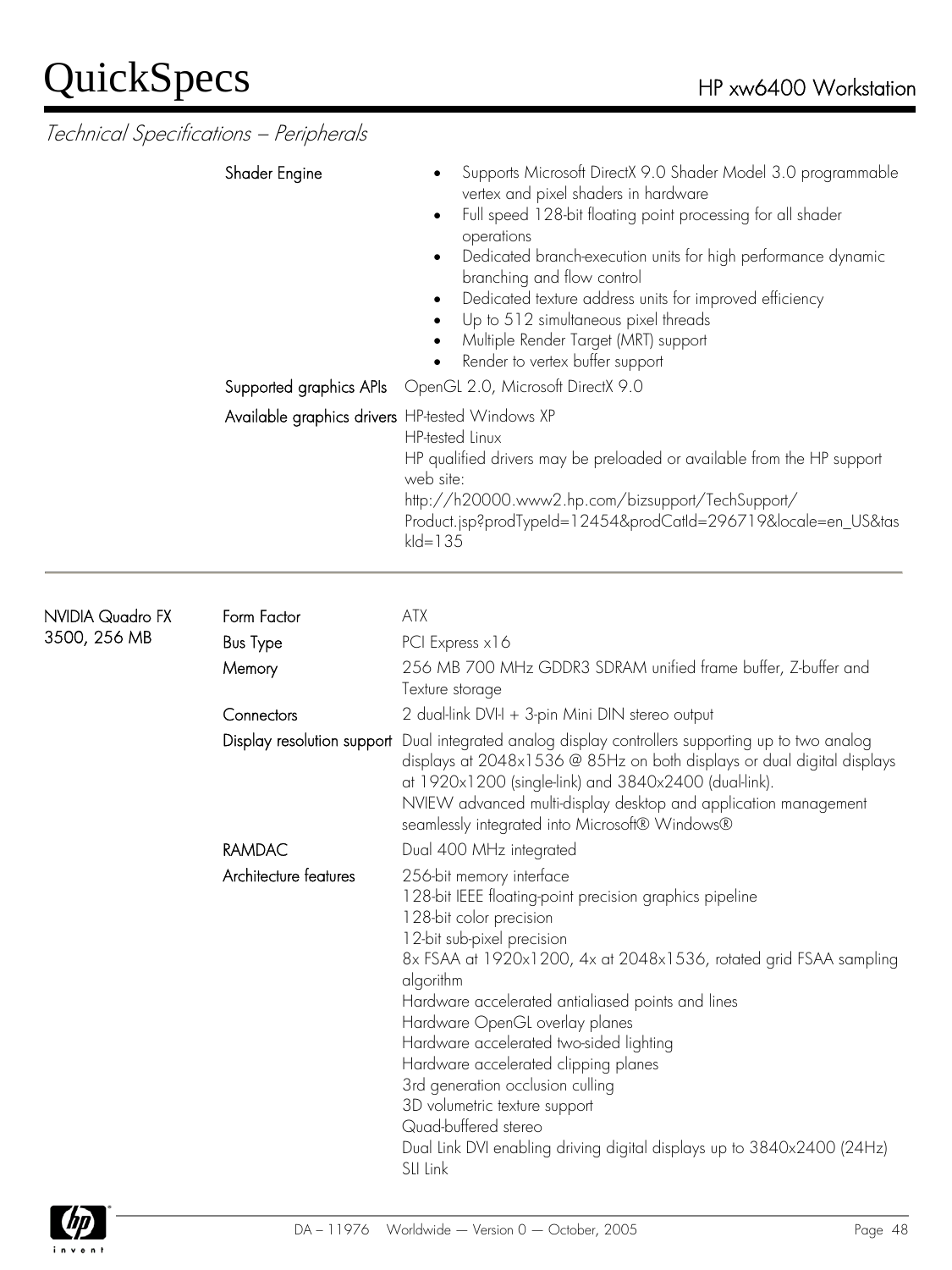| Shading architecture      | Fully programmable GPU<br>Long fragment programs (up to 65,536 instructions)<br>Long vertex programs (up to 65,536 instructions)<br>Looping and subroutines (up to 256 loops per vertex program)<br>Dynamic flow control<br>Conditional execution                                              |
|---------------------------|------------------------------------------------------------------------------------------------------------------------------------------------------------------------------------------------------------------------------------------------------------------------------------------------|
| Supported graphics APIs   | OpenGL 2.0<br>DirectX 9.0                                                                                                                                                                                                                                                                      |
|                           | Available graphics drivers Microsoft Windows XP Professional; Linux - Full Open GL implementation,<br>complete with NVIDIA and ARB extensions. Qualified drivers may be<br>preloaded or available from the HP support Web site:<br>http://welcome.hp.com/country/us/eng/software_drivers.html. |
| <b>Maximum Resolution</b> | Dual DVI-I output - drives dual digital displays at resolutions up to<br>1920x1200 @ 60Hz (single-link) and 3840x2400 @ 24Hz (dual-link).<br>Internal 400MHz RAMDACs - drives dual analog displays up to<br>2048x1536 @ 75Hz each                                                              |

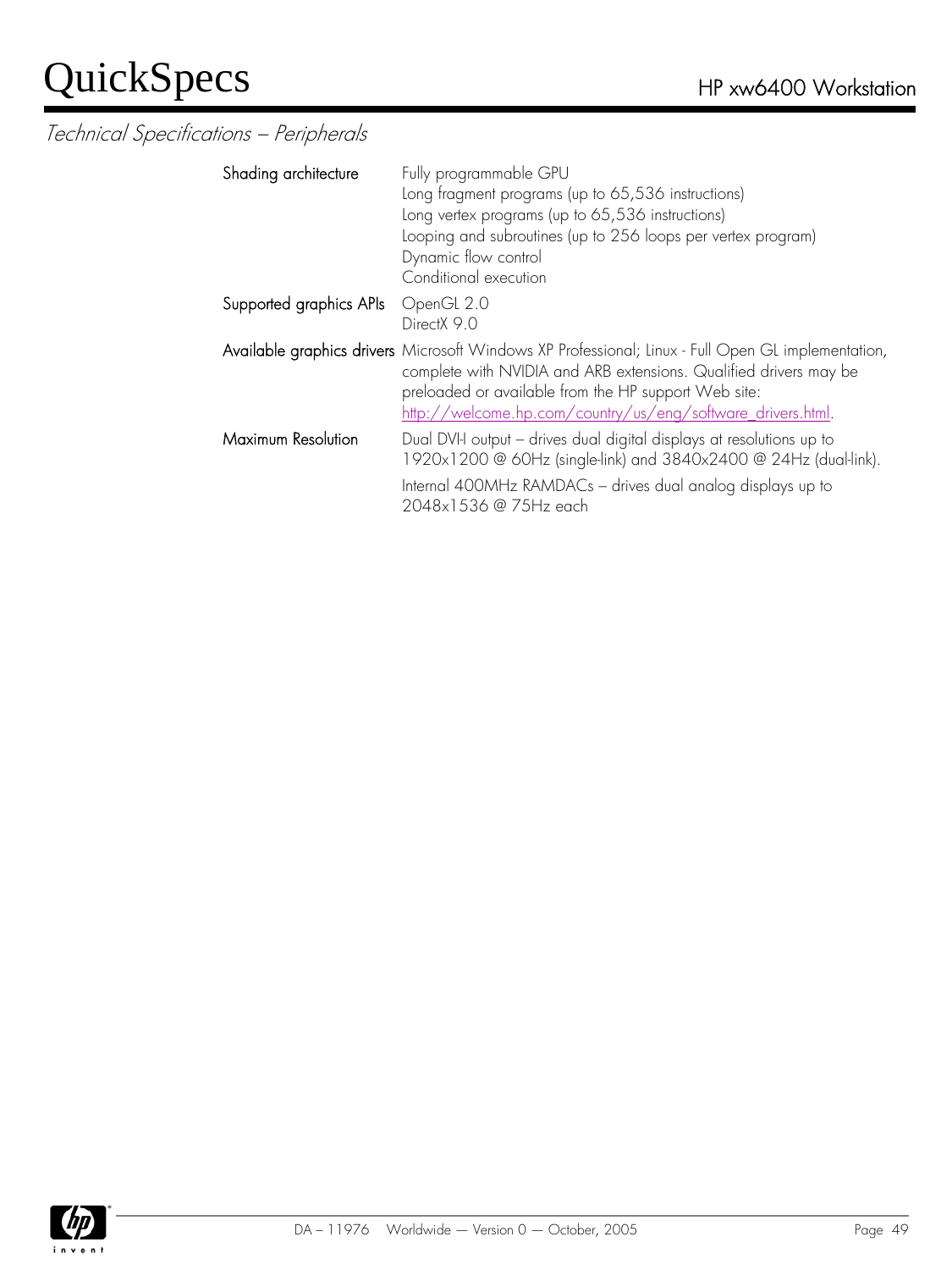#### Technical Specifications - Graphics

| <b>NVIDIA Quadro FX</b><br>4500, 512 MB with | Bus type                                                       | PCI Express x16                                                                                                                                                                                                                                                                                                                                                                                                                                                                                                                                                                      |
|----------------------------------------------|----------------------------------------------------------------|--------------------------------------------------------------------------------------------------------------------------------------------------------------------------------------------------------------------------------------------------------------------------------------------------------------------------------------------------------------------------------------------------------------------------------------------------------------------------------------------------------------------------------------------------------------------------------------|
|                                              | <b>RAMDAC</b>                                                  | Dual 400 MHz integrated                                                                                                                                                                                                                                                                                                                                                                                                                                                                                                                                                              |
| optional G-Sync                              | Memory                                                         | 512 MB GDDR3 SDRAM unified graphics memory                                                                                                                                                                                                                                                                                                                                                                                                                                                                                                                                           |
|                                              | Connectors                                                     | 2 DVI-I analog/digital monitor outputs, 1 3-pin Mini DIN stereo output,<br>DVI-I to VGA adapters included                                                                                                                                                                                                                                                                                                                                                                                                                                                                            |
|                                              |                                                                | Display resolution support Dual integrated display controllers supporting up to 2048x1536 @ 75Hz<br>(analog) or 3840x2400 @ 41Hz (digital) on both displays                                                                                                                                                                                                                                                                                                                                                                                                                          |
|                                              | NVIDIA Quadro FX 4500 256-bit memory interface<br>architecture | 35.2GB/sec. memory bandwidth<br>Full 128-bit floating point color precision<br>12-bit subpixel precision<br>65,536 fragment instruction<br>65,536 vertex instruction<br>3D volumetric textures<br>Single-system powerwall<br>12 pixels per clock rendering engine<br>Hardware accelerated antialiased points & lines<br>Hardware OpenGL® overlay planes<br>Hardware accelerated two-sided lighting<br>Hardware accelerated clipping planes<br>Hardware two-sided lighting<br>3rd-generation occlusion culling<br>OpenGL quad-buffered stereo<br>Hardware-Accelerated Pixel Read-Back |
|                                              | Shading architecture                                           | 16 textures per pixel in fragment programs<br>Window ID clipping functionality<br>Hardware accelerated line stippling<br>Fully programmable GPU (OpenGL2.0/DirectX 9.0c class)<br>Long fragment programs (up to 65,536 instructions)<br>Long vertex programs (up to 65,536 instructions)<br>Looping and subroutines (up to 256 loops per vertex program)<br>Dynamic flow control<br>Conditional execution                                                                                                                                                                            |
|                                              | High level shader<br>languages                                 | Optimized compiler for Cq and Microsoft® HLSL<br>OpenGL 2.0 and DirectX 9.0c support<br>Open source compiler                                                                                                                                                                                                                                                                                                                                                                                                                                                                         |
|                                              | High-resolution<br>antialiasing                                | 12-bit subpixel sampling precision enhances AA quality<br>Rotated-grid full-scene antialiasing (RG FSAA)<br>16x FSAA dramatically reduces visual aliasing artifacts or "jaggies" at<br>resolution up to 1920x1200                                                                                                                                                                                                                                                                                                                                                                    |
|                                              | Display resolution support                                     | Dual Dual Link DVI-I output-drives digital displays at resolutions up to 3840<br>x 2400 @ 41Hz<br>Internal 400 MHz DACs - Two analog displays up to 2048x1536 @ 75<br>Hz each                                                                                                                                                                                                                                                                                                                                                                                                        |
|                                              | nView architecture                                             | Advanced multi-display desktop & application management seamlessly<br>integrated into Microsoft Windows®.                                                                                                                                                                                                                                                                                                                                                                                                                                                                            |

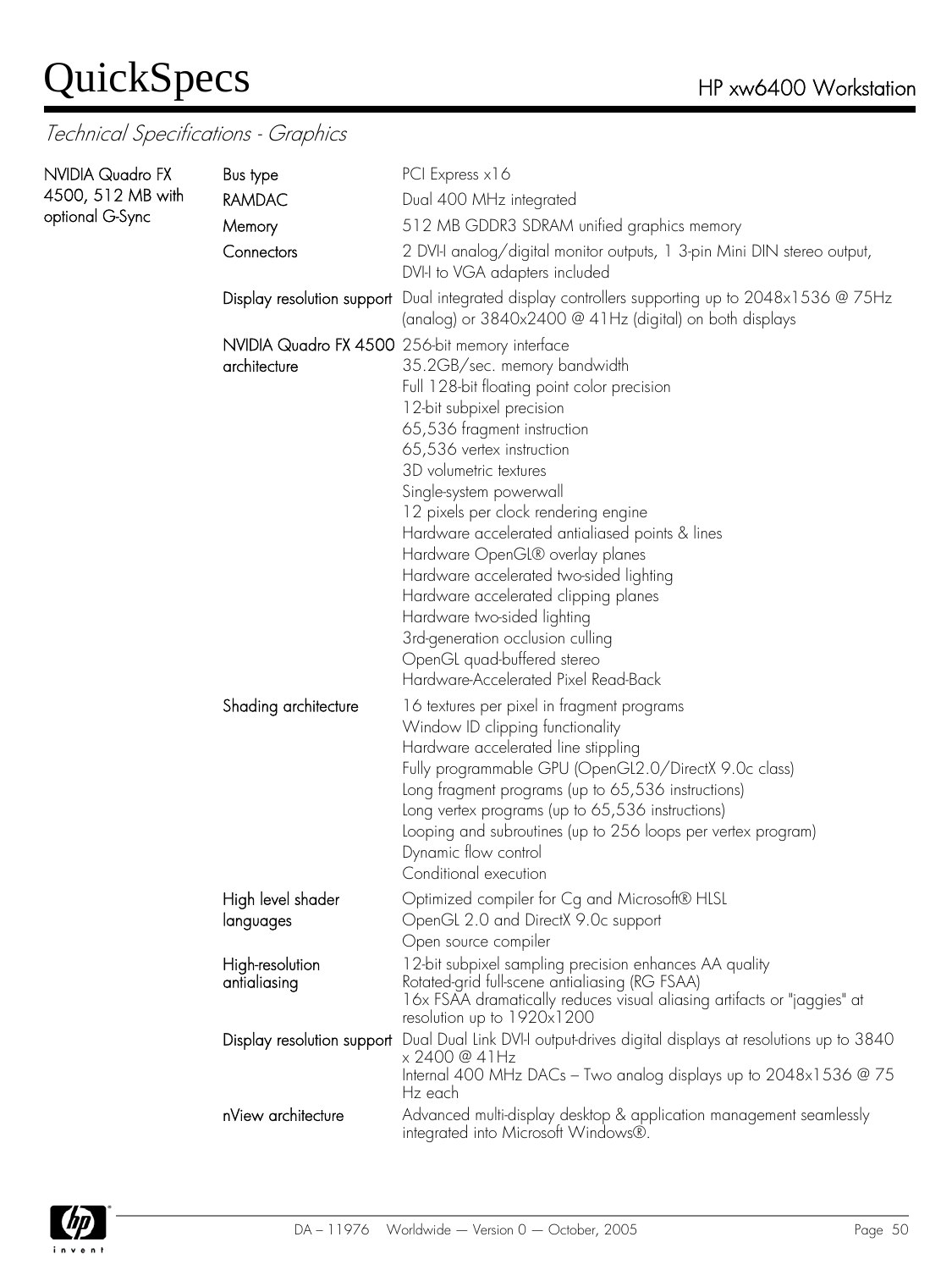Technical Specifications - Graphics

Optional G-Sync **Delivers Frame lock/Genlock functionality to unprecedented levels of** industrial realism, visualization and collaborative capabilities. Frame lock allows the display channels from multiple workstations to be synchronized, thus creating one large "virtual display" that can be driven by a multisystem cluster for performance scalability, while Genlock allows the graphics output to be synchronized to an external source, typically for film and broadcast video applications. The NVIDIA Quadro G-Sync requires an NVIDIA Quadro FX 4500 graphics controller and an available expansion slot. Supported graphics APIs OpenGL 2.0 ICD with immediate mode support for all OGL primitive types DirectX 9.0c Available graphics drivers Microsoft Windows XP, Linux - Full Open GL implementation, complete with NVIDIA and ARB extensions. HP qualified drivers may be preloaded or available from the HP support web site:

http://welcome.hp.com/country/us/eng/software\_drivers.html

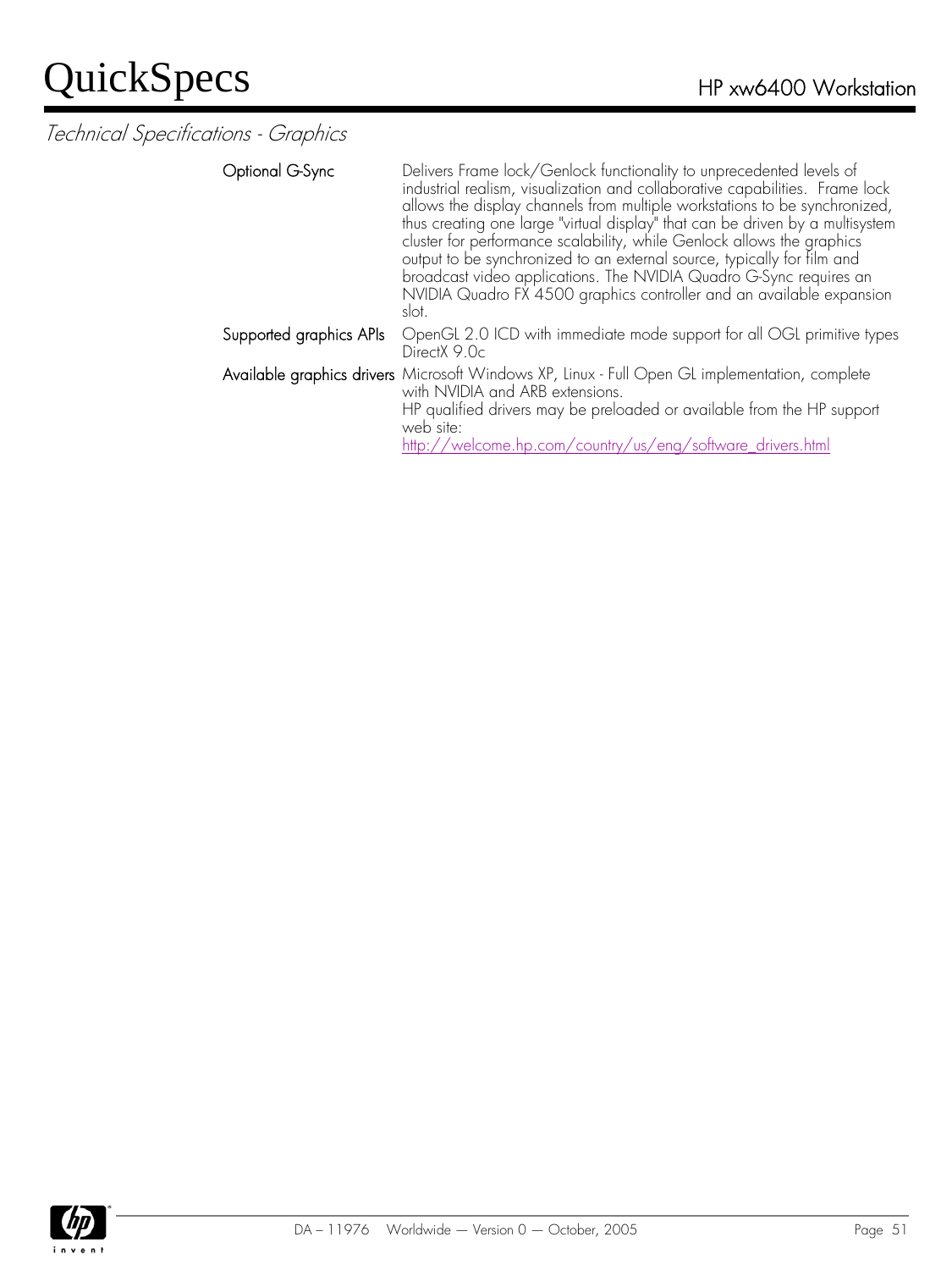| HP L1955 Flat Panel<br>Monitor | Panel              | Type<br>Viewable Image Area<br>(diagonal)     | Active matrix, thin film transistor (TFT)<br>19 in (48.25 cm) maximum viewable                          |
|--------------------------------|--------------------|-----------------------------------------------|---------------------------------------------------------------------------------------------------------|
|                                |                    | Screen Opening (WxH)                          | $14.9 \times 12.0$ in $(38.0 \times 30.5$ cm)                                                           |
|                                |                    | Viewing Angle (typical)                       | 176 degrees horizontal/176 degrees vertical<br>(10:1 minimum contrast ratio)                            |
|                                |                    | Brightness (typical)                          | Up to 250 nits (cd/m <sup>2</sup> )                                                                     |
|                                |                    | Contrast Ratio (typical)                      | Up to 1000:1 (typical)                                                                                  |
|                                |                    | Response Rate (typical)                       | $<$ 16 ms (typical rise + fall)                                                                         |
|                                |                    | Pixel Pitch                                   | $0.294$ mm                                                                                              |
|                                |                    | Color Depth Support                           | 16.7 million colors                                                                                     |
|                                | Video/Other Inputs | Plug and Play                                 | Yes (supports VESA DDC2B; PC2001<br>compliant)                                                          |
|                                |                    | Self Powered USB 2.0<br>Hub                   | One upstream, four downstream ports (cable<br>included)                                                 |
|                                |                    | Input Signal                                  | Two connectors: one 15-pin mini D-sub analog<br>VGA; and one DVI-I (VGA analog or digital)              |
|                                |                    | Input Impedance                               | 75 ohms ± 2%                                                                                            |
|                                |                    | Sync Input                                    | Separate sync (HSYNC/VSYNC); composite<br>sync, Sync on Green (activated through on-<br>screen display) |
|                                |                    | Video Cable                                   | VGA to VGA, DVI-D to DVI-D, and DVI-I to VGA                                                            |
|                                |                    | Video Cable Length                            | 78 in (2.0 m)                                                                                           |
|                                | Signal Interface/  | Horizontal Frequency                          | 30 to 82 kHz                                                                                            |
|                                | Performance        | Vertical Frequency                            | 56 to 75 Hz                                                                                             |
|                                |                    | Native Resolution                             | 1280 x 1024 @ 75 Hz analog                                                                              |
|                                |                    |                                               | 1280 x 1024 @ 60 Hz digital                                                                             |
|                                |                    | Maximum Resolution<br>(Analog)                | 1280 x 1024 @ 75 Hz analog                                                                              |
|                                |                    | Maximum Resolution<br>(Digital)               | 1280 x 1024 @ 75 Hz digital                                                                             |
|                                |                    | Preset VESA Graphic<br>Modes (non-interlaced) | 640 x 480 @ 60 Hz, 72 Hz, 75 Hz<br>720 x 400 @ 70 Hz                                                    |
|                                |                    |                                               | 800 x 600 @ 60 Hz, 72 Hz, 75 Hz                                                                         |
|                                |                    |                                               | 1024 x 768 @ 60 Hz, 70 Hz, 75 Hz                                                                        |
|                                |                    |                                               | 1280 x 1024 @ 60 Hz, 75 Hz                                                                              |
|                                |                    | Preset MAC Mode                               | 832 x 624 @ 75 Hz                                                                                       |
|                                |                    |                                               | 1152 x 870 @75 Hz                                                                                       |
|                                |                    | Preset VGA Mode                               | 640 x 480 @ 60 Hz, 72 Hz                                                                                |
|                                |                    | Preset SUN Mode                               | 1152 x 900 @ 76 Hz                                                                                      |
|                                |                    | Fail Safe Mode                                | Yes (limits out of range signal messages)                                                               |

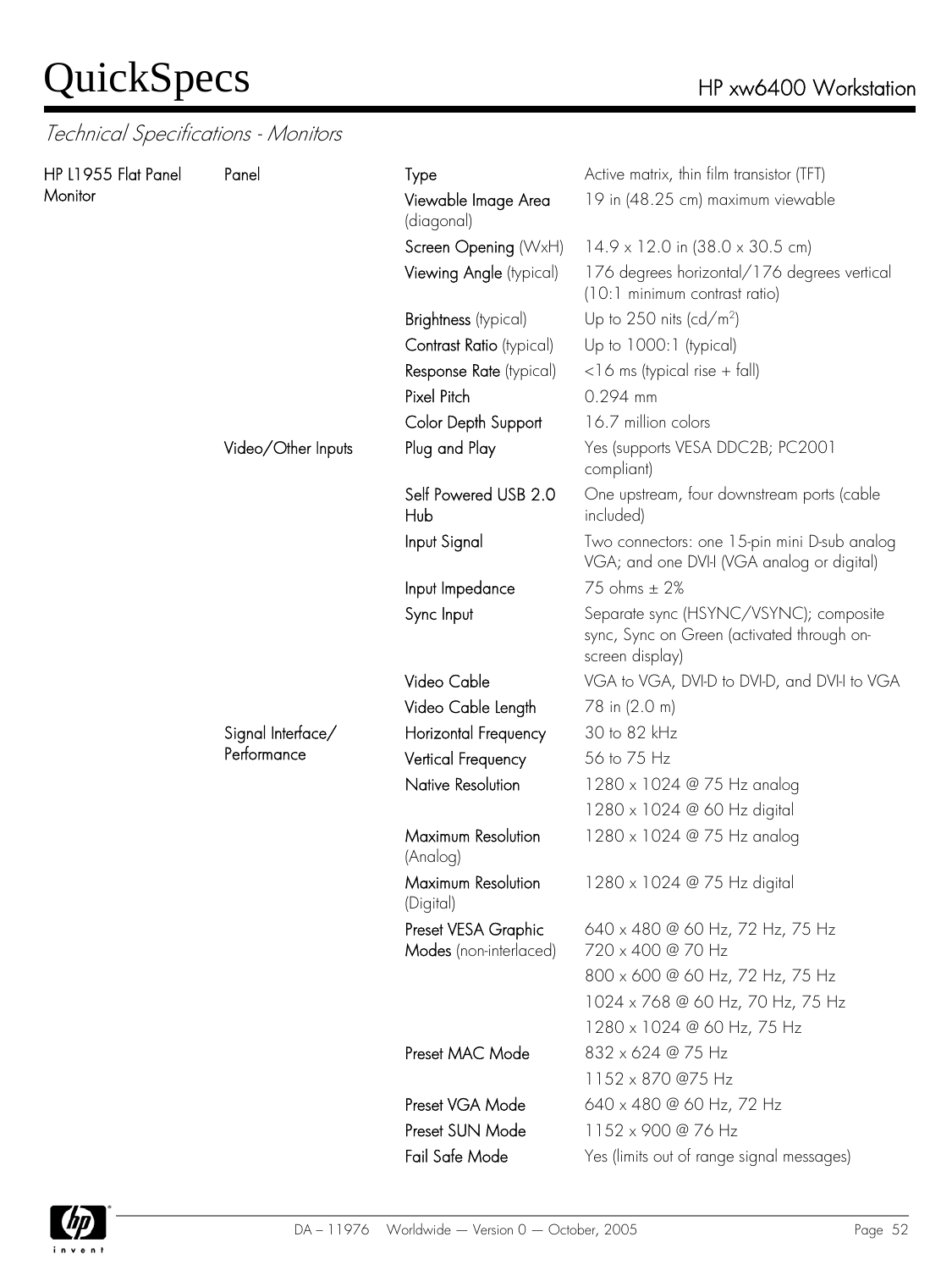|                                                         | Maximum Pixel Clock<br>Speed        | 140 MHz                                                                                                            |
|---------------------------------------------------------|-------------------------------------|--------------------------------------------------------------------------------------------------------------------|
|                                                         | User Programmable<br>Modes          | Yes, 15                                                                                                            |
|                                                         | Anti-Glare                          | Yes                                                                                                                |
|                                                         | <b>Anti-Static</b>                  | Yes                                                                                                                |
|                                                         | <b>AssetControl</b>                 | Yes (accessible on HP Compaq Business<br>Desktops featuring Intelligent Manageability)                             |
|                                                         |                                     | Default Color Temperature Yes (6500k, 9300k, SRGB, Custom User)                                                    |
| On Screen Display (OSD) Buttons or Switches<br>Controls |                                     | Power on/off; 3-button OSD; second level<br>OSD buttons include dual-input switch,<br>dedicated auto adjust switch |
|                                                         | Languages                           | English, Spanish, French, German, Italian,<br>Japanese, Simplified Chinese                                         |
|                                                         | <b>User Controls</b>                | Size and Positioning                                                                                               |
|                                                         |                                     | Contrast                                                                                                           |
|                                                         |                                     | <b>Brightness</b>                                                                                                  |
|                                                         |                                     | Clock, Clock Phase                                                                                                 |
|                                                         |                                     | Selectable Color Temperature                                                                                       |
|                                                         |                                     | Serial Number                                                                                                      |
|                                                         |                                     | Mode Displayed                                                                                                     |
|                                                         |                                     | Sleep Timer                                                                                                        |
|                                                         |                                     | Input Selection                                                                                                    |
|                                                         |                                     | <b>Factory Reset</b>                                                                                               |
|                                                         |                                     | Individual Color Contrast                                                                                          |
|                                                         |                                     | Full-screen Resolution                                                                                             |
| Power                                                   | Power Supply                        | Auto-ranging, 90 to 265 VAC; internal power<br>supply                                                              |
|                                                         | Input Power                         | $100 - 240$ VAC                                                                                                    |
|                                                         | Nominal Current                     | 1.5 A maximum                                                                                                      |
|                                                         | Frequency                           | $50 - 60$ Hz                                                                                                       |
|                                                         | Average                             | 33 watts when displaying standard office<br>software                                                               |
|                                                         | <b>Typical Power</b><br>Consumption | $<$ 40 watts                                                                                                       |
|                                                         | Maximum                             | $< 60$ watts                                                                                                       |
|                                                         | Power Saving                        | $< 2$ watts                                                                                                        |
|                                                         | Off Mode                            | O watts (when master power switch is in the off<br>position)                                                       |
|                                                         | Power Cable Length                  | 70 in (1.8 m); non-captive                                                                                         |

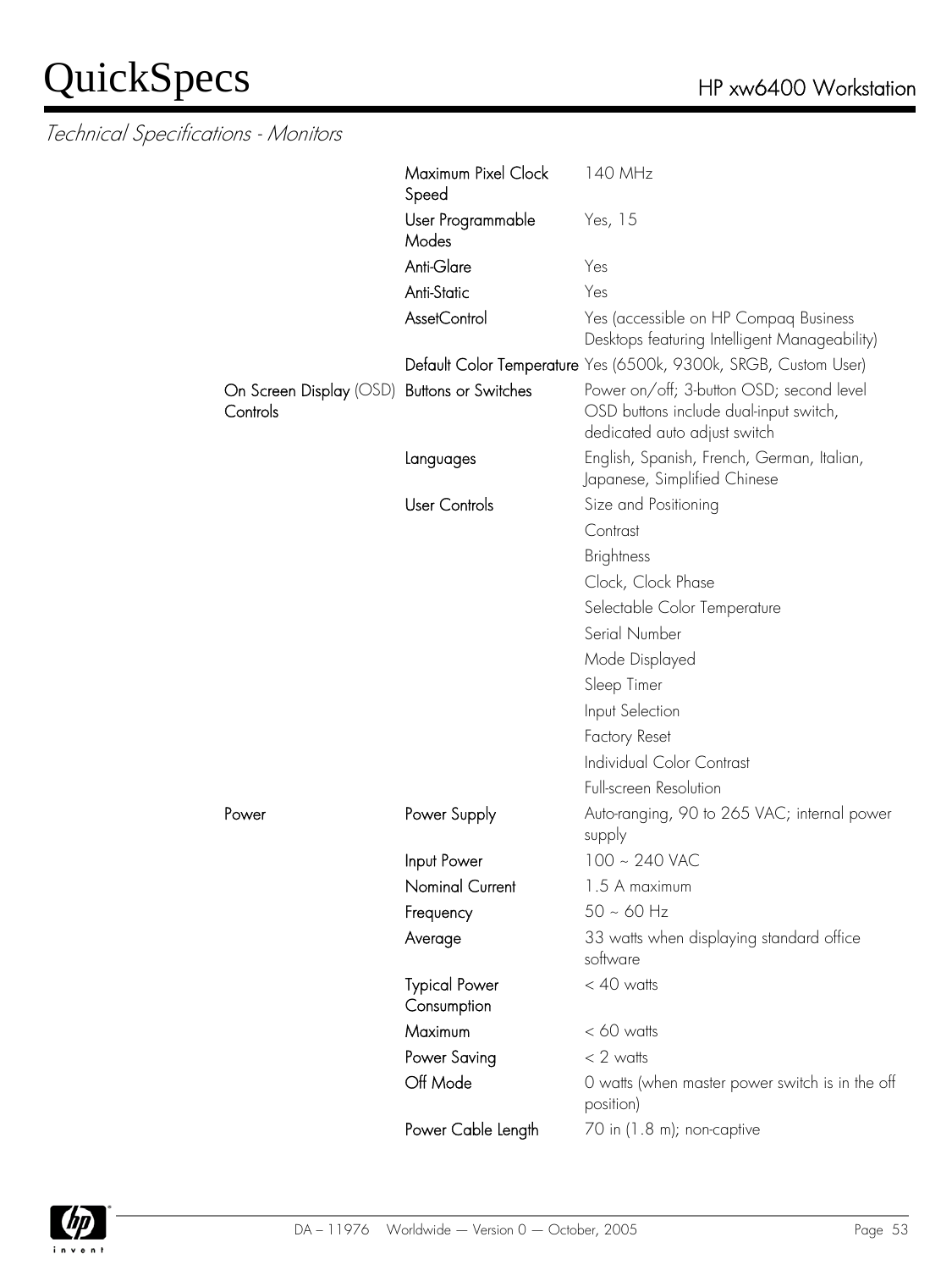| Technical Specifications - Monitors |               |                                                                       |                                                                                                                                                           |                                                                                                                                                                                                         |
|-------------------------------------|---------------|-----------------------------------------------------------------------|-----------------------------------------------------------------------------------------------------------------------------------------------------------|---------------------------------------------------------------------------------------------------------------------------------------------------------------------------------------------------------|
|                                     | Mechanical    | Dimensions<br>$(H \times W \times D)$                                 |                                                                                                                                                           | Unpacked with stand 16.8 (minimum) to 22.3<br>(maximum) $\times$ 15.9 $\times$<br>8.3 in (42.7 (minimum)<br>to $56.6$ (maximum) $x$<br>$40.4 \times 21.1$ cm)                                           |
|                                     |               |                                                                       | <b>Base Area</b>                                                                                                                                          | $8.3 \times 12.2$ in                                                                                                                                                                                    |
|                                     |               |                                                                       | (Footprint D x W)                                                                                                                                         | $(21.1 \times 30.9 \text{ cm})$                                                                                                                                                                         |
|                                     |               |                                                                       | Panel only (without<br>stand) $(H \times W \times D)$                                                                                                     | $13.2 \times 15.9 \times 3.1$ in<br>$(33.5 \times 40.4 \times 7.9 \text{ cm})$                                                                                                                          |
|                                     |               | Weight                                                                | Unpacked with stand                                                                                                                                       | 16.5 lb (7.5 kg)                                                                                                                                                                                        |
|                                     |               |                                                                       | Unpacked without<br>stand                                                                                                                                 | 10.5 lb (4.75 kg)                                                                                                                                                                                       |
|                                     |               |                                                                       | Packaged                                                                                                                                                  | 23.5 lb (10.7 kg)                                                                                                                                                                                       |
|                                     |               | <b>Bezel Width</b>                                                    | bottom                                                                                                                                                    | 13 mm left and right, 14 mm top, and 15 mm                                                                                                                                                              |
|                                     |               | <b>Tilt Range</b>                                                     | $-5^\circ$ to $+35^\circ$                                                                                                                                 |                                                                                                                                                                                                         |
|                                     |               | Swivel Range                                                          | ± 50° horizontal swivel                                                                                                                                   |                                                                                                                                                                                                         |
|                                     |               | Height Adjustable                                                     | Yes (5.1 in/13 cm adjustment range)                                                                                                                       |                                                                                                                                                                                                         |
|                                     |               | <b>Pivot Rotation</b>                                                 | Yes, 90°                                                                                                                                                  |                                                                                                                                                                                                         |
|                                     |               | Base                                                                  | Ships detached and is removable after<br>installation                                                                                                     |                                                                                                                                                                                                         |
|                                     | Environmental | Temperature - Operating                                               | 41 $\degree$ to 95 $\degree$ F (5 $\degree$ to 35 $\degree$ C)                                                                                            |                                                                                                                                                                                                         |
|                                     |               | Temperature - Non-<br>operating                                       | $-4^{\circ}$ to $140^{\circ}$ F (-20 $^{\circ}$ to 60 $^{\circ}$ C)                                                                                       |                                                                                                                                                                                                         |
|                                     |               | Humidity - Operating                                                  | 20% to 80%                                                                                                                                                |                                                                                                                                                                                                         |
|                                     |               | Humidity - Non-operating 5% to 95%                                    |                                                                                                                                                           |                                                                                                                                                                                                         |
|                                     |               | Altitude - Operating                                                  | 0 to 13,000 ft (0 to 4,000 m)                                                                                                                             |                                                                                                                                                                                                         |
|                                     |               | Altitude - Non-operating                                              | 0 to 40,000 ft (0 to 12,192 m)                                                                                                                            |                                                                                                                                                                                                         |
|                                     | Options       | <b>Desktop Access Center</b>                                          | separately), and four USB ports for easy<br>separately; part number DK985A. For more<br>information, refer to the HP Desktop Access<br>Center QuickSpecs. | Features integrated microphone/headset jacks,<br>dual function headset for phone/PC support, a<br>MultiBay slot for adding an optical drive (sold<br>integration of third-party digital solutions. Sold |
|                                     |               | HP Flat Panel Speaker Bar Powered directly by the monitor, seamlessly | attaches to the monitor's bezel to bring full<br>multimedia support to select HP flat panel<br>Bar QuickSpecs.                                            | monitors. Features dual speakers with full sound<br>range and external jack for headphones. Sold<br>separately, part number PF804AA. For more<br>information, refer to the HP Flat Panel Speaker        |

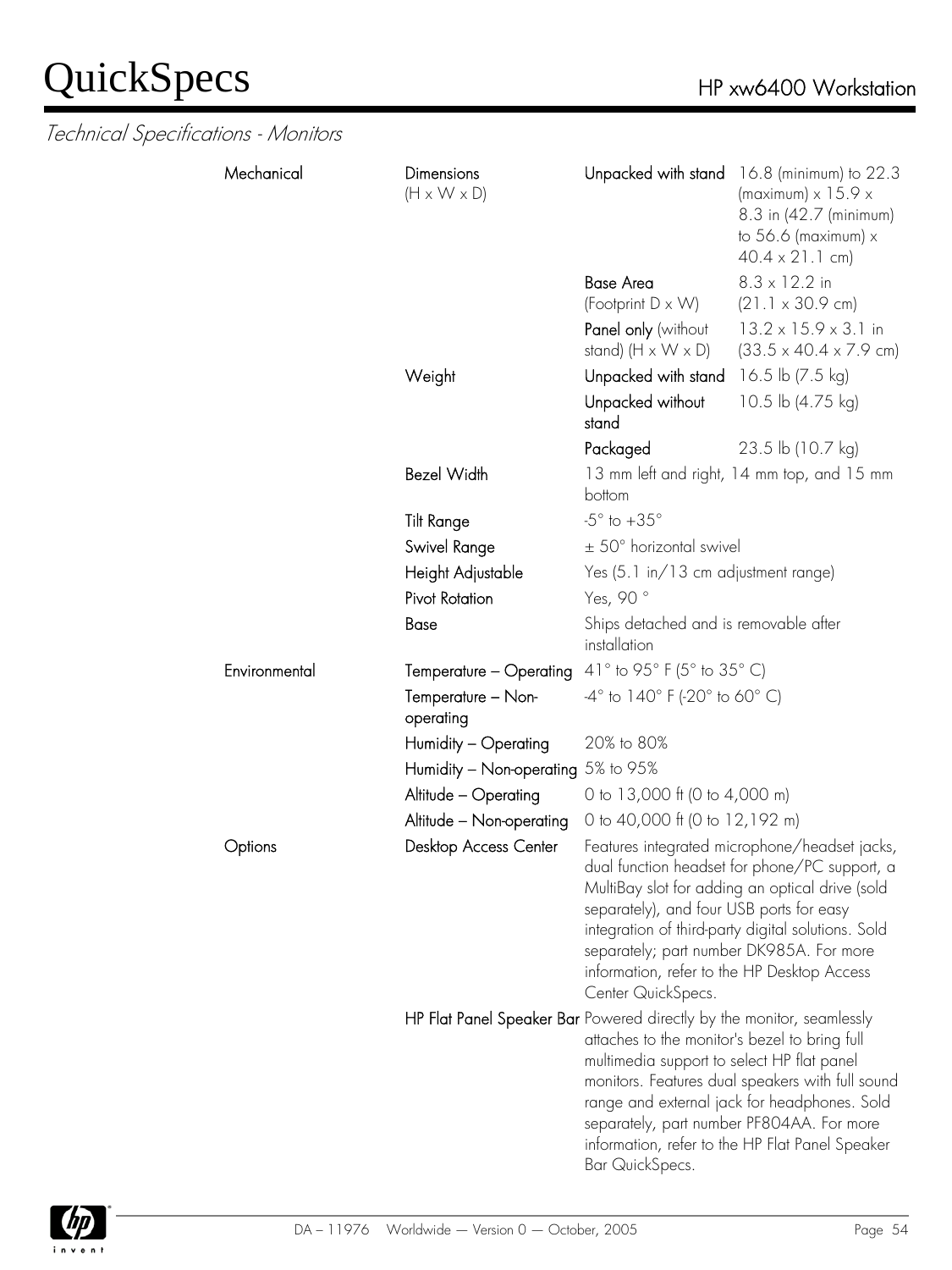Technical Specifications - Monitors

| Software<br>Pivot Pro software from Portrait Displays, Inc.<br>interacts with your PC's native graphics driver to<br>enable seamless portrait screen redraws with a<br>simple mouse-click or keyboard command. Pivot<br>Pro supports 90-degree portrait and landscape<br>views. Language support is available in<br>English, Japanese, French, German, Spanish,<br>Italian, and Traditional and Simplified Chinese.<br>Software<br>HP Display LiteSaver feature lets you schedule<br>Sleep mode at preset times to help protect the<br>display against image retention, drastically<br>lower power consumption and energy costs,<br>and extend the lifespan of the monitor.<br>User Guide Languages<br>English<br>English<br>Warranty Languages<br>Color<br>Carbonite, two-tone carbonite and silver (EMEA<br>only)<br>Yes (swing arm/wall mount not included); base<br><b>VESA Mounting</b><br>must be removed for mounting options)<br><b>VESA External Mounting</b><br>Yes (standard 4 hole pattern, 100 mm)<br>Kensington Lock-ready<br>Yes<br>Certification and<br>Australian ACA Approval, Canadian Requirements/CSA, CE Marking,<br>China CCIB/CCEE Approval, CISPR Requirements, Eastern European<br>Compliance<br>Approvals, Energy Star Compliant, FCC Approval, German Ergonomic<br>(TUV and GS Mark), ISO 13406-2 Compliant (Pixel Defect Guidelines),<br>Mexican NOM Approval, MPR-II Compliant, PC2001 Compliant, PC99<br>Certified, S. Korean MIC Approval, Taiwan BSMI Approval, TCO 99 or<br>03 depending on region (emissions, ergonomics, environment), TUV-Ergo,<br>UL Listed, VCCI Approvals, Microsoft® Windows® Certification<br>Compatibility<br>VESA Video Signal Standard (VSIS) Compliant video cards have been<br>tested and proven compatible for use with the HP L1955 Flat Panel | VGA to VGA cable, DVI-D to DVI-D cable, DVI-I<br>to VGA cable, USB cable, user CD-ROM with |
|-----------------------------------------------------------------------------------------------------------------------------------------------------------------------------------------------------------------------------------------------------------------------------------------------------------------------------------------------------------------------------------------------------------------------------------------------------------------------------------------------------------------------------------------------------------------------------------------------------------------------------------------------------------------------------------------------------------------------------------------------------------------------------------------------------------------------------------------------------------------------------------------------------------------------------------------------------------------------------------------------------------------------------------------------------------------------------------------------------------------------------------------------------------------------------------------------------------------------------------------------------------------------------------------------------------------------------------------------------------------------------------------------------------------------------------------------------------------------------------------------------------------------------------------------------------------------------------------------------------------------------------------------------------------------------------------------------------------------------------------------------------------------------------------------------------------|--------------------------------------------------------------------------------------------|
|                                                                                                                                                                                                                                                                                                                                                                                                                                                                                                                                                                                                                                                                                                                                                                                                                                                                                                                                                                                                                                                                                                                                                                                                                                                                                                                                                                                                                                                                                                                                                                                                                                                                                                                                                                                                                 |                                                                                            |
|                                                                                                                                                                                                                                                                                                                                                                                                                                                                                                                                                                                                                                                                                                                                                                                                                                                                                                                                                                                                                                                                                                                                                                                                                                                                                                                                                                                                                                                                                                                                                                                                                                                                                                                                                                                                                 |                                                                                            |
|                                                                                                                                                                                                                                                                                                                                                                                                                                                                                                                                                                                                                                                                                                                                                                                                                                                                                                                                                                                                                                                                                                                                                                                                                                                                                                                                                                                                                                                                                                                                                                                                                                                                                                                                                                                                                 |                                                                                            |
|                                                                                                                                                                                                                                                                                                                                                                                                                                                                                                                                                                                                                                                                                                                                                                                                                                                                                                                                                                                                                                                                                                                                                                                                                                                                                                                                                                                                                                                                                                                                                                                                                                                                                                                                                                                                                 |                                                                                            |
|                                                                                                                                                                                                                                                                                                                                                                                                                                                                                                                                                                                                                                                                                                                                                                                                                                                                                                                                                                                                                                                                                                                                                                                                                                                                                                                                                                                                                                                                                                                                                                                                                                                                                                                                                                                                                 |                                                                                            |
|                                                                                                                                                                                                                                                                                                                                                                                                                                                                                                                                                                                                                                                                                                                                                                                                                                                                                                                                                                                                                                                                                                                                                                                                                                                                                                                                                                                                                                                                                                                                                                                                                                                                                                                                                                                                                 |                                                                                            |
|                                                                                                                                                                                                                                                                                                                                                                                                                                                                                                                                                                                                                                                                                                                                                                                                                                                                                                                                                                                                                                                                                                                                                                                                                                                                                                                                                                                                                                                                                                                                                                                                                                                                                                                                                                                                                 |                                                                                            |
|                                                                                                                                                                                                                                                                                                                                                                                                                                                                                                                                                                                                                                                                                                                                                                                                                                                                                                                                                                                                                                                                                                                                                                                                                                                                                                                                                                                                                                                                                                                                                                                                                                                                                                                                                                                                                 |                                                                                            |
|                                                                                                                                                                                                                                                                                                                                                                                                                                                                                                                                                                                                                                                                                                                                                                                                                                                                                                                                                                                                                                                                                                                                                                                                                                                                                                                                                                                                                                                                                                                                                                                                                                                                                                                                                                                                                 |                                                                                            |
| Monitor. Recommended for use with HP products.                                                                                                                                                                                                                                                                                                                                                                                                                                                                                                                                                                                                                                                                                                                                                                                                                                                                                                                                                                                                                                                                                                                                                                                                                                                                                                                                                                                                                                                                                                                                                                                                                                                                                                                                                                  |                                                                                            |
| Limited three-year parts and repair labor, service provider labor, and on-<br>Service and Warranty<br>site service. Next Business Day advanced exchange direct replacement<br>service available during warranty period. Certain restrictions and<br>exclusions apply. For details, contact HP Customer Support.                                                                                                                                                                                                                                                                                                                                                                                                                                                                                                                                                                                                                                                                                                                                                                                                                                                                                                                                                                                                                                                                                                                                                                                                                                                                                                                                                                                                                                                                                                 |                                                                                            |

HP Flat Panel Monitor LP2065

Viewable Image Area (diagonal)

Panel Type Type 20-inch Active Matrix TFT (thin film transistor) 20.1 in (51 cm)

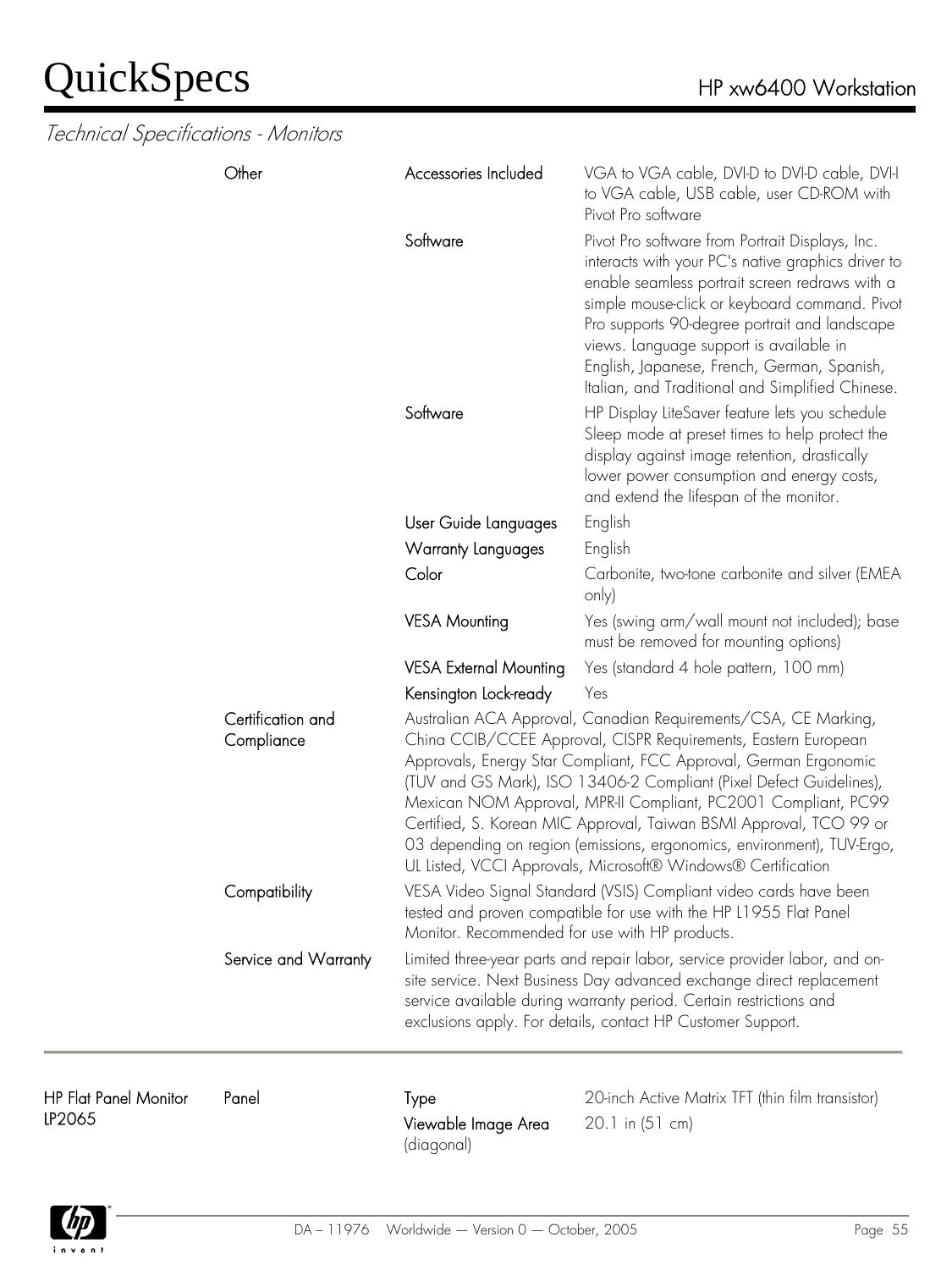|                                       | Screen Opening<br>$(W \times H)$            | $16.2 \times 12.17$ in $(41.1 \times 30.9$ cm)                                                                                                                                                                                        |
|---------------------------------------|---------------------------------------------|---------------------------------------------------------------------------------------------------------------------------------------------------------------------------------------------------------------------------------------|
|                                       | Viewing Angle (typical)*                    | Up to 178° horizontal/178° vertical (10:1<br>minimum contrast ratio)                                                                                                                                                                  |
|                                       | Brightness (typical*                        | Up to 300 nits ( $cd/m2$ )                                                                                                                                                                                                            |
|                                       | Contrast Ratio (typical)*                   | Up to 800:1                                                                                                                                                                                                                           |
|                                       | Response Rate (typical)*                    | 8 ms (gray to gray), 16 ms (rise $+$ fall)                                                                                                                                                                                            |
|                                       | Pixel Pitch                                 | $0.255$ mm                                                                                                                                                                                                                            |
|                                       | Color Depth Support                         | 16.7 million colors                                                                                                                                                                                                                   |
|                                       | Backlight Lamp Life<br>(to half brightness) | 45K hours                                                                                                                                                                                                                             |
| On Screen Display<br>$(OSD)$ Controls | <b>Buttons or Switches</b>                  | Input select, auto adjust/OSD up, OSD down,<br>OSD menu select, power                                                                                                                                                                 |
|                                       | Languages                                   | English, French, German, Spanish, Italian,<br>Dutch, and Japanese                                                                                                                                                                     |
|                                       | <b>User Controls</b>                        | Brightness, contrast, positioning, color<br>temperature, individual color control, serial<br>number display, full screen resolutions, clock,<br>clock phase, input selection, image control<br>(including scaling), and factory reset |
| Signal Interface/<br>Performance      | Horizontal Frequency                        | 30 to 94 kHz (VGA input); 30 to 92 KHz (DVI<br>input for modes with pixel clock less than 157<br>MHz)                                                                                                                                 |
|                                       | Vertical Frequency                          | 48 to 85 Hz (VGA input); 30 to 92 KHz (DVI<br>input for modes with pixel clock less than 157<br>MHz)                                                                                                                                  |
|                                       | <b>Native Resolution</b>                    | 1600 x 1200 @ 60 Hz (recommended)                                                                                                                                                                                                     |
|                                       | Preset VESA Graphic                         | 1600 x 1200 @ 60 Hz, 75 Hz (VGA input)                                                                                                                                                                                                |
|                                       | Modes (non-interlaced)                      | 1280 x 1024 @ 60 Hz, 75 Hz, 85 Hz                                                                                                                                                                                                     |
|                                       |                                             | 1280 x 960 @ 60 Hz                                                                                                                                                                                                                    |
|                                       |                                             | 1152 x 900 @ 66 Hz                                                                                                                                                                                                                    |
|                                       |                                             | 1024 x 768 @ 60 Hz, 75 Hz, 85 Hz                                                                                                                                                                                                      |
|                                       |                                             | 800 x 600 @ 60 Hz, 85 Hz                                                                                                                                                                                                              |
|                                       |                                             | 640 x 480 @ 60 Hz, 75 Hz, 85 Hz                                                                                                                                                                                                       |
|                                       | <b>Text Mode</b>                            | 720 x 400 @ 70 Hz                                                                                                                                                                                                                     |
|                                       | Mac Mode                                    | 1152 x 870 @ 75 Hz and 832 x 624 @ 75<br>Hz                                                                                                                                                                                           |
|                                       | Sun Mode                                    | 1152 x 900 @ 66 Hz                                                                                                                                                                                                                    |
|                                       | Maximum Pixel Clock<br>Speed                | 202 MHz (VGA input); 162 MHz (DVI input)                                                                                                                                                                                              |
|                                       | User Programmable<br>Modes                  | Yes, 10                                                                                                                                                                                                                               |
|                                       | Anti-Glare                                  | Yes                                                                                                                                                                                                                                   |

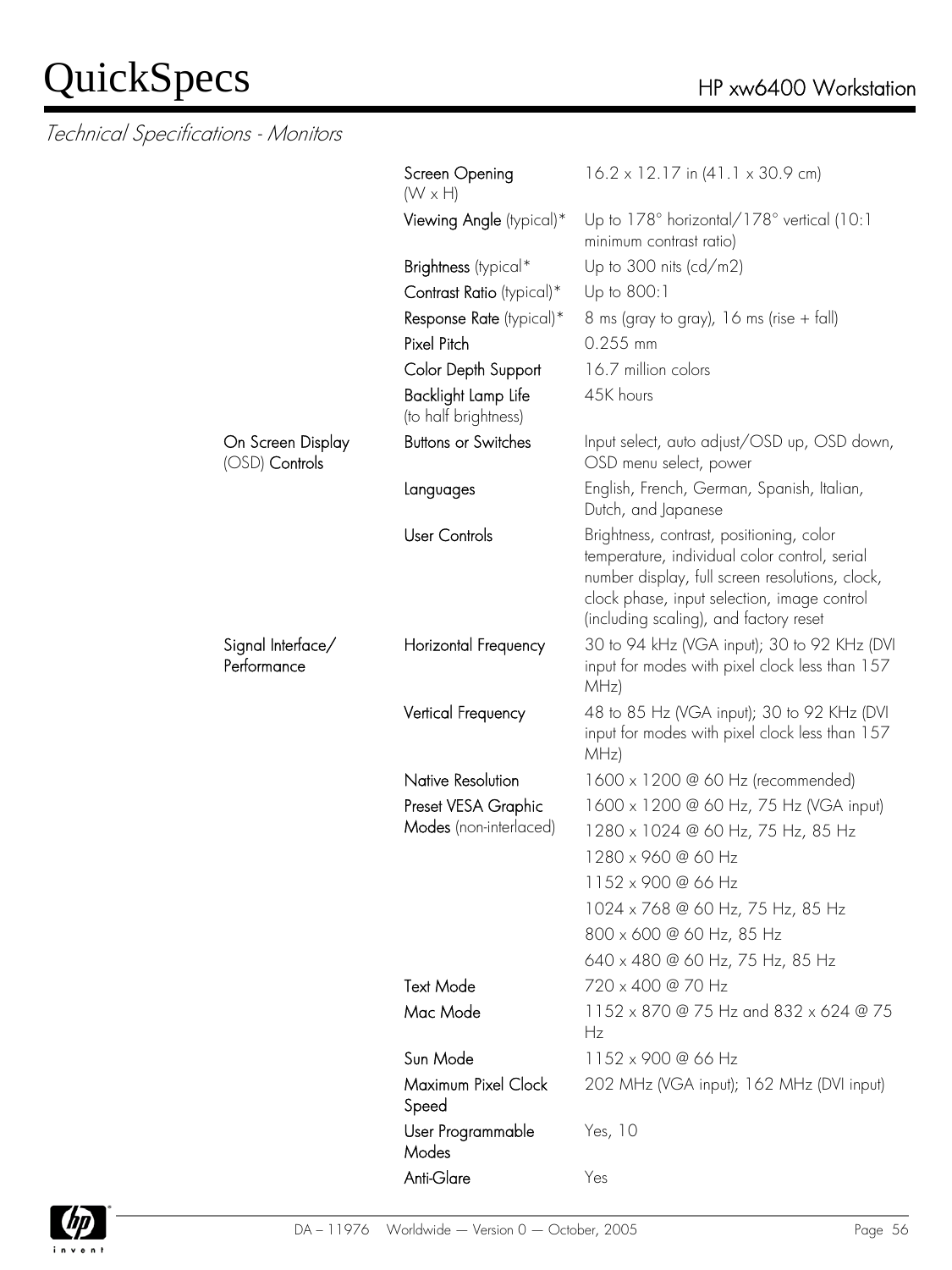|             | <b>Anti-Static</b>                   | Yes                                                                                                                                         |                                                                                                              |
|-------------|--------------------------------------|---------------------------------------------------------------------------------------------------------------------------------------------|--------------------------------------------------------------------------------------------------------------|
|             | Default Color Temperature 6500 K     |                                                                                                                                             |                                                                                                              |
| Video Input | Plug and Play                        | Yes                                                                                                                                         |                                                                                                              |
|             | Input Signal                         | Four connectors, including one 15-pin mini D-<br>sub VGA, one DVI-I (VGA analog and digital<br>input), one composite video, and one s-video |                                                                                                              |
|             | Self Powered USB 2.0<br>Hub          | One upstream, four downstream ports (cable<br>included)                                                                                     |                                                                                                              |
|             | Input Signal                         | digital input possible)                                                                                                                     | Two DVI-I connectors (dual VGA analog or dual                                                                |
|             | Input Impedance                      | 75 ohms ± 10%                                                                                                                               |                                                                                                              |
|             | Sync Input                           | Separate sync (HSYNC/VSYNC); composite<br>sync, Sync on Green                                                                               |                                                                                                              |
|             | Video Cable                          | Two VGA to DVI-I; two DVI-D to DVI-I                                                                                                        |                                                                                                              |
|             | Video Cable Length                   | $5.9$ ft (1.8 m)                                                                                                                            |                                                                                                              |
| Power       | Input Power                          | Auto-Ranging, 90 to 132 VAC and 195 to<br>265 VAC; internal power supply, 50 Hz/60<br>Hz                                                    |                                                                                                              |
|             | Frequency                            | 47.5 to 63 Hz                                                                                                                               |                                                                                                              |
|             | <b>Typical Power</b><br>Consumption  | 55 watts (without USB ports); 70 watts (USB<br>ports fully loaded)                                                                          |                                                                                                              |
|             | Maximum                              | < 75 W                                                                                                                                      |                                                                                                              |
|             | Power Saving                         | $< 2$ watts                                                                                                                                 |                                                                                                              |
|             | Power Cable Length                   | $5.9$ ft (1.8 m)                                                                                                                            |                                                                                                              |
| Mechanical  | Dimensions ( $H \times W \times D$ ) | Unpacked with stand                                                                                                                         | 16.7 to 21.8 $\times$ 17.4 $\times$<br>8.67 in<br>$(42.5 \text{ to } 55.5 \times 44.3)$<br>$\times$ 22.0 cm) |
|             |                                      | Unpacked w/o stand<br>(head only)                                                                                                           | $13.58 \times 17.4 \times 3.42$<br>in<br>$(34.5 \times 44.3 \times 8.7)$<br>cm)                              |
|             |                                      | Packaged                                                                                                                                    | $11.77 \times 22.2 \times$<br>16.77 in<br>$(29.9 \times 56.4 \times 42.6$<br>cm)                             |
|             | Weight                               | Unpacked                                                                                                                                    | With stand: 20.28 lb<br>$(9.2 \text{ kg})$ ;<br>Without stand: 12.35<br>lb(5.6 kg)                           |
|             |                                      | Packaged                                                                                                                                    | 26.3 lb (11.95 kg)                                                                                           |
|             | <b>Tilt Range</b>                    | $-5^\circ$ to $+25^\circ$ vertical tilt                                                                                                     |                                                                                                              |
|             | Swivel Range                         | $-45^{\circ}$ to + $45^{\circ}$                                                                                                             |                                                                                                              |
|             | Height Adjustable                    | Yes, range 5.1 in (13.0 cm)                                                                                                                 |                                                                                                              |

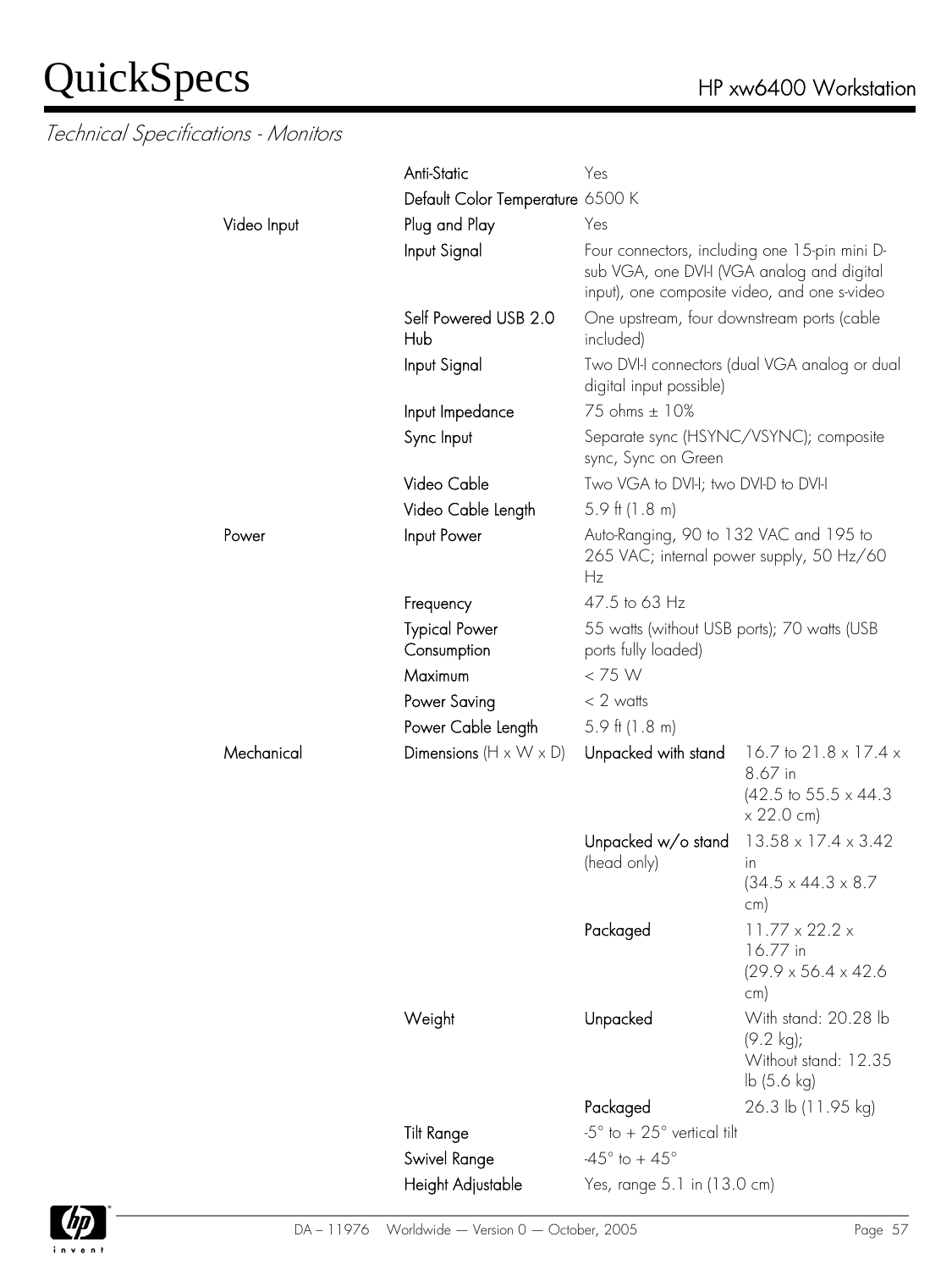|               | <b>Pivot Rotation</b>                                                | Yes                                                                                                                                                                                                                                                                                                                                                                                                                                                                                                                                                                                                                                                                                             |
|---------------|----------------------------------------------------------------------|-------------------------------------------------------------------------------------------------------------------------------------------------------------------------------------------------------------------------------------------------------------------------------------------------------------------------------------------------------------------------------------------------------------------------------------------------------------------------------------------------------------------------------------------------------------------------------------------------------------------------------------------------------------------------------------------------|
|               | <b>Base</b>                                                          | Detachable, ships attached                                                                                                                                                                                                                                                                                                                                                                                                                                                                                                                                                                                                                                                                      |
| Environmental | Temperature - Operating                                              | 46° to 95° F (10° to 35° C)                                                                                                                                                                                                                                                                                                                                                                                                                                                                                                                                                                                                                                                                     |
|               | Temperature - Non-<br>operating                                      | 6° to 140° F (-10° to 60° C)                                                                                                                                                                                                                                                                                                                                                                                                                                                                                                                                                                                                                                                                    |
|               | Humidity - Operating                                                 | 20% to 80% non-condensing                                                                                                                                                                                                                                                                                                                                                                                                                                                                                                                                                                                                                                                                       |
|               | Humidity - Non-operating 5% to 85%                                   |                                                                                                                                                                                                                                                                                                                                                                                                                                                                                                                                                                                                                                                                                                 |
|               | Altitude - Operating                                                 | $+12,000$ ft (+3,657.6 m)                                                                                                                                                                                                                                                                                                                                                                                                                                                                                                                                                                                                                                                                       |
|               | Altitude - Non-operating                                             | $+40,000$ ft $(+12,192$ m)                                                                                                                                                                                                                                                                                                                                                                                                                                                                                                                                                                                                                                                                      |
| Options       | <b>HP Silver Flat Panel</b><br>Speaker Bar - Part<br>number: EE418AA | Powered directly by the monitor or the PC, the<br>Speaker Bar seamlessly attaches to the<br>monitor's lower bezel to bring full audio support<br>to select HP flat panel monitors. Features<br>include dual speakers with full sound range and<br>external jack for headphones. Sold separately.<br>For more information, refer to the HP Silver Flat<br>Panel Speaker Bar QuickSpec.                                                                                                                                                                                                                                                                                                           |
| Other         | Accessories Included                                                 | VGA to DVI-I cable - connects the graphic<br>card's VGA connector to the monitor's input $#1$<br>or 2 (DVI-I analog) connector.                                                                                                                                                                                                                                                                                                                                                                                                                                                                                                                                                                 |
|               |                                                                      | DVI-D to DVI-I cable - connects the graphic<br>card's DVI-D digital connector to the monitor's<br>input $\#1$ or $\#2$ (DVI-I digital) connector.                                                                                                                                                                                                                                                                                                                                                                                                                                                                                                                                               |
|               | User Guide Languages                                                 | English, B. Portuguese, French, LA Spanish,<br>Korean, S. Chinese, T. Chinese, Bahasa,<br>Japanese, Danish, Finnish, German,<br>Norwegian, Spanish, Swedish, Greek, Polish,<br>Russian, Slovenian, Turkish                                                                                                                                                                                                                                                                                                                                                                                                                                                                                      |
|               | Software                                                             | HP Display Assistant Utility makes it possible to<br>adjust displays settings through the PC using<br>two-way communication via DDCI.<br>HP Display Lite Saver allows ability to power<br>up and down display at predetermined hours of<br>the day to safe power and backlight life.<br>Pivot Pro software from Portrait Displays, Inc.<br>interacts with your PC's native graphics driver to<br>enable seamless portrait screen redraws with a<br>simple mouse-click or keyboard command. Pivot<br>Pro supports 90-degree portrait and landscape<br>views. Language support is available in<br>English, Japanese, French, German, Spanish,<br>Italian, and Traditional and Simplified Chinese. |
|               | User Guide Languages                                                 | English                                                                                                                                                                                                                                                                                                                                                                                                                                                                                                                                                                                                                                                                                         |
|               | Warranty Languages                                                   | English                                                                                                                                                                                                                                                                                                                                                                                                                                                                                                                                                                                                                                                                                         |
|               | Color                                                                | Carbonite/Silver                                                                                                                                                                                                                                                                                                                                                                                                                                                                                                                                                                                                                                                                                |